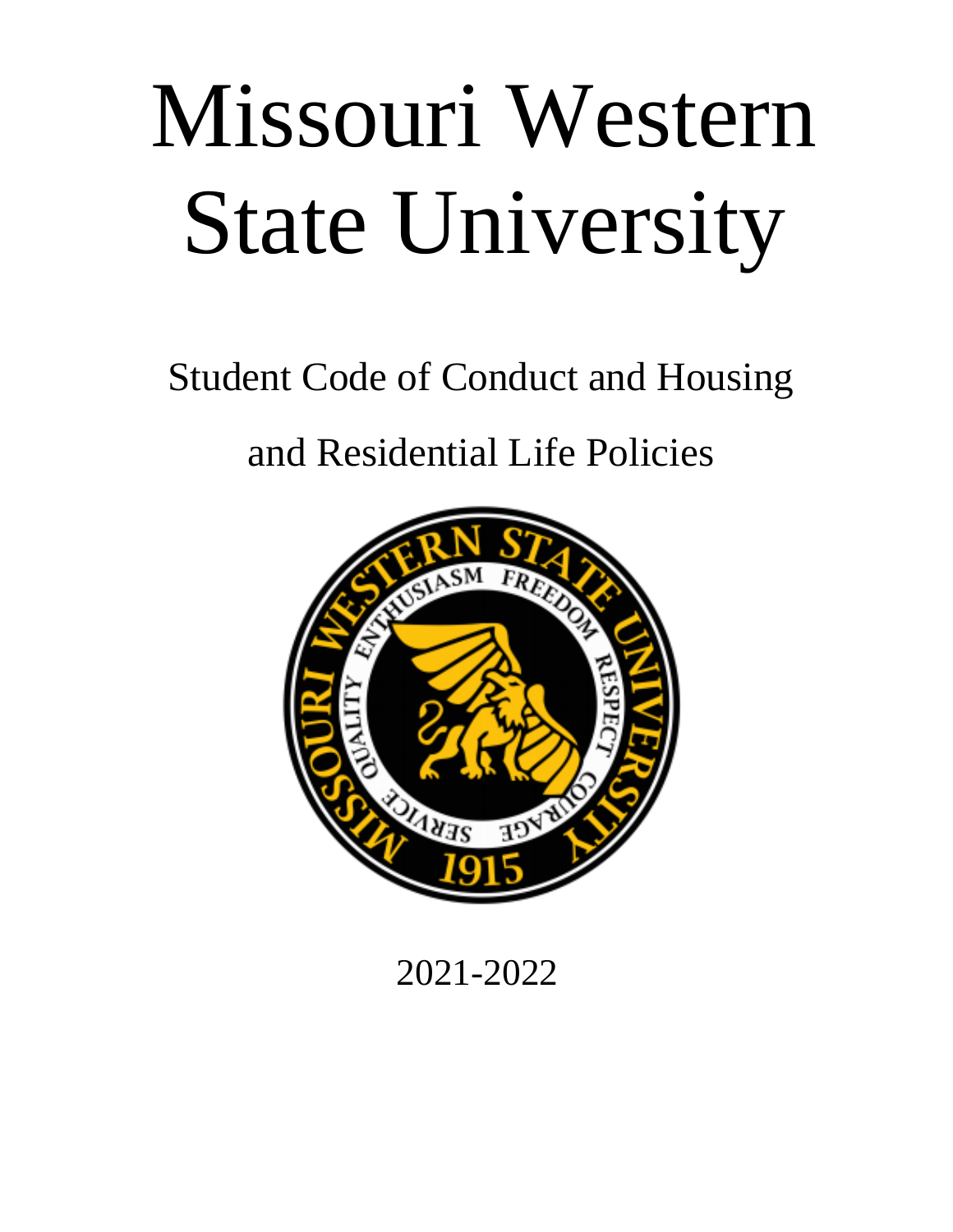#### **Table of Contents**

Welcome Community Expectations Student Conduct Philosophy Communications Drug and Alcohol Violation Disclosure Good Samaritan Policy Jurisdiction and Authority of Sanctioning **Retaliation Timelines** Title IX and Sexual Misconduct False or Frivolous Complaints Violation of Federal, State, or Local Laws Campus Conduct vs. Criminal Justice System Academic Policies and Procedures University Policies and Procedures Student Code of Conduct Academic Dishonesty Alcohol Animals Arson Assault Bicycle, Scooter, Wheeled Devices Disruptive Behavior/Disorderly Conduct Drugs Election Tampering Fire Alarms and Fire Equipment Firearms and Weapons; Flammable Materials and Fireworks Fraud/Forgery/False Information Gambling Harassment Health and Safety Indecent Behavior Misuse of Technology Policies, Laws, and Requests Residential Life Policy Sexual Misconduct Theft or Misappropriation **Threat** Tobacco and Vaping Unlawful Entry/Presence In and Use of University Facilities/Misuse of Keys Vandalism/Damage to Property **Definitions** Filing a Complaint

Types of Conduct Hearings: Administrative and Formal Simplified Timeline Administrative Hearing Procedures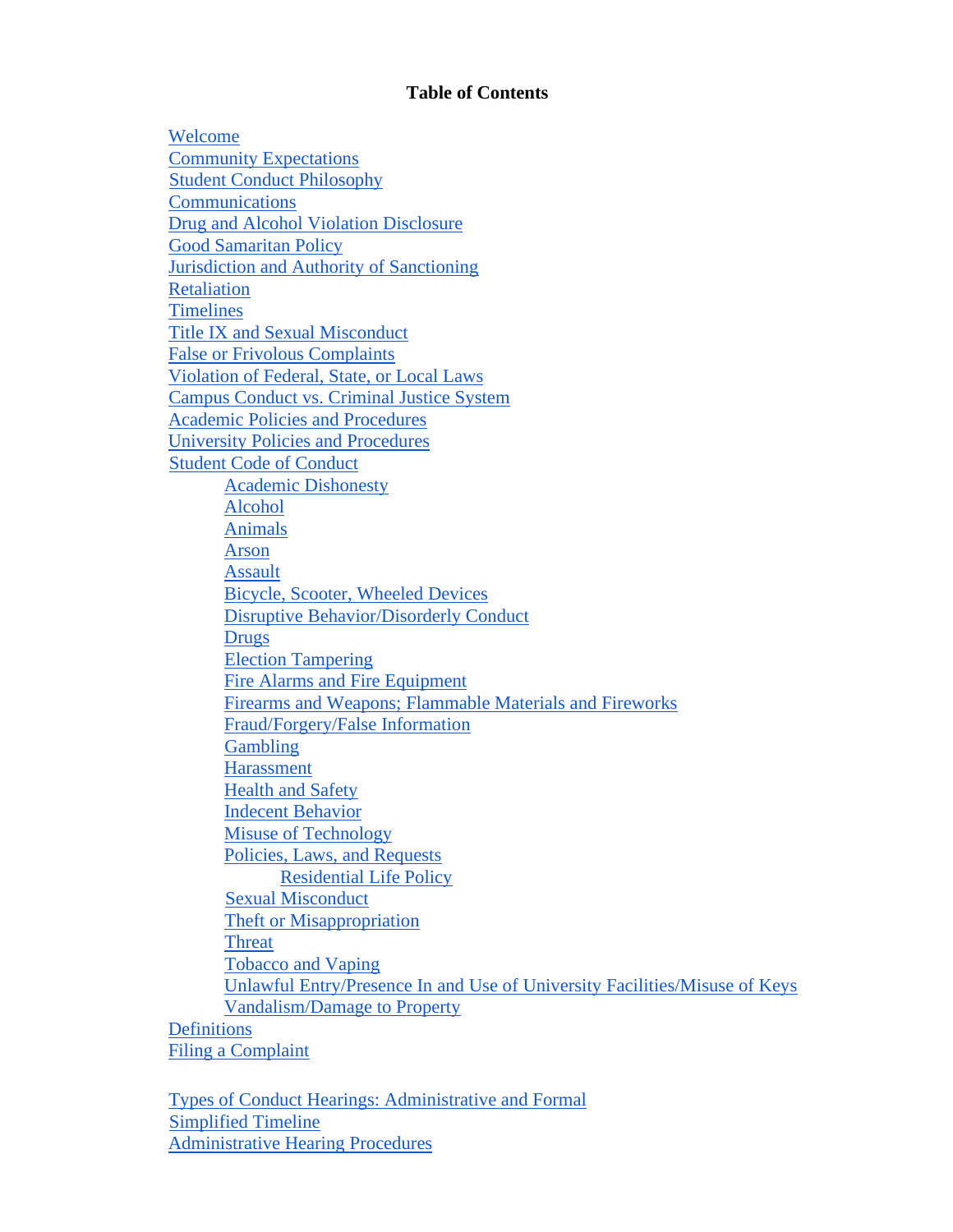Formal Hearing Procedures Rights of the Student Respondent Rights of the Complainant Respondent Findings and Sanctioning Immediate Temporary Suspension (Students) Student Appeal Process Appellate Board Voluntary Assessment, Involuntary Assessment Direct Threat Referral for Voluntary Assessment Referral for an Involuntary Assessment Return Requirements Residential Life Policies Registered Student Organization (RSO) Procedures Organizational Hearings Organizational Hearing Procedures Rights of the Organization Organizational Findings and Sanctioning Immediate Temporary Suspension (Organizations) Organizational Appeal Process Appellate Board Forms

Disciplinary Action Appeal Request Form Hearing Notification Waiver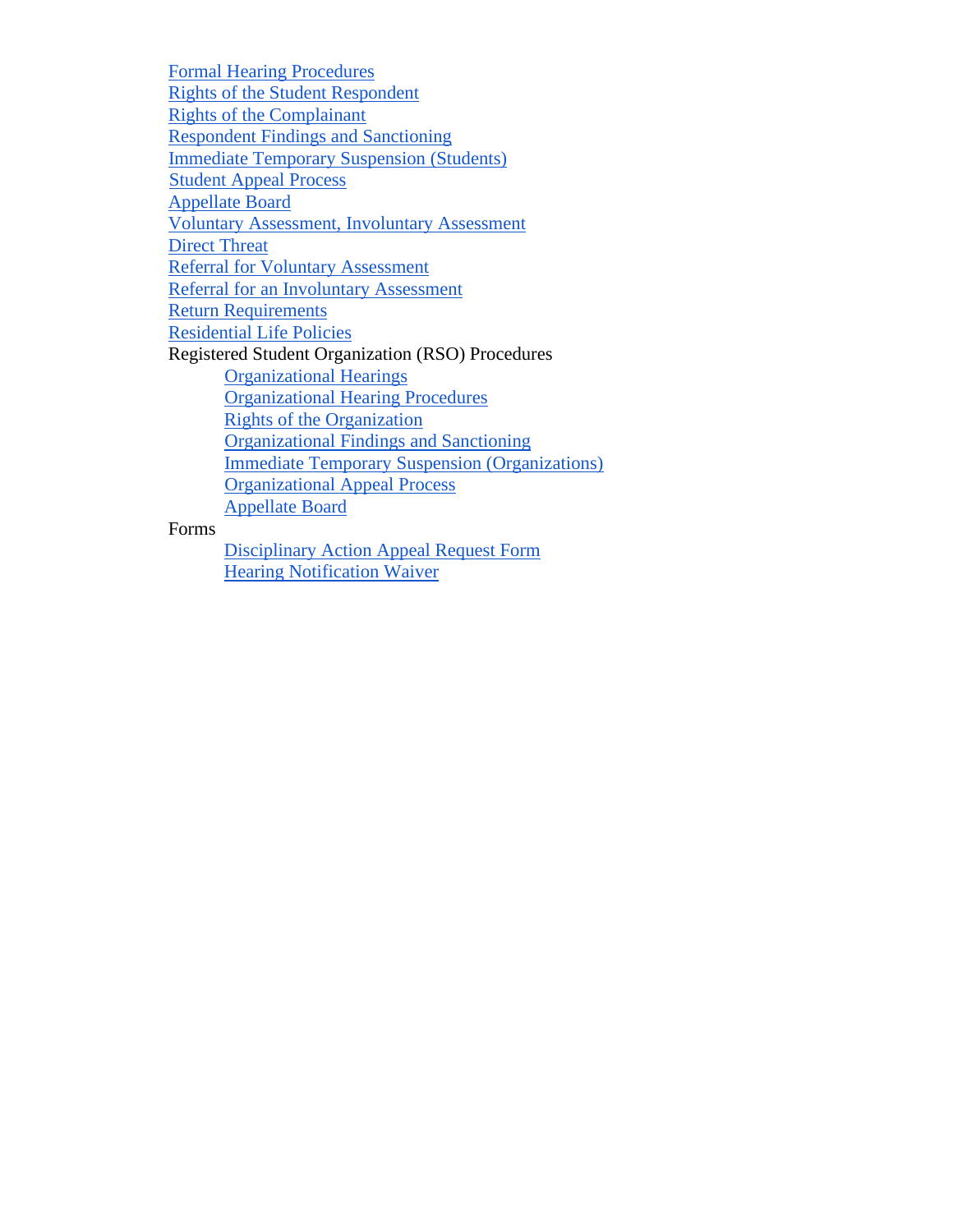## **PREAMBLE**

## **When students choose to accept admission to Missouri Western State University, they accept the rights and responsibilities of the University's academic and social community. As members of the University community, students are expected to uphold the University's values of service, quality, freedom, enthusiasm, respect, and courage by maintaining a high standard of conduct.**

As members of an academic community, students must observe rules that benefit their classmates, their community, and their University. Students must practice personal integrity. By so doing, they respect the dignity, rights, and property of others. The University has a vital interest in the character of its students and, therefore, regards behavior at any location as a reflection of a student's character and fitness to be a member of the student body. Accordingly, the Missouri Western State University Student Code of Conduct applies to conduct that occurs on University premises or in University facilities, at University-sponsored activities, and off-campus conduct that adversely affects the University community and/or the pursuit of its objectives.

The University has the inherent right to promulgate rules and regulations for the safe and orderly conduct of University business. All students are expected to comply with all published and stated rules and regulations.

## **It is the responsibility of each University student to become and stay familiar with the Student Code of Conduct**.

The University must have a system to deal with those instances when a member fails to adhere to the expectations of the community system. The Student Code of Conduct describes actions or conduct that fail to meet expectations, the process for determining when a failure has occurred, and the sanctions that may be imposed for such failure. Unless ultimately proven otherwise pursuant to the standards and processes contained herein, individuals accused of violating the Student Code of Conduct are presumed to be not responsible for any alleged violation.

Each student shall be responsible for their conduct from the time of enrollment through the actual awarding of a degree, to include the academic year and periods between terms of actual enrollment.

The University reserves the right to deny admission to any person because of previous misconduct that may substantially affect the interest of the University, or to admit such a person on an appropriate disciplinary status. The University also reserves the right to withhold authority to register from any student or former student because of previous misconduct that may substantially affect the interests of the University or to assign appropriate disciplinary status to the student or former student.

Discoveries of alleged Student Code of Conduct violations after a degree is awarded or the student has left Missouri Western State University may still be considered. Pending student conduct processes will continue, even if the student withdraws from the University while a conduct matter is pending.

Additionally, Missouri Western State University Police Department reports, as well as reports from other law enforcement agencies may be used in order to invoke discipline or sanctions for violations of the Student Code of Conduct.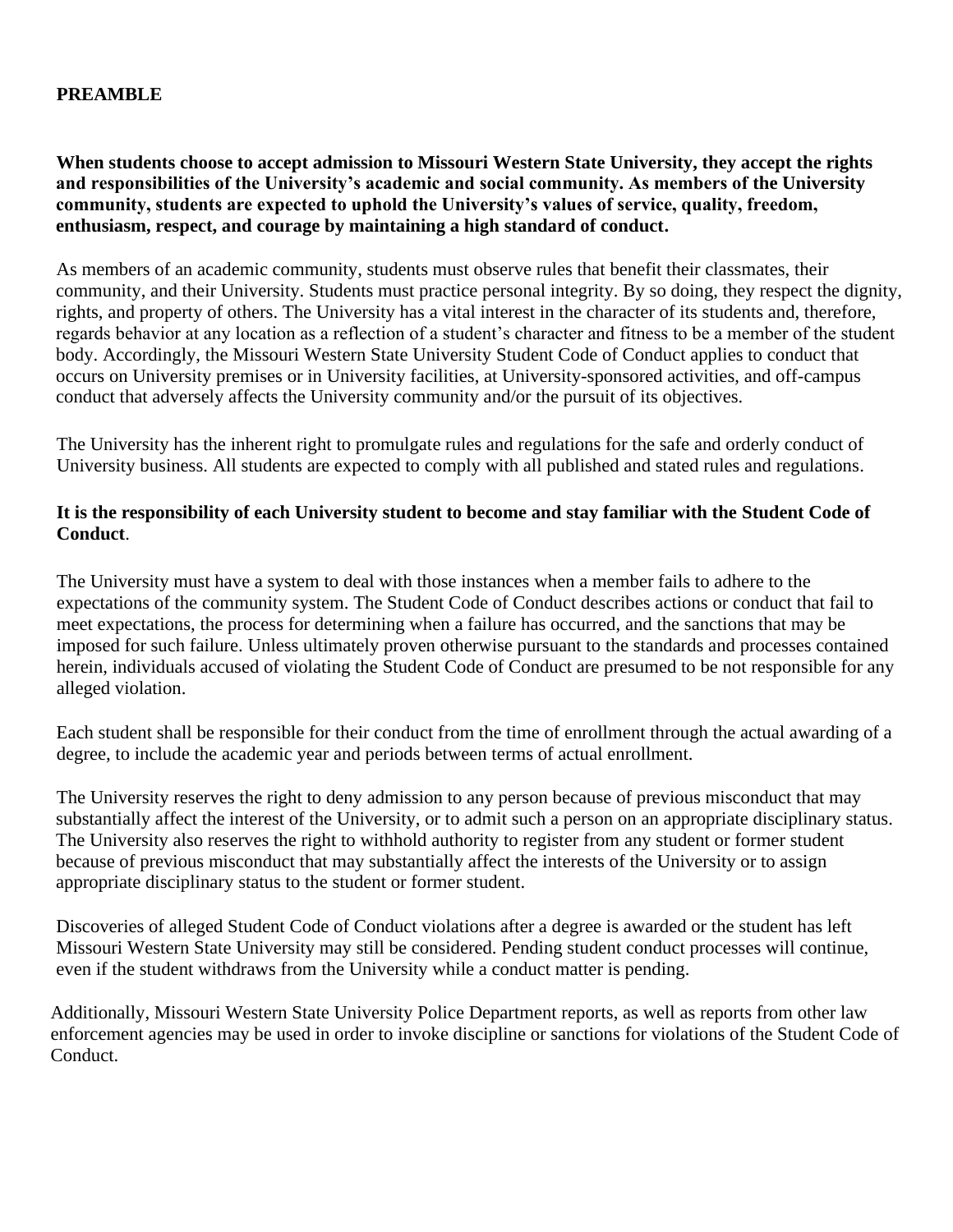## **I. GENERAL PRINCIPLES**

## **Student Conduct Philosophy**

The goal of students enrolling at Missouri Western State University is the pursuit of an outstanding higher education experience. Inappropriate conduct that obstructs the mission and functions of the University may adversely affect the interests of the University community and/or may endanger members of the University community. As such, any student who violates the Student Code of Conduct may be subject to the student conduct process. Students found in violation of the Student Code of Conduct are subject to sanctions.

The goal of the Student Conduct process is to:

- Make sure the student sanctioned has learned from the experience;
- Educate the student so they do not commit the violation again;
- Offer the student the opportunity to make good on a mistake;
- Ensure that the University expectations regarding appropriate behavior are clear;
- Hold students accountable to expectations and present opportunities for growth;
- Educate the student concerning how their behavior impacts others in the University community; and
- Protect the University community from people who may harm others in the University community or who may substantially interfere with the educational mission of the University or other institutions.

#### **Communication**

The University's official mode of communication is through Missouri Western email accounts provided to all students. All communications to students will be transmitted by Missouri Western email, or in rare cases, registered mail or hand delivery. **It is the responsibility of all Missouri Western students to check and communicate with the University through the Missouri Western email account provided to all students.** Following reasonable efforts to deliver any communication to a student, an indirect or substituted mode of delivery may be attempted. Any delay or failure to reach the student shall not delay the procedure.

## **Drug and Alcohol Violation Disclosure**

The Family Educational Rights and Privacy Act (FERPA) allows an institution of higher education to disclose to a parent or legal guardian of a student information regarding any violation of federal, state, or local law, or any rule or policy of the institution, regarding the use or possession of alcohol or a controlled substance, regardless of whether that information is contained in the student's education records, if the student is under the age of 21, and the institution determines that the student committed a disciplinary violation with respect to such use or possession. Missouri Western will review each case on individual circumstances prior to disclosure.

## **Good Samaritan Policy**

The Missouri Western State University community recognizes that the health and wellness of students is of the utmost priority. When alcohol and/or drug abuse creates medical or safety emergencies, potential for University disciplinary action may deter students from seeking assistance for themselves or others. The Good Samaritan policy was developed to support students to act with their own and others' health and safety as the primary concern. This applies only to the University policy and does not prevent action by local or state authorities. This Good Samaritan policy grants immunity from disciplinary action to students who seek medical attention for themselves and/or other students in alcohol or drug-related incidents. This policy does not grant immunities for other violations such as disorderly conduct, vandalism, assault, evidence of drug distribution, paraphernalia, sexual assault, or other violations. The University does not condone underage drinking, the over-consumption of alcohol, or the abuse of drugs. The policy exists to encourage students who find themselves in life-threatening situations with alcohol and/or drugs to call for help.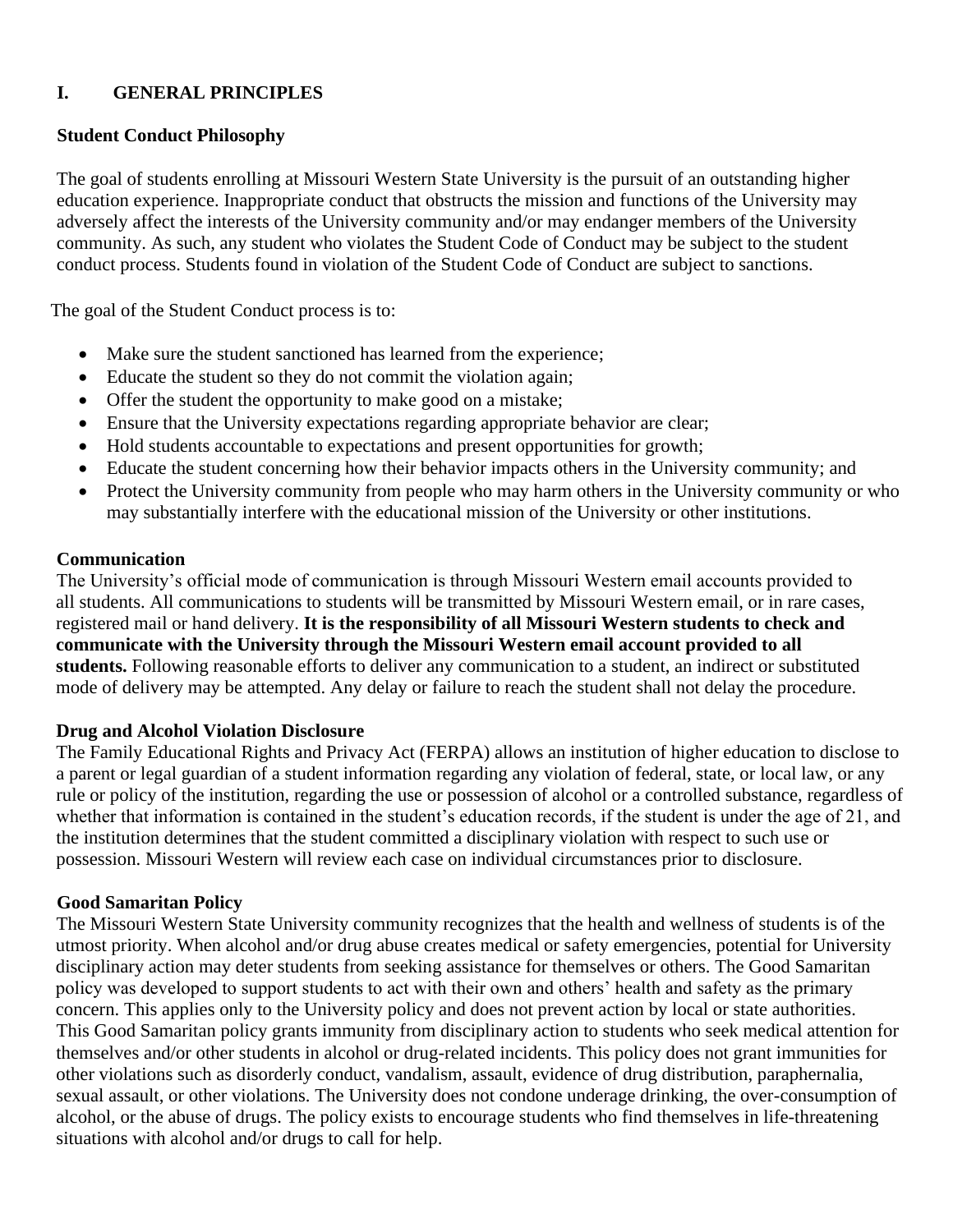Students who are granted immunity under the policy may be required to attend educational training or session(s) to prevent similar situations in the future. Not only does this provision serve to protect students, it also serves as a format to educate students on the abuse of alcohol and other drugs. Failure to meet these requirements could result in application of disciplinary actions.

Students should always seek medical attention in a drug or alcohol-related emergency. However, egregious alcohol/drug violations, violations having a significant individual or community impact, and prior violations that demonstrate an actual, potential, or perceived pattern of behavior are not likely to have outcomes that are mitigated and are not likely to be protected under this policy.

Any alcohol visible in the room or at the scene of the emergency will be disposed of by the student or University staff. Any controlled substances visible at the scene of the emergency will result in University Police Department (UPD) involvement. Missouri Western State University does not have the authority to dispose of and/or grant legal immunity for controlled substances, and will contact UPD whenever necessary.

## **Inherent Authority**

The University reserves the right to take necessary and appropriate action to protect the safety and well-being of the campus community, notwithstanding the provisions in this Student Code of Conduct.

## **Jurisdiction and Authority of Sanctioning**

Alleged violations of the Student Code of Conduct are typically heard by Student Conduct Officers. For alleged violations that occur within Housing and Residence Life, authority may be delegated to the Director of Housing and Residence Life or designee. Alleged violations that have occurred in the classroom are first addressed within Academic Affairs, with the potential to be heard by the Dean of Students or designee. Alleged violations by Registered Student Organizations (RSOs) or by students who live off-campus are heard by the Dean of Students or designee, as are cases that may result in suspension or expulsion.

## **Retaliation**

Any member of the University Community who reports or assists in making a complaint, exercises a legal right (such as obtaining a reasonable accommodation), and/or participates in any University processes has the right to do so without fear of retaliation. A finding of retaliation will result in appropriate sanctions or other disciplinary action.

## **Timelines**

All dates listed within this document are business days. Students may waive stated timelines to expedite the process. All reasonable efforts will be made to maintain the timelines set forth within this document. When timelines cannot be met for reasons beyond the Student Conduct Officer's control, reasonable communications must be made to the complainant and respondent, outlining the reasons for the delay. Egregious variances from these timelines may be the basis of appeal.

## **Title IX and Sexual Harassment**

Missouri Western State University is committed to providing a learning, working, and living environment that promotes personal integrity, civility, and mutual respect in an environment free of discrimination on the basis of sex. Missouri Western considers sex discrimination in all its forms to be a serious offense. Sex discrimination constitutes a violation of Missouri Western policy, is unacceptable, and will not be tolerated. It includes discrimination on the basis of sex, sex stereotypes, sexual orientation, gender, gender identity or expression, marital status, pregnancy or parental status. Missouri Western pledges continued compliance with all relevant state and federal laws and cooperation with governmental organizations in ensuring equal employment and educational opportunity. More specifically, as a recipient of federal financial assistance for education activities, Missouri Western is required by Title IX of the Education Amendments of 1972 to ensure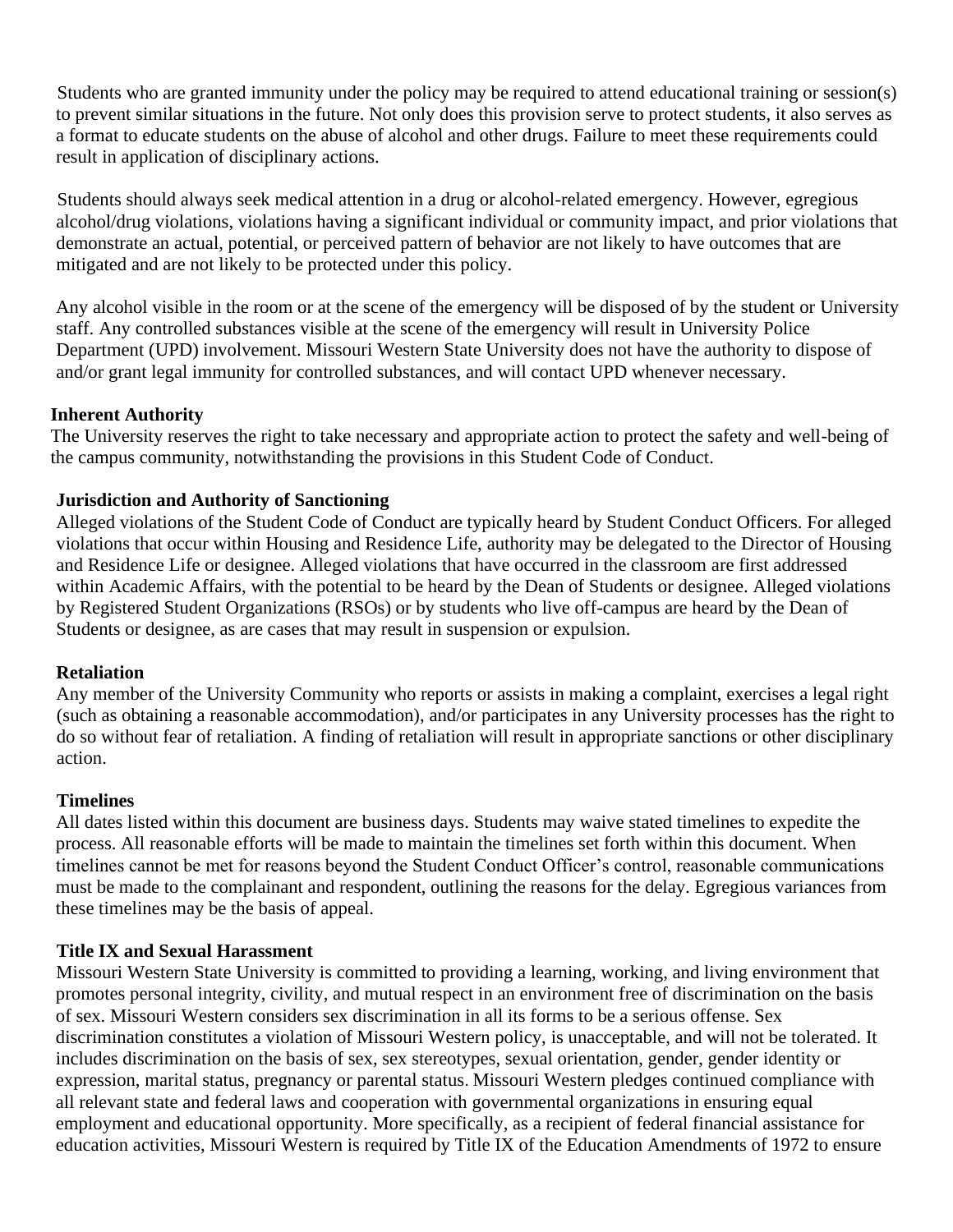that all of its education programs and activities do not discriminate on the basis of sex/gender.

Sexual harassment, whether verbal, physical, or visual, that is based on sex, is a form of prohibited sex discrimination. Sexual harassment is an umbrella term that including the offenses of sexual harassment, sexual assault, stalking, dating violence, and domestic violence. The specific definitions of sexual harassment, including examples of such conduct, are available in the Missouri Western State University Sexual Harassment Policy and Grievance Resolution Procedures, found at: https:/www.missouriwestern.edu/titleix.

Any person may report sex discrimination (whether or not the person reporting is the person alleged to have experienced the conduct), in person, by mail, telephone, or email, using the contact information listed for the Title IX Coordinator (below) or electronically through the MWSU Title IX website (https://www.missouriwestern.edu/titleix). A report may be made at any time (including during non-business hours). Any other questions regarding Title IX, and concerns about noncompliance should be directed to the Title IX Coordinator, or the Assistant Secretary of Education with the Office for Civil Rights (OCR). Additional information about OCR is available at https://www2.ed.gov/about/offices/list/ocr/index.html.

Title IX Coordinator Blum Union 231 (816)-271-4557 [titleix@missouriwestern.edu](mailto:titleix@missouriwestern.edu)

## **False or Frivolous Complaints**

While the University encourages all good faith complaints of University policy violations including sexual misconduct, the University has the responsibility to balance the rights of all parties. Therefore, if the University's investigation reveals that a complaint was knowingly false or frivolous, the complaint will be dismissed and the person who filed the knowingly false complaint may be subject to discipline. No complaint will be considered false or frivolous solely because it cannot be corroborated.

#### **Violations of Federal, State, or Local Laws**

Missouri Western State University proceedings may be instituted against a student charged with conduct that potentially violates both criminal law and the Student Code of Conduct (that is, if both possible violations result from the same factual situation).

Proceedings under the Student Code of Conduct may be carried out prior to, simultaneously with, or following civil or criminal proceedings off campus, at the discretion of the Dean of Students or designee. Determinations made or sanctions imposed under the Student Code of Conduct shall not be subject to change because criminal charges arising out of the same facts giving rise to violation of University rules were dismissed, reduced, or resolved in favor or against the criminal law defendant.

When a student is charged by federal, state, or local authorities with a violation of law, the University will not request or agree to special considerations for the individual because of their status as a student. If the alleged offense is also being processed under the Student Code of Conduct, the University may advise off-campus authorities of the existence of the Student Code of Conduct and of how such matters are typically handled within the University community. The University will attempt to cooperate with law enforcement and other agencies in the enforcement of criminal law on campus and in the conditions imposed by criminal courts for the rehabilitation of student violators (provided that the conditions do not conflict with campus rules or sanctions). Individual students and other members of the University community, acting in their personal capacities, remain free to interact with governmental representatives, as they deem appropriate.

#### **Campus Conduct vs. Criminal Justice System**

There are significant differences between the campus conduct process and criminal justice procedures. Students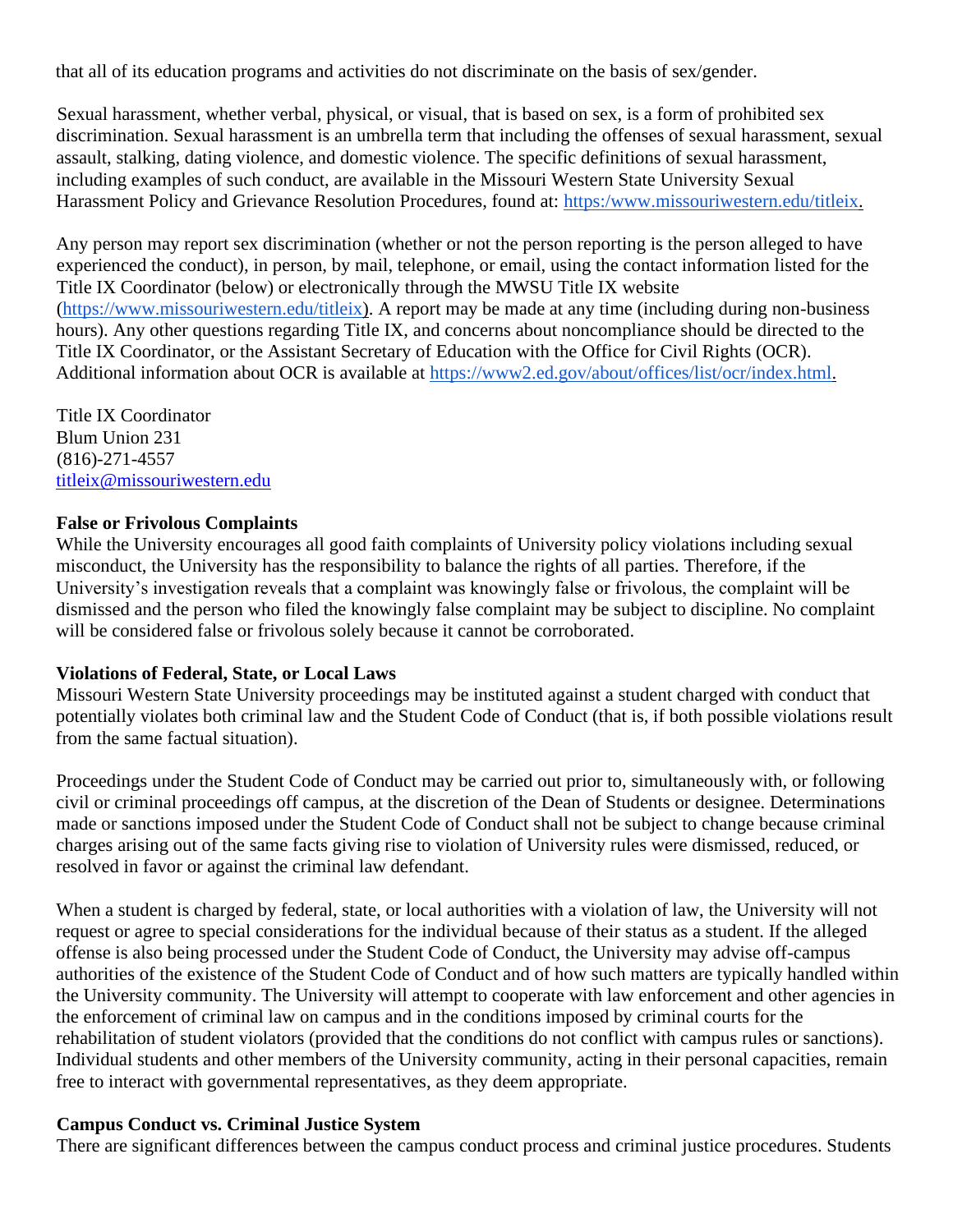can:

- File a report with both the University and the criminal justice system at the same time;
- File a report with the University but not with the criminal justice system, or vice versa;
- OR File a report with the University or the criminal justice system, and later decide to file a report with the other system.

This means a case may be processed through both the University's conduct process and the criminal justice system. If a case is going through the criminal justice system, and a report has also been made to the University, the University may or may not wait until the criminal justice case is completed before conducting its own investigation and remedy/sanction process.

The following compares and contrasts the typical similarities and differences in campus conduct and criminal justice systems:

|                                    | <b>Campus Conduct</b>                                | <b>Criminal Justice System</b> |
|------------------------------------|------------------------------------------------------|--------------------------------|
| <b>Alleged Victim</b>              | Complainant                                          | Plaintiff                      |
| <b>Alleged Perpetrator</b>         | Respondent                                           | Defendant                      |
| <b>Confidentiality</b>             | Confidential, FERPA applies                          | Public records                 |
| <b>Standard of Evidence</b>        | Preponderance of evidence<br>(more likely than not)  | Beyond a reasonable doubt      |
| <b>Speaking Rights</b>             | Students speak for themselves                        | Attorney speaks for client     |
| <b>Representation (if desired)</b> | Advisor (Friend, attorney, or person<br>of choosing) | Attorney                       |
| <b>If Found Responsible</b>        | In Violation                                         | Guilty                         |
| If Found Not Responsible           | Not In Violation                                     | Not Guilty                     |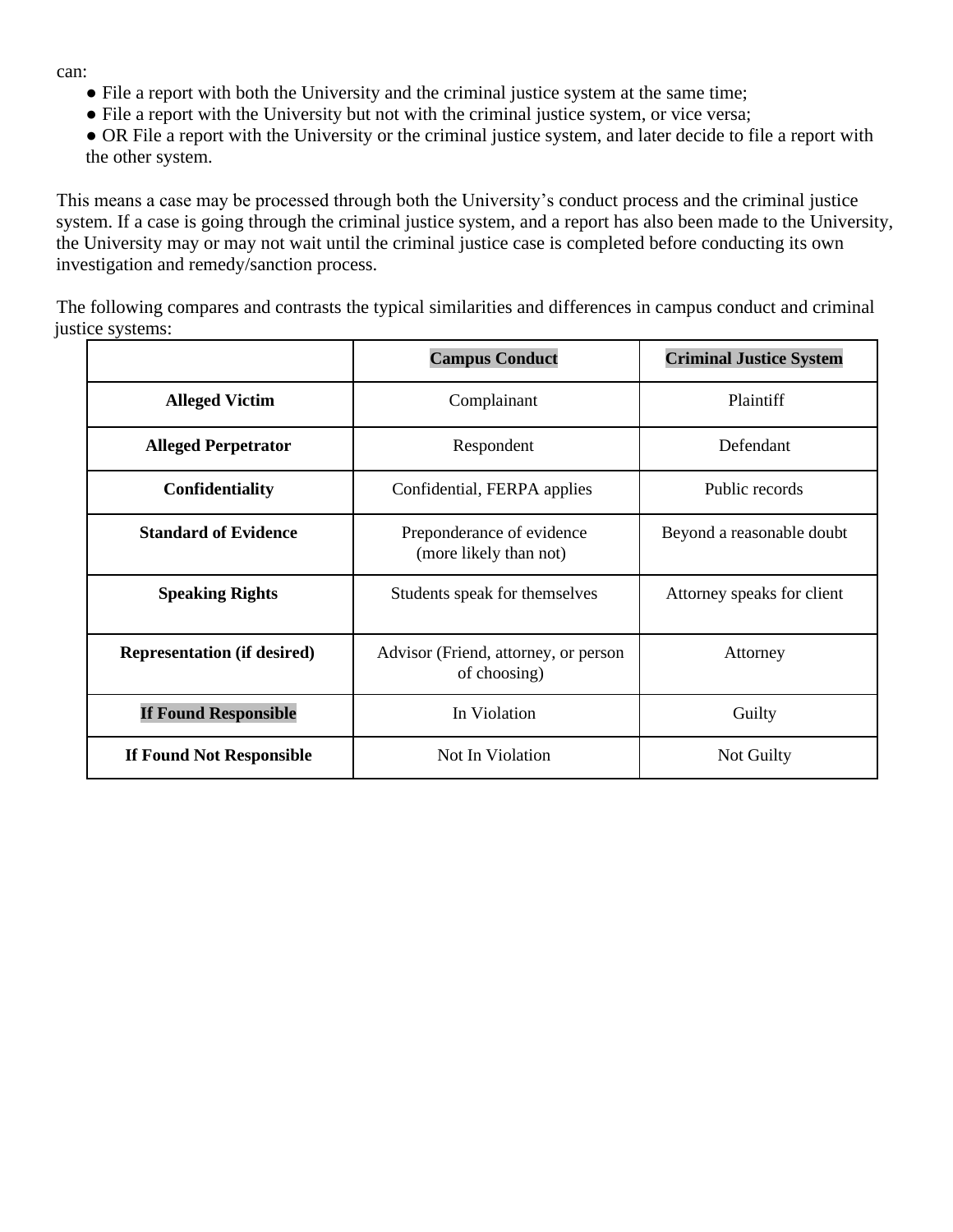# **II. POLICIES AND PROCEDURES**

All members of the Missouri Western community are expected to familiarize themselves with all policies, rules, and regulations associated with the University. Selected policies excerpts are included in this handbook as they are pertinent to the success and safety of students. The full text of these policies may be found at https://www.missouriwestern.edu/policy-guide/.

# **A. Academic Policies and Procedures**

- Academic Advisement System
- Academic Honesty Policy
- Academic Renewal Policy
- Classroom Food and Drink Policy
- Classroom Recording Policy
- Copyright Policy
- [Family Education Rights and Privacy Act / Student Records Policy](https://intranet.missouriwestern.edu/registrar/ferpa/)
- Grades / Grading Policy
- Grade Appeal Process
- Incomplete Grades
- Instructional Policies: Absences, Make-Up Work, Class Rosters, Course Syllabi, Field Trips, Final Exam Policy, Final Grade Reports, Grade Change, Meeting Classes, Midterm Deficiency Grade Reports, and Office Hours
- Preferred Name Policy
- Student Credit Hour Policy
- Student Evaluation of Faculty
- Academic Probation and Suspension

## **B. University Policies and Procedures**

- Advertising
- Access to Buildings / Key Distribution Policy
- Addition or Elevation of Sports
- Animals on Campus Guidelines
- Board of Governors Alcohol Policy
- Bulletin Board Notices
- Communicable Disease Policy
- Computing Guidelines and Email/Portal Use Policy
- Facilities and Outdoor Areas Scheduling
- Free Expression Policy
- Hazing Policy
- Identity Theft Policy
- Meningitis Immunization Policy
- Mission, Values, and Diversity Statement
- Nondiscrimination/Equal Opportunity Policy and Procedures for Reporting and Investigating Complaints
- Pregnant and Parenting Students Accommodation Policy
- Registered Student Organization Handbook: Event Admissions Policies, Late Night Events / Dance Policy, Non-Admittance to University
- School Cancellation Policy
- Sexual Harassment Policy and Grievance Resolution Procedures
- Solicitation Policy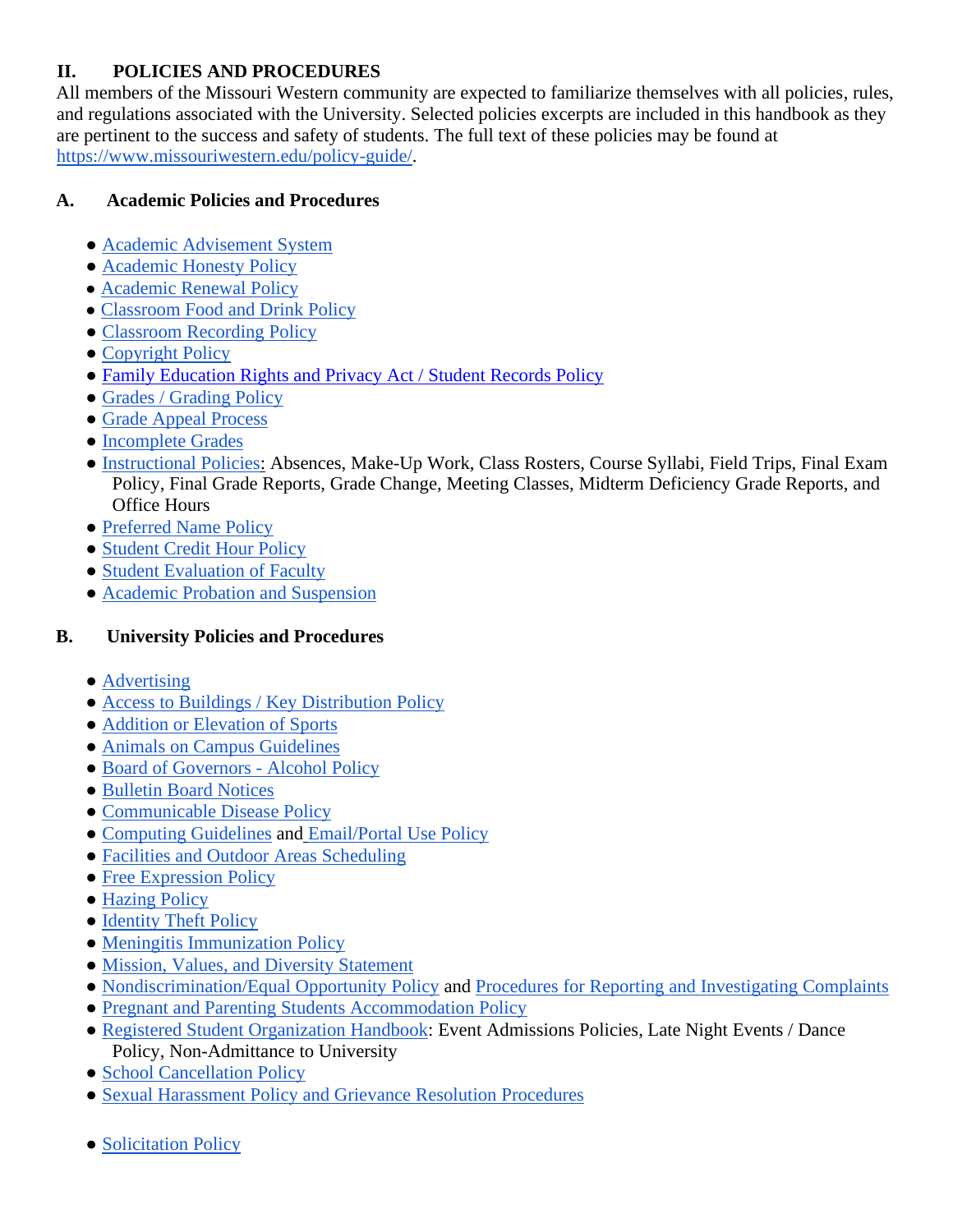- Suicide Awareness and Prevention Policy
- Tailgating Policy
- Tobacco Use Policy
- Tuberculosis Screening Policy
- Other University Policies

## **III. DEFINITIONS**

The following are brief definitions. Complete processes can be found throughout this Student Code of Conduct.

**Administrative Hearing:** A conduct hearing where there is an uncontested allegation and/or where the alleged violation if found to be true would typically result in a University or housing warning or probation. Administrative Hearings may be scheduled at any time, including during the summer and during University breaks.

**Advisor:** Any person who accompanies a respondent, a complainant, or a victim for the limited purpose of providing support and guidance. The advisor may be a friend, attorney, or person of choosing.

**Appellate Board:** The body which is authorized to consider appeals.

**Complaint:** A University Police Department Report, Residence Life Incident Report, or any other report, Formal or Administrative, alleging a violation of the Student Code of Conduct.

**Complainant:** The person who files a written complaint to initiate a Student Code of Conduct violation claim. The Complainant need not be a person who was the target or victim of the alleged violation.

**Conduct Hearing:** The process by which a complaint is heard. This may be Administrative or Formal and may also be called a "hearing," to mean either type of process.

**Day:** Any business day in which the University is open. It does not include weekends, federal and state holidays, or days in which the University is not open for business.

**Dean of Students:** The person designated by the University President to be responsible for the administration of the Student Code of Conduct and for ensuring that all students are afforded due process.

**Due Process:** Fair treatment through the student conduct process. A hearing conducted in conformity with prescribed procedures.

**Faculty:** Any person hired by the University to conduct classroom activities.

**Formal Hearing:** A conduct hearing that is recorded and follows a prescribed format. Formal hearings are typically conducted when a student is charged with alleged violations of the Student Code of Conduct that are serious enough to possibly reach the level of University suspension or expulsion. Formal Hearings may be scheduled at any time, including during the summer and during University breaks.

**Guest:** A non-student who is an associate of a student. Missouri Western students will be held responsible for the actions of their guests while on campus property, at campus events, and/or while representing the University. In regards to residential spaces, guests may be students or non-students.

**In Violation:** A finding after a hearing, meaning the respondent is found to have violated the Student Code of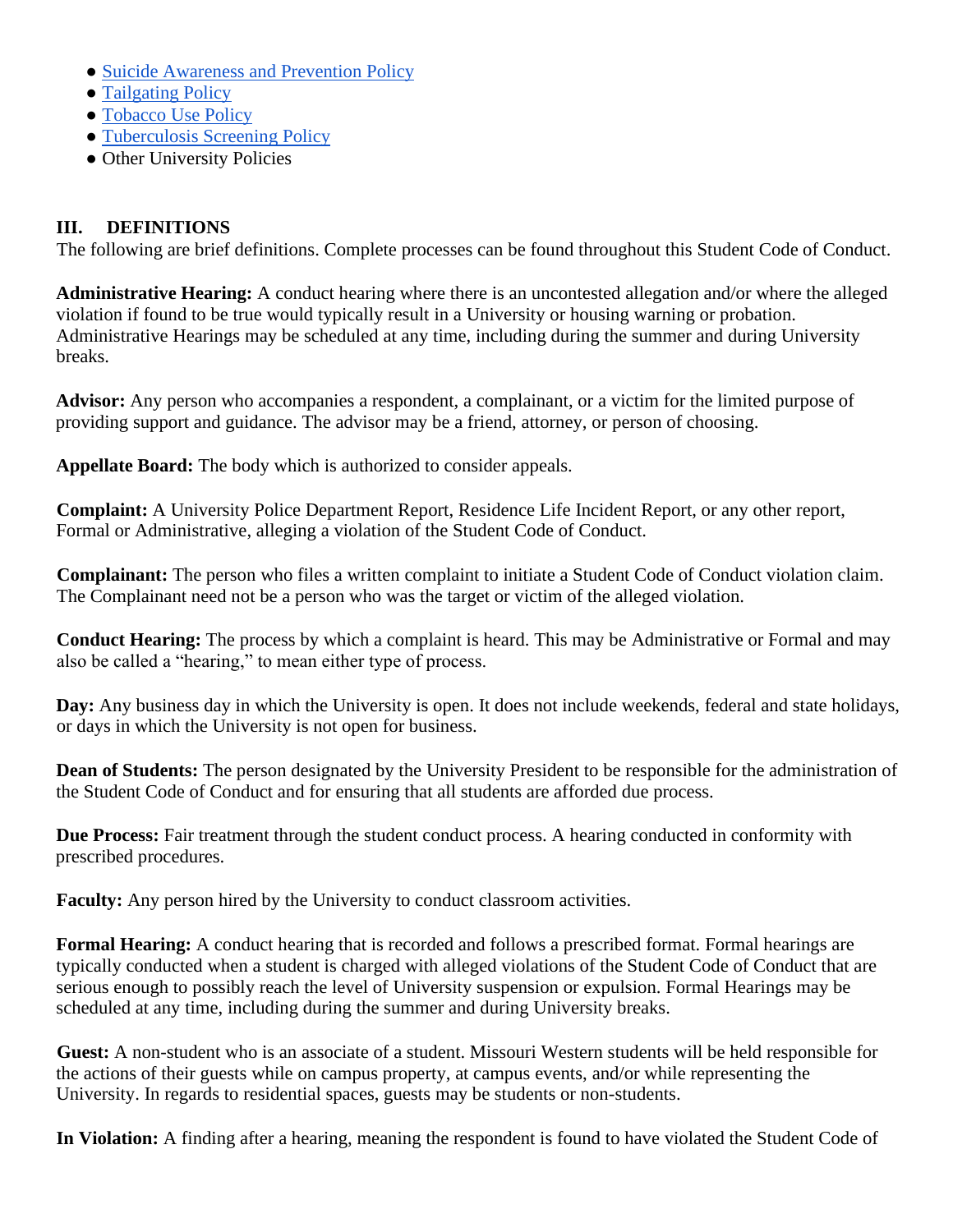Conduct or University policy. Sanctions will be assigned.

**Mediation:** A meeting facilitated by the Dean of Students or designee between the two parties in dispute in an attempt to come to an agreement. Both parties must agree to this type of case resolution.

**Member, University Community:** Any person who is a student, faculty member, University official, or any other person who is employed by the University or is a guest of the University.

**Not In Violation:** A finding after a hearing, meaning there is not enough evidence to find the respondent has violated the Student Code of Conduct or University policy.

**Organization (RSO):** Groups that have complied with the formal requirements for University recognition, also known as a Registered Student Organization (RSO).

**Organizational Hearing:** A conduct hearing that is conducted when an RSO is charged with alleged violations of the Student Conduct Code. The case is heard by two Student Conduct Officers, the hearing is recorded, and the hearing follows a prescribed format.

**Policy:** The written regulations of the University as found in, but not limited to, the University Policy Guide, the RSO Handbook, Student Code of Conduct, and the University Catalog.

**Preponderance of Evidence:** The standard of evidence used in determining if a respondent is found In Violation or Not In Violation. Preponderance of evidence means it is more likely than not that a conduct violation occurred.

**Respondent:** The member of the University community who is alleged to have violated the Student Code of Conduct or University policy.

**Retaliation:** Any intentional, adverse action taken by an individual or allied third party against or toward a participant, witness, or other party who is, or perceived to be, engaged in an investigation, a report, or a hearing or administrative process relating to behavior or conduct.

**RSO Respondent:** Registered Student Organization that is alleged to have violated the Student Code of Conduct or University policy; typically, the RSO President serves in the capacity of responding to the charges.

**RSO Advisor:** Registered Student Organization's officially listed campus advisor.

**Sanction:** A consequence of actions based on a finding of In Violation that is binding. Sanctions may include counseling, financial restitution, campus community service hours, probation, and suspension or expulsion.

**Student:** All persons taking courses at the University, both full-time and part-time. Persons who are not officially enrolled for a particular term, but who have a continuing relationship with the University are considered students.

**Student Code of Conduct:** The rules, regulations, and policies of the University that apply to students and/or RSOs.

**Student Conduct Officer (SCO):** The person assigned to review and adjudicate the incident by the Dean of Students or designee.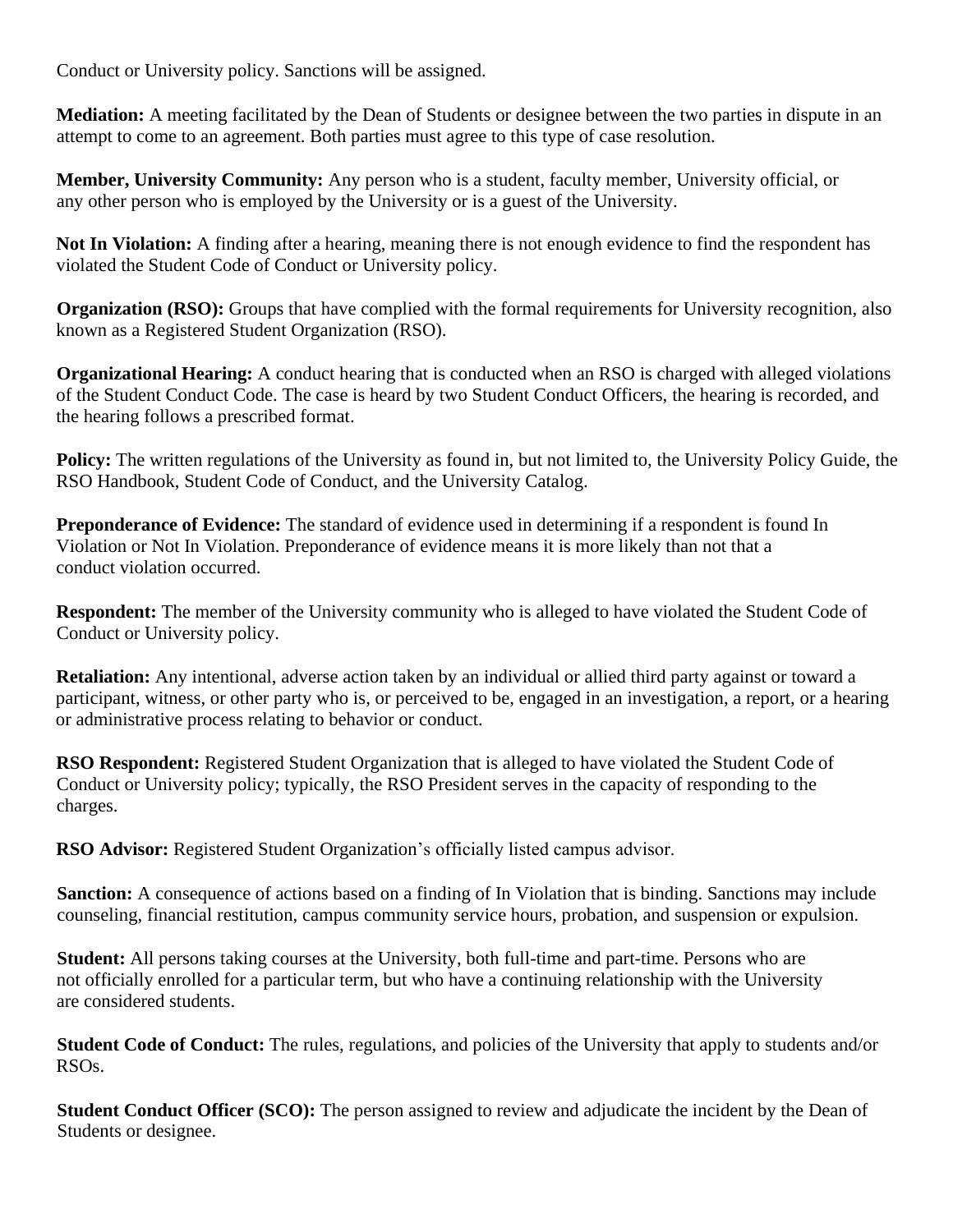**University:** Missouri Western State University.

**University Official:** Persons employed by the University who perform assigned administrative, professional, support, service, or classroom responsibilities, to include student employees who act as agents of the University.

**University Premises:** All land, buildings, facilities, and other property in possession of or owned, used, or controlled by the University.

**Witness:** Any person with knowledge pertaining to an alleged violation of the Student Code of Conduct.

**Written Notice:** Formal notification of certain facts, to be understood to mean notification via email, mail, or hand delivery.

## **IV. PROSCRIBED CONDUCT**

The University has a duty to establish rules and policies that all students are required to follow for the good of the community. Students have a right to expect enforcement of these rules and policies. The University also has a right to expect students to abide by them as responsible members of the learning community. In addition to the Student Code of Conduct, Missouri Western State University students are responsible for upholding all official University and Housing and Residence Life policies while a member of the Missouri Western State University community. Students are also responsible for the actions of their guests/visitors. Students who instigate any policy violation or are complicit with any policy violation, may be subject to disciplinary action. Engaging in the following behaviors may be a violation of the Student Code of Conduct:

#### 1. **Academic Dishonesty** -

- a. **Falsifying** documents or academic records.
- b. **Violation of University Academic Honesty Policy:** Violations of academic honesty include, but are not limited to, the following activities: 1. Copying another person's work and claiming it as your own; 2. Using the work of a group of students when the assignment requires individual work; 3. Looking at or attempting to look at an examination before it is administered; 4. Using materials during an examination that are not permitted; 5. Allowing another student to take your exam for you; 6. Intentionally impeding the academic work of others; 7. Using any electronic device to transmit portions of questions or answers on an examination to other students; 8. Using any electronic device to improperly store information for an exam; 9. Knowingly furnishing false information to the University or its representatives. 10. Assisting other students in any of the acts listed above.
- 2. **Alcohol**  Alcohol is not permitted on Missouri Western's campus with exceptions pursuant to the tailgating policy and the Board of Governor's alcohol policy. Violations of the alcohol policy may include:
	- a. **Underage/Minor:** Using or possessing alcoholic beverages if one is underage.
	- b. **On campus:** Using, possessing, or distributing alcoholic beverages on campus or at University-sanctioned activities where alcohol is not allowed.
		- c. **Paraphernalia:** Using or being in possession of alcohol paraphernalia or empty containers where alcohol is not allowed.
	- d. **Tailgating:** Failure to comply with the Tailgating Policy
- 3. **Animals**  State and local health regulations preclude animals and pets from being in University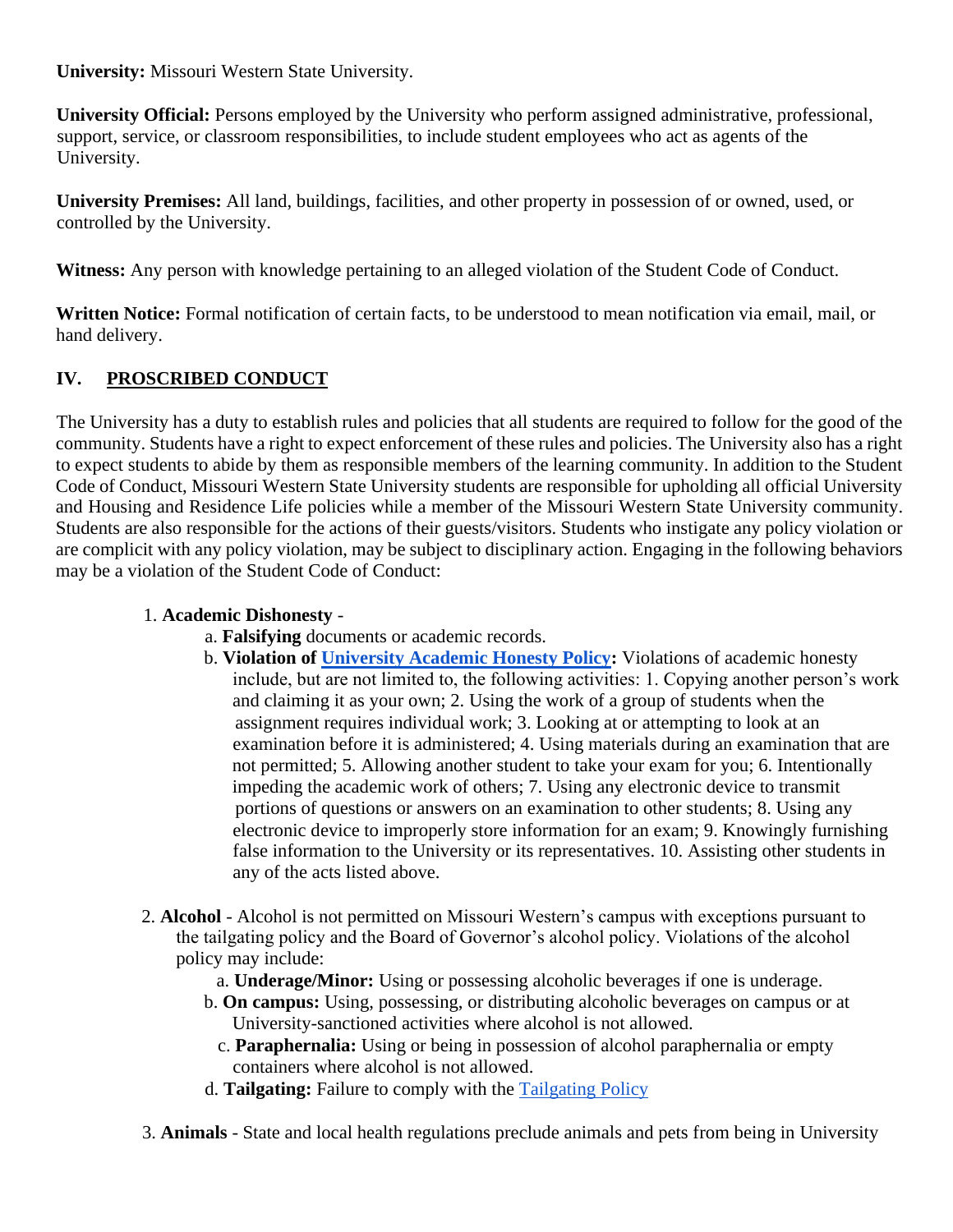buildings with the exception of the following in Residence Halls: fish living under water and in aquariums no larger than 10 gallons in size. Assistance animals for individuals with disabilities (Service and Emotional Support Animals) as approved or recognized through the Accessibility Resource Center for students with disabilities as an accommodation and are permitted on campus as permitted by law. Assistance animal owners must self-identify as a student with a disability with the Accessibility Resource Center and must comply with the University's policies and procedures when requesting use of an assistance animal and must also abide by all required when housing and caring for the animal.

4. **Arson** - Any willful or malicious burning or attempt to burn, with or without intent to defraud, a dwelling house, public building, motor vehicle or aircraft, personal property of another, etc.

#### 5. **Assault** -

- a. **Harm to Persons:** Intentionally or recklessly causing physical harm or endangering the health or safety of any person, including self.
- b. **Unwelcome Contact:** Engaging in unwelcome physical contact with any person which includes (but is not limited to) physical harassment, unwanted touching, even between acquaintances, making unwelcome advances.
- c. **Hazing:** Any act which endangers the mental or physical health or safety of a student, or which destroys or removes public or private property, for the purpose of initiation, admission into, affiliation with, or as a condition for continued membership in a group or organization.
- 6. **Bicycle, Scooter, Wheeled Devices -** Skateboards, rollerblades, bicycles, hoverboards, scooters, and other wheeled device activity shall be conducted with courtesy toward all students, faculty, staff and visitors using the sidewalks, parking lots, and other public areas of campus. Such activity should be conducted away from University buildings and high traffic areas. Wheeled devices are not to be ridden inside University buildings, Residence Halls, common areas, or breezeways. Note: The term scooter does not include wheeled devices used for medical or health reasons.

## 7. **Disruptive Behavior/Disorderly Conduct** -

- a. **Disruptive Behavior:** Disrupting classes, seminars, research projects, or other educational or employment activities of the University.
- b. **Disorderly Conduct:** Engaging in disorderly conduct or expression, a breach of the peace, or aiding or inciting another to a breach of the peace. Such conduct includes, but is not limited to, throwing objects to create a danger, making excessive noise, any other type of interference with the normal operations of the University or its activities, or any type of conduct that interferes with the ability of those who attend, visit, or work at the University to enjoy the benefits of the purposes for which the University exists.

## 8. **Drugs** -

a. **Possession:** The unlawful possession or use of any drug or controlled substance.

b. **Distribution:** Manufacturing, growing, selling, distributing, or offering for sale narcotic drugs, depressants, or stimulant substances, hallucinogens, cannabis, and/or derivatives (including synthetic derivatives).

- c. **Pharmaceutical Medication:** Abuse, misuse, sale, or distribution of prescription or over the counter medication.
- d. **Drug Paraphernalia:** The presence of drug paraphernalia.
- e. **Drug Odor:** Evidence of drugs, such as smell, or the presence of items used to mask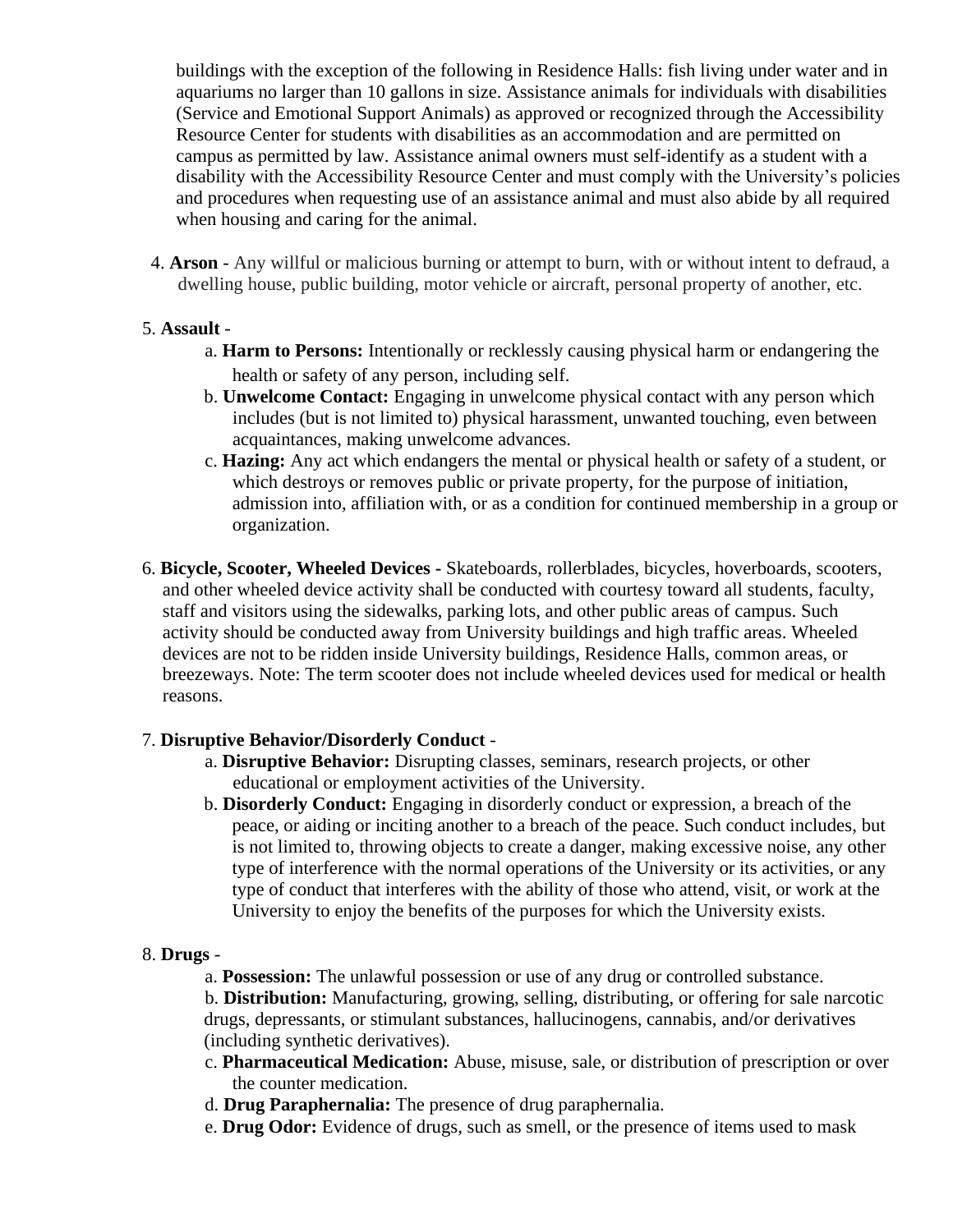drug odors.

9. **Election Tampering** - Tampering with the election of any University student organization.

## 10. **Fire Alarms and Fire Equipment** -

a. **Fire Alarm**: Making or causing a fire alarm intentionally or unintentionally. b. **Fire System Tampering**: Tampering with, damaging, disabling, and/or misusing fire safety equipment.

11. **Firearms and Weapons; Flammable Materials and Fireworks** - Possessing, using, or participating in an activity involving firearms, fireworks, chemicals which are explosive and/or hazardous, other implements used as weapons which includes, but is not limited to, airsoft guns, bb guns, bows, crossbows, and swords; and other types of arms classified as weapons in Missouri Revised Statutes, on University property or at University sanctioned activities; or the use or display of any object or instrument in a dangerous and/or threatening manner.

## **12. Fraud/Forgery/False Information -**

- a. **Fraud/Forgery:** Forgery, fraudulent misrepresentation, altering, transferring, infringing on the copyright of, and/or misusing University documents. Providing false information in the application for admission, petitions, requests, disciplinary hearings, or all other matters of record, and/or transactions with officials of the University.
- b. **False Report:** Falsely reporting information of an emergency nature (such as a false report of a bomb, fire, or other emergency).
- c. **False Identification:** Using fake identification, falsely identifying oneself, or using the identification of another person.
- 13. **Gambling**  Gambling as prohibited by the laws of the State of Missouri.

## 14. **Harassment** -

- a. **Harassment:** Repeated, persistent, severe, or pervasive actions directed toward a specific individual or toward a group with the intent or effect to harass, harm, or terrorize, including attempting or threatening physical contact, or acts that create the reasonable apprehension of unwanted contact. Such acts may include, but are not limited to, face-toface interactions, phone calls, text messages, and/or use of social media.
- b. **Retaliation:** Any intentional, adverse action taken by an individual or allied third party against or toward a participant, witness, or other party who is, or perceived to be, engaged in an investigation, a report, or a hearing or administrative process relating to behavior or conduct.

# 15. **Health and Safety -**

- a. **Hazards:** Creation of health and/or safety hazards (blocking egress; dangerous pranks; hanging out of or climbing from/on/in windows, balconies, or roofs; hygiene and sanitation; uncleanliness of residential and University spaces; overloading of electrical outlets; pest concerns; etc.). This includes but is not limited to failing to follow the University's COVID-19 safety and health protocols.
- b. **Immunizations:** Inability to obtain required immunizations, unless a signed statement of medical or religious exemption is on file with the Esry Student Health Center.
- 16. **Indecent Behavior** Engaging in lewd, indecent, and/or obscene conduct or expression.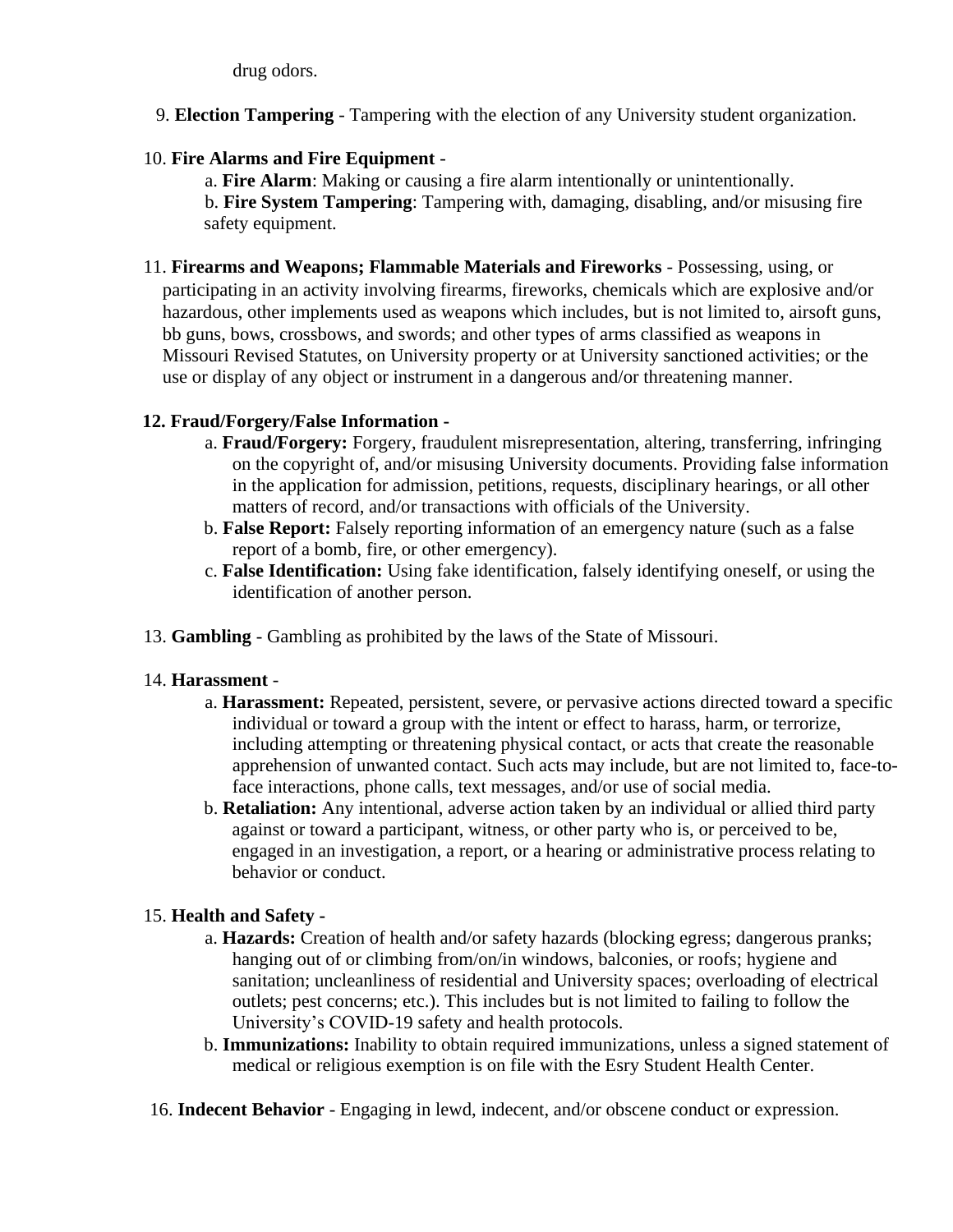17. **Misuse of Technology** - Making or assisting in unauthorized, obscene, or annoying phone calls, text messages, or computer messages, or otherwise misusing or abusing phone and/or computer equipment. Engaging in computer abuse, which includes but is not limited to, plagiarism of programs, misuse of computer accounts, unauthorized destruction of files, creating illegal accounts, possessing or using passwords without proper authorization, viewing or distributing pornographic material, and/or disruptive or inappropriate behavior that affects the University's computer system.

## 18. **Policies, Laws, and Requests** -

- a. **Non-compliance:** Failing to comply with the reasonable and lawful requests of University officials acting in the performance of their duties.
- b. **Obstruction:** Obstructing or intimidating University officials while they are discharging their official duties and responsibilities.
- c. **Incomplete Sanction:** Failure to properly comply with or complete a sanction or obligation resulting from a disciplinary hearing or adjudication.
- d. **Criminal Law:** Committing any act which is a violation of criminal law of the United States, the State of Missouri, or a municipal ordinance.
- e. **Housing and Residence Life Policy:** Failing to obey policies and procedures, whether or not one is a resident.
	- i. Guest Policy, Escort, Registration, Room Capacity, Visitation
	- ii. Noise, Courtesy Hours, Quiet Hours
	- iii. Appliances, Candles & Incense, Extension Cords, Microwaves, Miscellaneous, Refrigerators, Waterbeds
	- iv. Sports & Horseplay
	- v. Grounds & Facilities, Balconies, Draperies, Furniture, Grills, Lofts, Screens, Trash, Windows
- f. **University Policy:** Failing to obey any University policy.
- g. **Failure to Identify:** Refusing to show identification to the University or to any University employee or agent, including campus law enforcement or security officers acting in good faith and in the performance of their duties.
- 19. **Sexual Misconduct**  To include sexual harassment, sexual assault, non-consensual sexual contact, non-consensual sexual intercourse, relationship violence, sexual exploitation, and/or stalking.
- 20. **Theft or Misappropriation** Stealing or attempting to steal University property or the property of any person and/or to be in possession of stolen property, or embezzlement.
- 21. **Threat**  Written, oral, or physical conduct that causes a reasonable expectation of injury to the health or safety of any person or damage to any property.
- 22. **Tobacco and Vaping**  Smoking, the use of smokeless tobacco products, vaping, and nicotine delivery devices in facilities and on grounds and property owned, leased, or controlled by the University is prohibited. The sale, give away, or advertisement of tobacco products is not allowed on university property. Tobacco and vaping products include, but are not limited to: cigarettes (traditional and electronic), vaping devices, cigars, pipes, hookah, smokeless tobacco (chewing tobacco, snuff, snus, etc.), other tobacco administering products, or products including nicotine (excluding Nicotine Replacement Therapy).

## 23. **Unlawful Entry/Presence in and use of University Facilities/Misuse of Keys**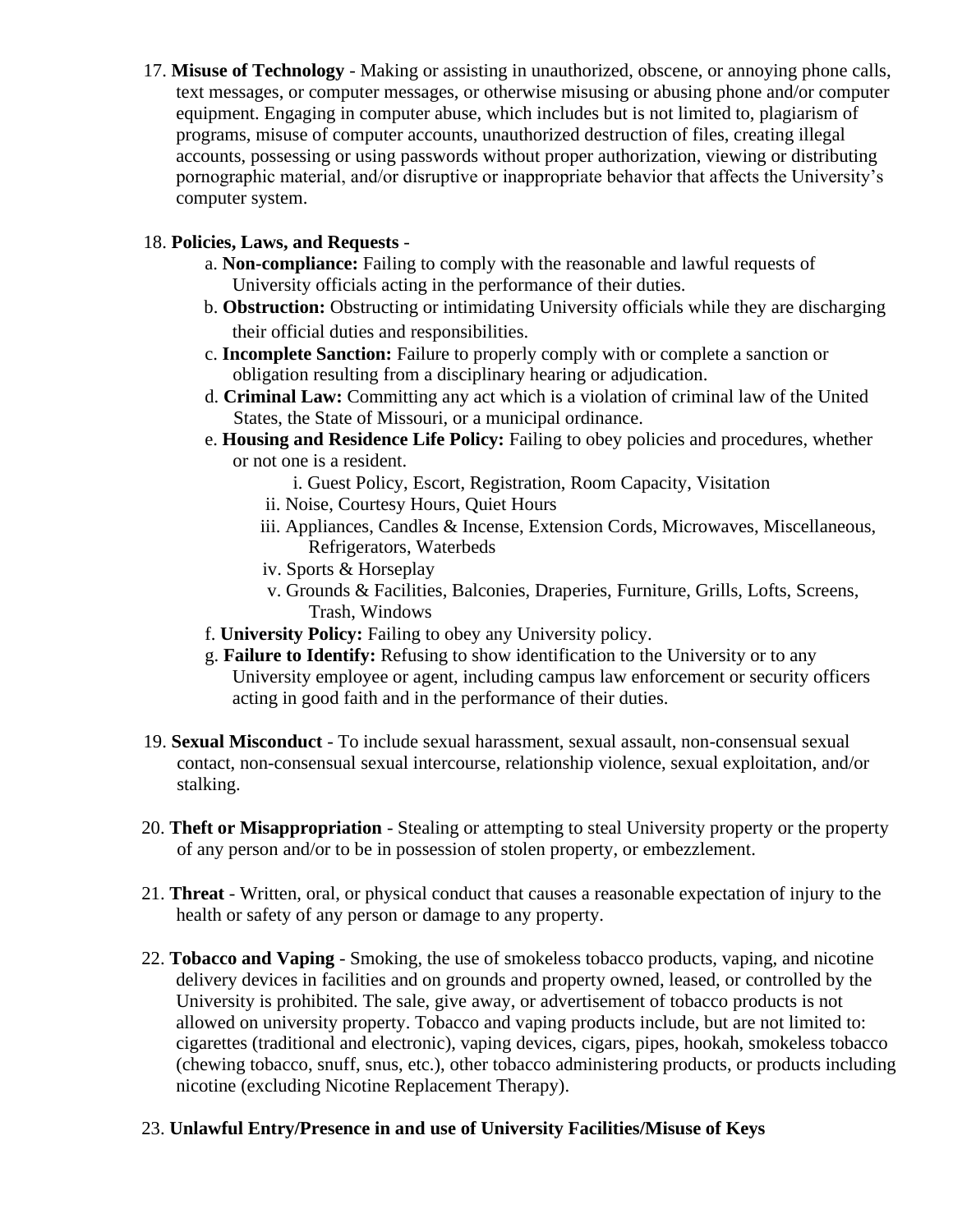a. **Unlawful Entry/Presence in and use of University Facilities:** Entering in and/or using University facilities or property without authorization by the appropriate University officials.

- b. **Misuse of Keys:** Lending University keys, key cards, and Student Identification Cards to another person is prohibited. Duplication of University keys and key cards is prohibited. Unauthorized use or possession of University keys and key cards is prohibited.
- 24. **Vandalism/Damage to Property** Damaging, destroying, or defacing University property or property of any person as a result of deliberate action and/or as the result of reckless or imprudent behavior.

## **V. COMPLAINT PROCESS**

## **Purpose**

The University's conduct process is an educational tool with two major objectives: to hold students and student groups/organizations accountable for unacceptable behavior and to modify those behaviors deemed unacceptable by the University. The conduct process strives to address unacceptable behavior in an effort to guide students toward a greater sense of both individual and shared responsibility and toward more ethical decision making.

## **Participation**

While the University encourages the parties to participate fully in the conduct process with regard to their case, the complainant and/or respondent may decline to participate in the conduct process. The University may however continue the process without the complainant's and/or respondent's participation, including without limitation cases in which a party has withdrawn, transferred or graduated from the University. A respondent must comply with any disciplinary measures or sanctions/corrective actions issued pursuant to the conduct process, even if the respondent has declined to participate in the process.

## **Overview of Process**

Any person may file a complaint against a student or Registered Student Organization for alleged violations of the Student Code of Conduct. Complaints are preferably filed by submitting an incident report to the Department of Housing and Residence Life or the Dean of Students. Criminal complaints may be reported to the University Police Department.

Once an incident report has been submitted, it will be the charge of the Dean of Students or designee to determine which, if any, violations of the Student Code of Conduct have allegedly occurred and how the case will be adjudicated. Any report submitted 10 business days or more after discovery of the alleged incident will be reviewed at the discretion of the Dean of Students or designee for action or dismissal. At the end of the semester, the Student Conduct Officer may choose to hold the hearing during the break period (either in person, online, or via teleconference), or hold the hearing over to the next semester.

## **Types of Conduct Hearings: Administrative and Formal**

**Administrative Hearing:** The majority of conduct hearings are completed with an Administrative Hearing Officer. During Administrative Hearings, the Hearing Officer meets with the accused student to discuss the alleged incident and corresponding alleged conduct violation. If the accused student accepts responsibility for the violation, then the Hearing Officer assigns appropriate sanctions. If the accused student does not take responsibility for the violation, then the Hearing Office has the discretion to refer the case for a Formal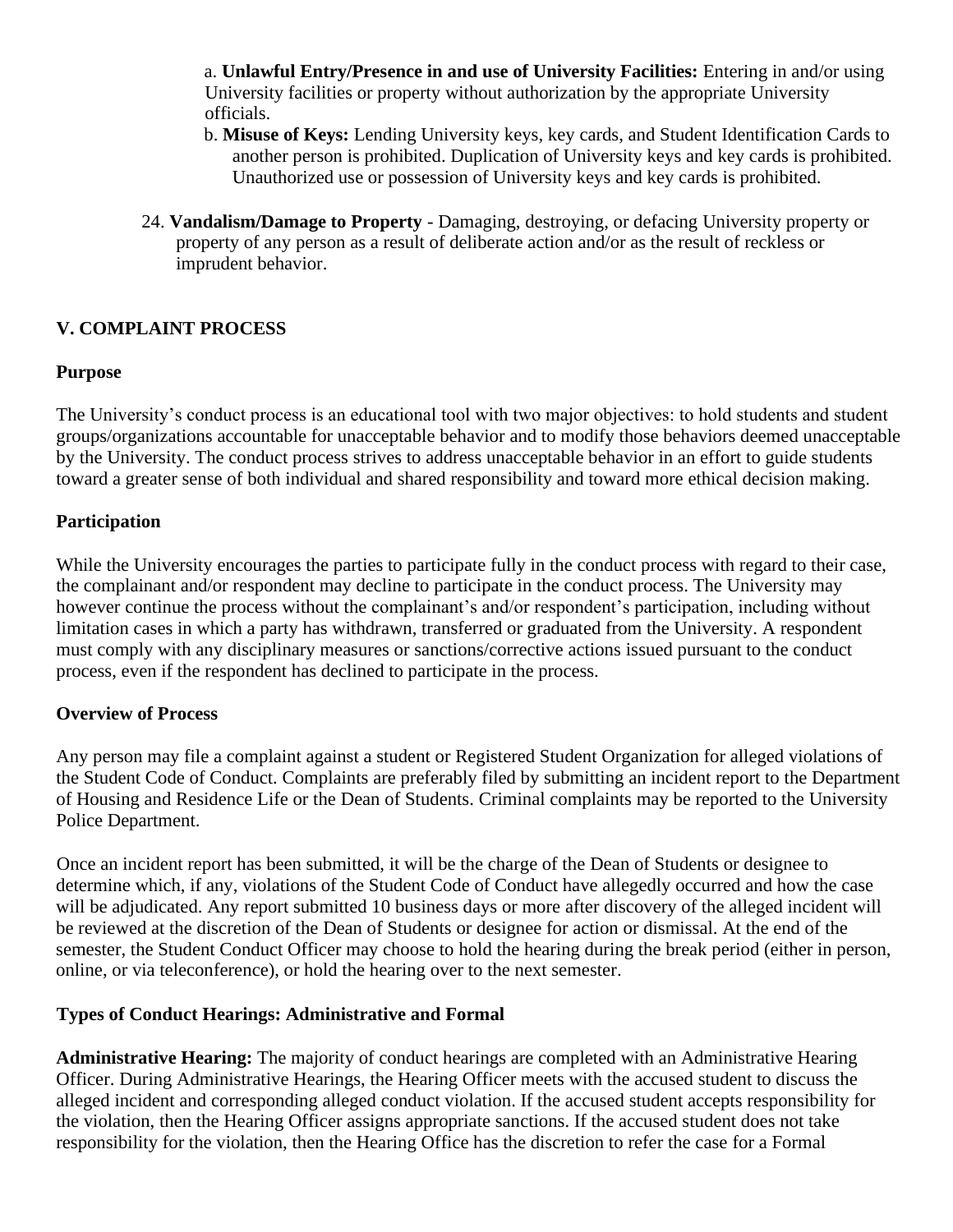Hearing.

**Formal Hearing:** A conduct hearing that is recorded and follows a prescribed format. Formal hearings are typically conducted when a student is charged with alleged violations of the Student Code of Conduct that are serious enough to possibly reach the level of University suspension or expulsion.

Procedures for these types of hearings are explained below.

#### **Simplified Timeline**

Please read the complete Code of Conduct for complete details regarding timelines.

| <b>Action</b>                                                                                                                                                                                                                 | <b>Result</b>                                                                                                                                                                                                                  | <b>General Timeline for Process</b>                                                                                                                          |
|-------------------------------------------------------------------------------------------------------------------------------------------------------------------------------------------------------------------------------|--------------------------------------------------------------------------------------------------------------------------------------------------------------------------------------------------------------------------------|--------------------------------------------------------------------------------------------------------------------------------------------------------------|
| A complaint is filed.                                                                                                                                                                                                         | Dean of Students or designee routes case<br>(referral, mediation,<br>Formal/Administrative hearing; filed for<br>documentation only) to the appropriate<br>Student Conduct Officer.                                            | Upon receipt of the complaint or as<br>soon as practicable thereafter.                                                                                       |
| Complaint is presented to the respondent Respondent receives notification of<br>via email; time is set for an<br>Administrative or Formal hearing OR<br>student(s) are immediately temporarily<br>suspended in a severe case. | charge and hearing date.                                                                                                                                                                                                       | Administrative or Formal hearing<br>must occur no sooner than 3<br>business days after student<br>notification unless the student signs<br>a hearing waiver. |
| Respondent may submit written response Respondent(s) must notify the Student<br>to the charge(s) and/or witness to the<br>Student Conduct Officer.                                                                            | Conduct Officer of any written response<br>or witness statement the student wishes to date of hearing.<br>provide.                                                                                                             | Should occur at least 1 day prior to<br>the hearing but may be presented on                                                                                  |
| Complainant would like to present<br>testimony (in person or in writing) and<br>or witness statement to the Student<br>Conduct Officer.                                                                                       | Student(s) must notify the Student<br>Conduct Officer.                                                                                                                                                                         | Must occur at least 1 day prior to the<br>hearing.                                                                                                           |
| Administrative/Formal hearing occurs.                                                                                                                                                                                         | Outcome letter sent: In Violation (and<br>sanctioning) or Not In Violation.                                                                                                                                                    | Must occur within 5 business days<br>of the conclusion of the final<br>meeting of the hearing.                                                               |
| Student(s) wishes to appeal the decision<br>made in an Administrative or Formal<br>hearing.                                                                                                                                   | Must submit an appeal form to the Dean<br>of Students based on at least one of the<br>grounds listed.                                                                                                                          | Must occur within 3 business days<br>after the letter date of the written<br>notification of a disciplinary<br>decision.                                     |
| The appeal form is received by the Dean<br>of Students who will grant or deny the<br>appeal. If granted the appeal will move<br>forward to the Appellate Board.                                                               | The Dean of Students will determine if<br>there are grounds for appeal. If denied,<br>notification will be sent to the appellant. If pertinent to the appeal.<br>granted, notification will be sent to the<br>Appellate Board. | Must occur within 5 business days<br>of the receipt of the material                                                                                          |
| The appeal is reviewed by the Appellate<br>Board composed of a faculty member, a<br>staff member, and a student.                                                                                                              | The respondent is notified of the date and Must occur within 5 business days<br>time of the board meeting. The respondent of the receipt of the material from<br>does not attend.                                              | the Dean of Students.                                                                                                                                        |
| The Appellate Boards sends their<br>recommendation to the Dean of Students reversing, or altering the decision and                                                                                                            | The board may recommend affirming,<br>sanctions.                                                                                                                                                                               | Must occur within 2 business days<br>of the Appellate Board meeting.                                                                                         |
| The Dean of Students makes the final<br>decision and sends it to the student(s).                                                                                                                                              | Decision is final.                                                                                                                                                                                                             | Must occur within 3 business days<br>of the Appellate Board meeting.                                                                                         |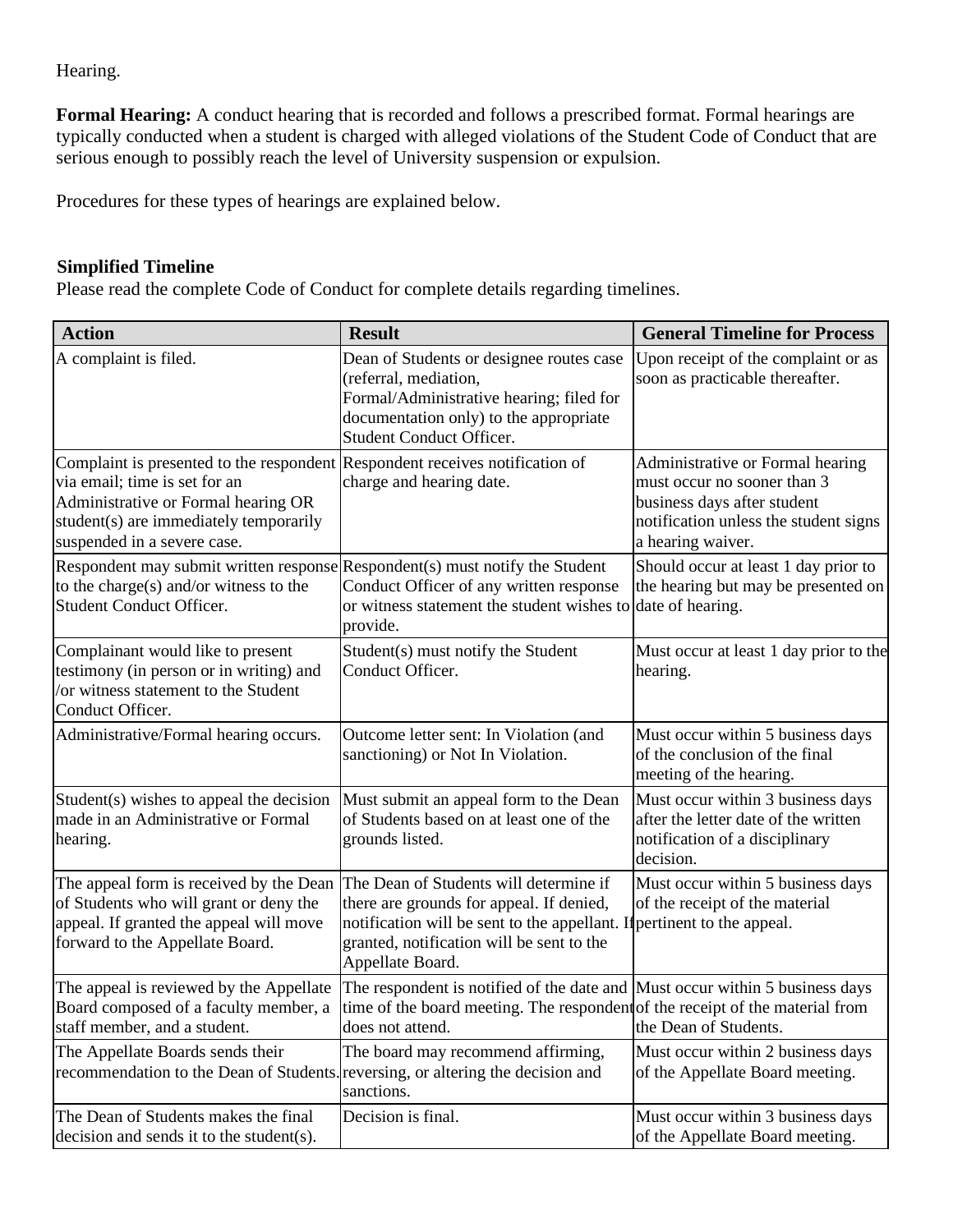In the event that decisions/notifications are delayed, the respondent will be notified of the delay and informed when the decision will be communicated.

"Days" refers to business days.

#### **Administrative Hearing Procedures**

- 1. The student will be notified via email of the date, time, location, alleged violation(s)/charge(s), and identification of the Student Conduct Officer with whom the student will meet.
	- a. A respondent who cannot attend the Administrative hearing must notify the Student Conduct Officer stating the reasons for the conflict and requesting a new hearing date. This statement must be presented to the Student Conduct Officer no less than one (1) day before the beginning of the hearing. The hearing may be rescheduled, at the discretion of the Student Conduct Officer. Only one (1) change of hearing date and time may be granted.
	- b. If a respondent fails to attend a scheduled hearing, the hearing may proceed in the absence of the respondent. Such an absence will not be considered grounds for an appeal.
- 2. The respondent may have one (1) advisor present at the hearing.
	- a. If the student wants to have an advisor present, the student must notify the Student Conduct Officer no later than one (1) business day before the beginning of the hearing.
	- b. Advisors may be members of the Missouri Western community, such as current full-time students, faculty, and/or staff. This advisor serves as a support person and is intended to be of direct assistance to the student before and during the hearing. The advisor may not speak for the student nor address the Student Conduct Officer. If the advisor is an attorney, the case will be heard as a Formal hearing and the Student Conduct Officer may reschedule the time and/or date of the hearing so that Missouri Western State University legal counsel may be present.
	- 3. The respondent and the Student Conduct Officer will discuss the case. The respondent may present evidence and/or bring written witness statements (if possible, this information should be presented 24-hours prior to the scheduled hearing).
	- 4. The Student Conduct Officer will determine if there was a Student Code of Conduct violation based upon a preponderance of evidence. The decision-maker must find in favor of the respondent unless the decision-maker is persuaded that it is more likely than not that the student committed the offense(s) charged. The respondent shall be afforded the benefit of the presumption of innocence.
	- 5. The respondent will be informed of the outcome of the hearing, by email, within five (5) business days of the conclusion of the final meeting of the Administrative hearing, including any sanctions that may have been assigned.
	- 6. A student has five (5) business days after the letter date of the written notification of a disciplinary decision to file an appeal. Any such appeal shall be made in writing to the appeal officer and shall be limited to grounds that a fair hearing was not provided or that the sanction imposed was insufficient or excessive. Failure to appeal within the five (5) day period waives the right to appeal.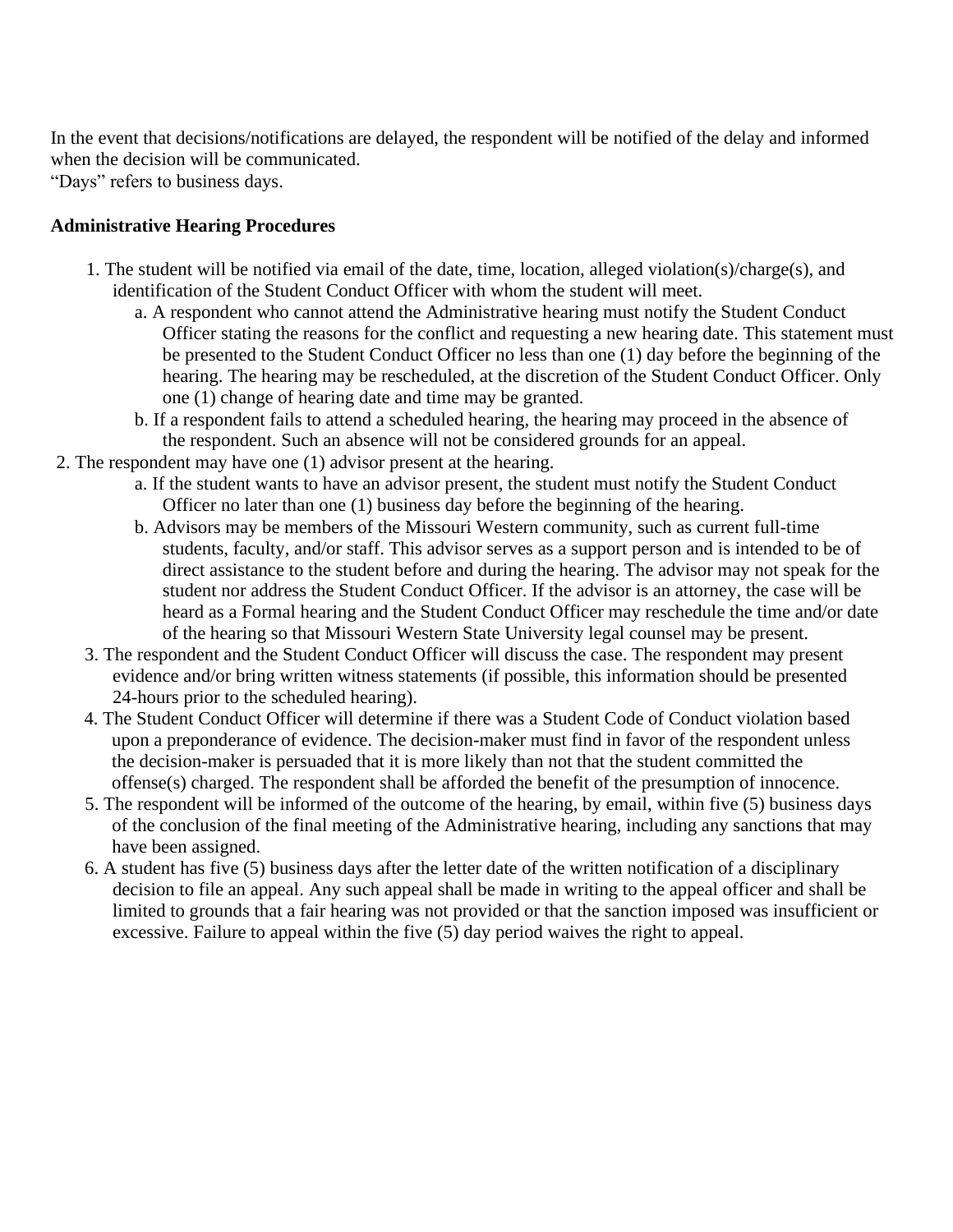## **Formal Hearing Procedures**

All Formal hearings will be closed, except to those specifically provided for in the conduct procedures or persons whose presence at the hearing is authorized by the Student Conduct Officer. The hearing will be conducted by a minimum of two (2) hearing officers.

- 1. The respondent will be notified via email of the date, time, location, alleged violation(s)/charges, and identification of the Student Conduct Officers with whom they will meet.
	- a. A student who cannot attend the Formal hearing must notify the Student Conduct Officer stating the reasons for the conflict and requesting a new hearing date. This statement must be presented to the Student Conduct Officers no less than one (1) business day before the scheduled hearing. At the discretion of the Student Conduct Officers the hearing may be rescheduled. Only one (1) change of hearing date and time may be granted.
	- b. If a student fails to attend a scheduled hearing, the hearing may proceed in the absence of the respondent. Such an absence will not be considered grounds for an appeal.
- 2. The respondent may have one (1) advisor present at the hearing.
	- a. If the student wants to have an advisor present, the student must notify the Student Conduct Officers no later than one (1) day before the scheduled hearing.
	- b. Advisors may be members of the Missouri Western community, such as current full-time students, faculty, and/or staff. This advisor serves as a support person and is intended to be of direct assistance to the student before and during the hearing. The Advisor may not speak for the student nor address the Student Conduct Officers. If the Advisor is an attorney, the Student Conduct Officers may reschedule the time and/or date of the hearing so that Missouri Western State University legal counsel may be present.
- 3. An electronic or other verbatim record will be made of the hearing and will be retained with the student's conduct file. At the beginning of the hearing, the recorder will be turned on.
- 4. All those present will identify themselves for the record. The respondent will be informed of the Code of Conduct and will be advised of their rights.
- 5. The student will be asked if they received notice of the hearing and the list of charges of the Student Code of Conduct violations. If the student did not receive the letter, the Student Conduct Officers will provide a copy. The list of student conduct violations will be read for the record.
- 6. The Student Conduct Officers will read the incident report(s) and ask the respondent to respond. Any additional statements given in the report may be entered into the record, with the respondent having the opportunity to respond.
- 7. Complainant testimony may be held at a separate time/place arranged by the Student Conduct Officers. Any written testimony from the complainant will be presented to the respondent during their hearing and the respondent will have the opportunity to respond.
- 8. Witnesses will be asked to describe what happened in written statements, and the respondent will have a chance to respond. All communication between the respondent, complainant, and witnesses will be directed to the Student Conduct Officers. The Student Conduct Officers may reasonably limit the scope and time devoted to each matter or item of discussion during the hearing, as well as the number of persons testifying. The Student Conduct Officers will decide the order of witnesses and when the complainant and witnesses will be in the hearing room.
	- a. The respondent is responsible for arranging for witnesses testifying on their behalf to appear at the hearing. Complainants and the Student Conduct Officers may also invite witnesses to present testimony, but the organization of this will be left to the discretion of the Student Conduct Officers. If a witness is unable to attend the hearing, the witness may write or record a statement and discuss the statement with the Student Conduct Officers before the scheduled hearing. b. The Student Conduct Officers are to be notified in writing by the respondent and complainants no less than one (1) day before the hearing of those persons intending to provide testimony, whether in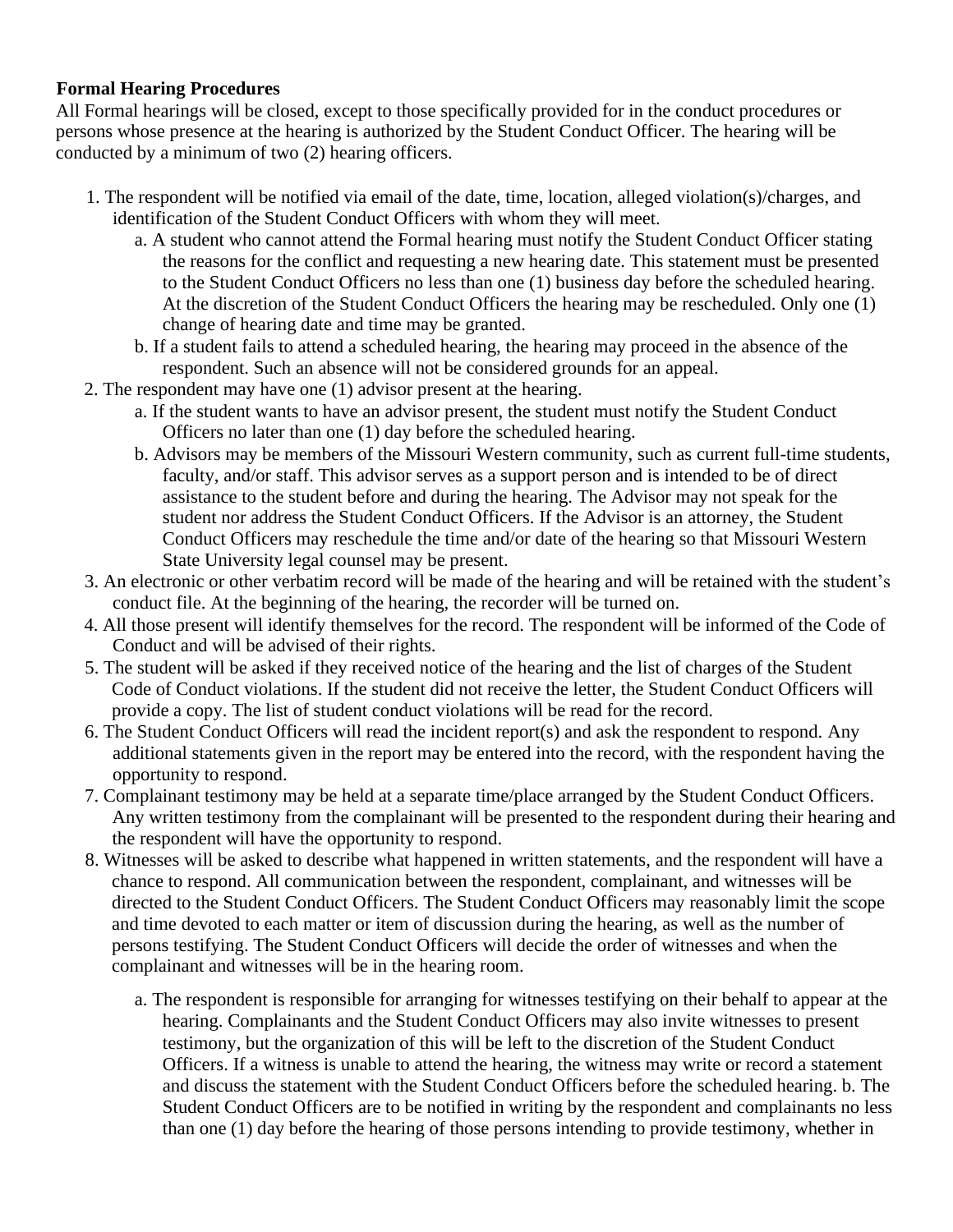person or writing.

- c. The Student Conduct Officers may reasonably limit the scope and time devoted to witness statements. Witnesses are typically asked to comment only on the event(s) pertinent to the charges, not the character of the respondent(s).
- 9. The Student Conduct Officers may ask questions of any respondent, complainant, or witness during the hearing.
	- a. Evidence will consist of oral and written testimony, incident reports, and any other material directly related to the incident. The Student Conduct Officers may reasonably limit the scope of evidence considered in the hearing.
- 10. The Formal hearing will conclude with a review of the outcome notification and appeal processes. At the conclusion of the hearing, the respondent, complainant, advisors, and witnesses will be asked to leave the room. These individuals will not be present during the deliberations of the Student Conduct Officers.
- 11. The Student Conduct Officers will determine if there was a Code of Conduct violation based upon a preponderance of evidence.
- 12. The respondent will be informed of the outcome of the hearing, by email, within five (5) business days of the conclusion of the final meeting of the Formal hearing, including any sanctions that may have been assigned. The complainant may be notified of the outcome as necessitated by VAWA and in compliance with FERPA.
- 13. A student has three (3) business days after the letter date of the written notification of a disciplinary decision to file an appeal. Failure to appeal within the three (3) day period waives the right to appeal. Sanctions will not be implemented while an appeal is under consideration unless special circumstances apply.

# **Rights of the Student Respondent\***

1. The right to be presumed not to be in violation until a preponderance of evidence indicates otherwise.

- 2. The right to have their case heard by an appropriate Student Conduct Officer.
- 3. The right to have the case processed without prejudicial delay.

4. The right to written notice of the charges no less than 3 business days before the hearing.

- 5. The right to written notice of the time, date, and place of the hearing.
- 6. The right to provide testimony on their behalf.
- 7. The right to be present at the hearing.

8. The right to rebut any witness statements or evidence presented, to produce eyewitnesses on their behalf, and to present evidence.

9. The right to have an advisor of their choosing present at the hearing. The advisor may not participate in the hearing but may only provide advice to the respondent.

10. The right to written notice of the decision.

11. The right to file an appeal for reasons outlined in the Student Code of Conduct.

\*Please note that special procedures apply to Sexual Harassment Hearings. See the Sexual Harassment policy for procedural standards and rights which apply in these cases at: https://www.missouriwestern.edu/titleix/

# **Rights of the Complainant\***

- 1. The right to have their case heard by an appropriate Student Conduct Officer.
- 2. The right to have their case processed without prejudicial delay.
- 3. The right to written notice of the charges no less than three (3) business days before a hearing.
- 4. The right to written notice of the time, date, and place of the hearing.
- 5. The right to provide testimony on their behalf.
- 6. The right to be present at the hearing.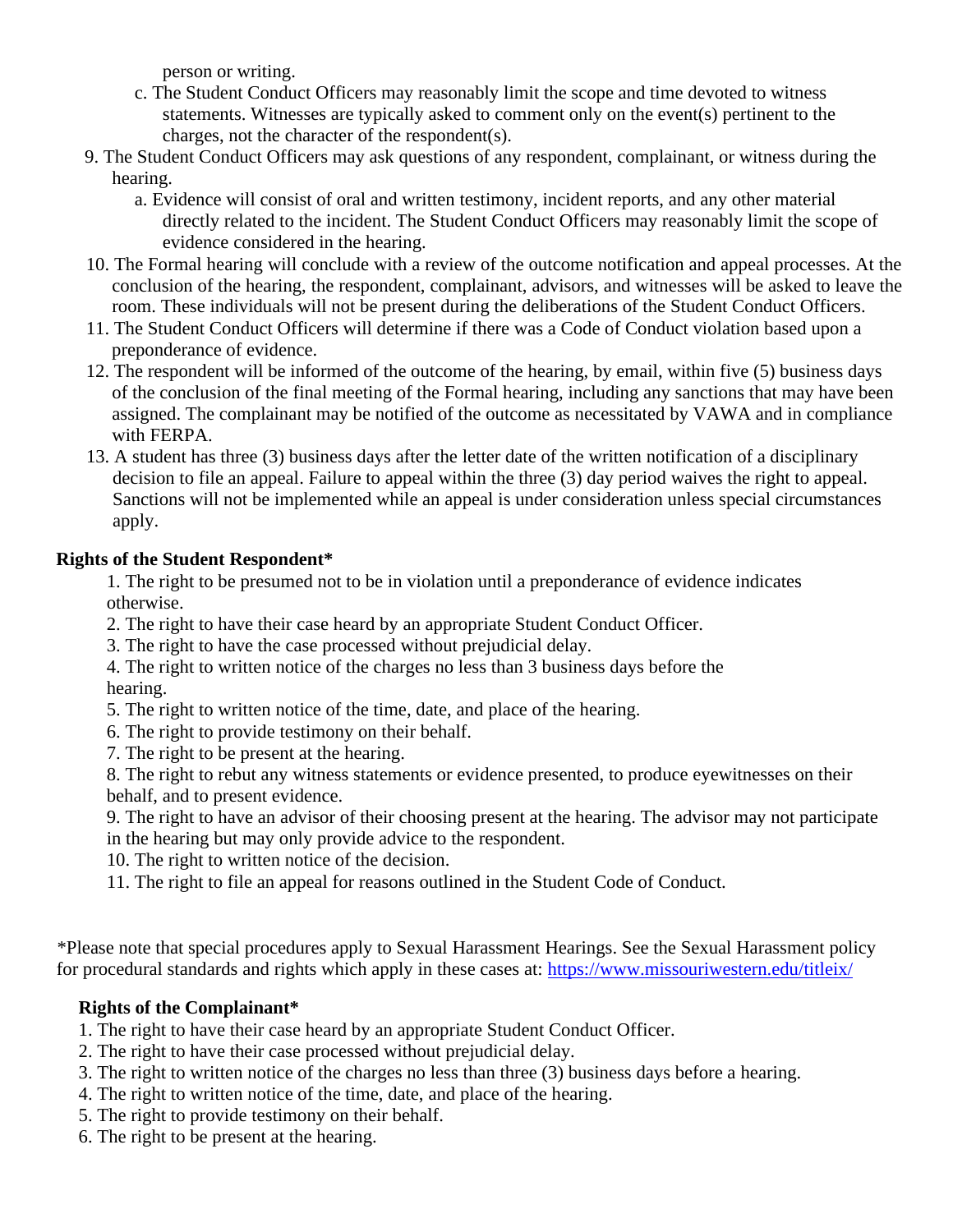- 7. The right to rebut any witness statements or evidence presented, to produce eyewitnesses on their behalf, and to present evidence.
- 8. The right to have an advisor of their choosing present at the hearing. The advisor may not participate in the hearing but may only provide advice to the respondent.
- 9. Complainants may obtain outcome information from the Student Conduct Officer on a need-to-know basis. The Student Conduct Officer retains the right to keep outcome information confidential. 10. The right to file an appeal for reasons outlined in the Student Code of Conduct.

\*Please note that special procedures apply to Sexual Harassment hearings. See the Sexual Harassment policy for procedural standards and rights which apply in these cases at: https://www.missouriwestern.edu/titleix/.

## **Respondent Findings and Sanctioning**

At the conclusion of a hearing, the respondent will be found In Violation or Not In Violation. A student found In Violation of the Student Code of Conduct shall be subject to sanctions proportionate to the offense, with consideration given to any aggravating and extenuating circumstances, including but not limited to, those included in the student's conduct record. More than one sanction may be imposed for any single violation.

Potential sanctions may include, but are not limited to:

**Assessment & Recommended Treatment:** Referral for assessment and treatment by the University Counseling Center or other agency at the student's expense.

**Community/University Service:** Required completion of a specified number of hours of service to campus or the general community.

**Dean of Students Hold:** A Dean of Students Hold is placed on a student's account to prohibit a student from enrolling in classes until the case is processed and the hold is lifted. This does not affect the ability to order transcripts.

**Educational Activities:** Required attendance at educational programs, meetings with appropriate officials, written research, online program completion, or other educational activities at the student's expense.

**Fines:** Violations that may result in loss of life or limb may result in a financial penalty.

**Hold - Residence Life or Student Conduct:** This hold is placed on a student's account when a sanction remains incomplete past the determined deadline, or needs additional revision. Residents will receive a "Residence Life Hold" and non-residents will receive a "Student Conduct Hold."

**Residence Hall Expulsion:** Permanent separation and eviction from the residence hall. The cost of room and board will be determined by the University and paid in full by the student.

**Residence Hall Probation:** A written reprimand for a violation of specified Residence Life policies and procedures that sets a designated period of time during which the student's behavior will be under scrutiny, and includes the probability of more severe disciplinary sanction if the student is found to be violating any institutional regulation(s) during the probationary period. Failure to comply with any and all components of the probation may be considered cause for immediate residence hall suspension.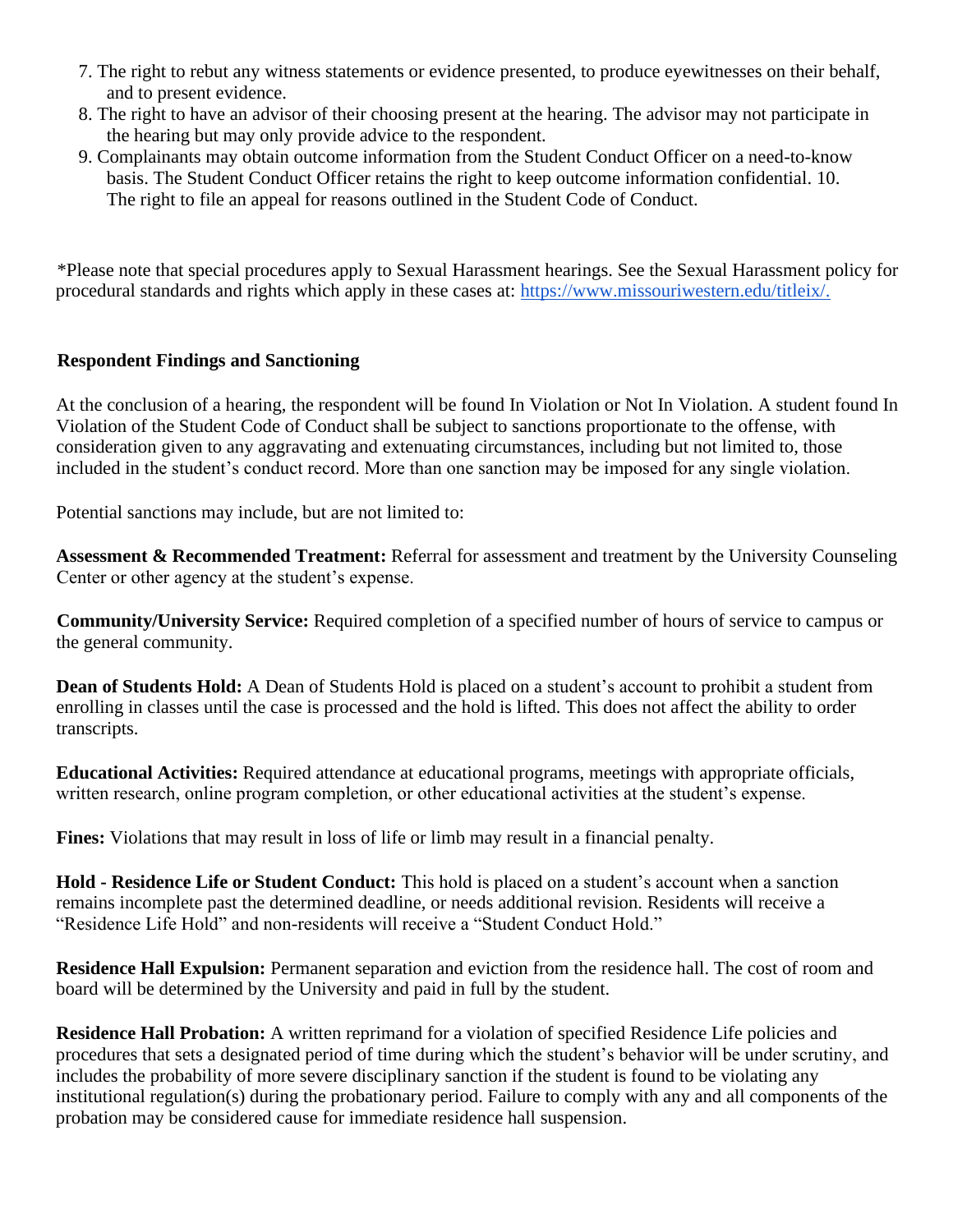**Residence Hall Suspension:** Separation of the student from the residence halls and eviction for a definite period of time, after which the student is eligible to return only upon approval from the Director of Housing and Residence Life. Conditions for readmission, if any, will be specified in the suspension. The cost of room and board will be determined by the University and paid in full by the student.

**Residence Hall Warning:** A student conduct sanction in writing notifying a student that the student's behavior did not meet residence hall standards. All student conduct warnings will be taken into consideration if further violations occur.

**Restitution:** Payment made for damage or loss caused by the responsible student.

**Restriction/Revocation/Loss of Privileges:** Written notification that behavior is in violation of the University standards and restrictions may be placed on their activities. These include, but are not limited to, restriction of the privilege to participate in student activities or RSOs, represent the University on athletic teams, RSOs or in other leadership positions; access to residential buildings or other areas of campus; use of University facilities, resources, and/or equipment; or contact with a specified person(s). The sanction will specify the privileges being withheld in the particular case as well as the timeframe for the restriction or conditions to be met for their release.

**Revocation of Admission/Degree:** Admission to or a degree awarded by Missouri Western State University may be revoked for fraud, misrepresentation, or other violations of Missouri Western standards in obtaining the degree or for other serious violations committed by the student prior to graduation.

**University Expulsion:** Permanent separation of the student from the University.

**University Probation:** A written reprimand for a violation of regulations that sets a designated period of time during which the student's behavior will be under scrutiny, and includes the probability of more severe disciplinary sanction if the student is found to violate any institutional policies and procedures during the probationary period.

**University Suspension:** Separation of the student from the University for a definite period of time, after which the student is eligible to return upon approval by the Dean of Students. Conditions for readmission, if any, will be specified in the suspension.

**University Warning:** A student conduct sanction in writing notifying a student that the student's behavior did not meet University standards. All student conduct warnings will be taken into consideration if further violations occur.

**Sanctions as Deemed Appropriate:** Other or additional sanctions not listed here may be assigned as appropriate for the violation.

## **Immediate Temporary Suspension (Students)**

The Dean of Students may immediately temporarily suspend a student from University facilities and activities, including the residence halls, pending Formal procedures when it is believed that the presence of the student would be seriously disruptive or would constitute a danger to the health, safety, and welfare of the people present in said areas or at said activities. The dismissal must be communicated in writing to the student, and may only be determined by the Dean of Students.

Because they are considered to be particularly disruptive to the mission of the University, the following actions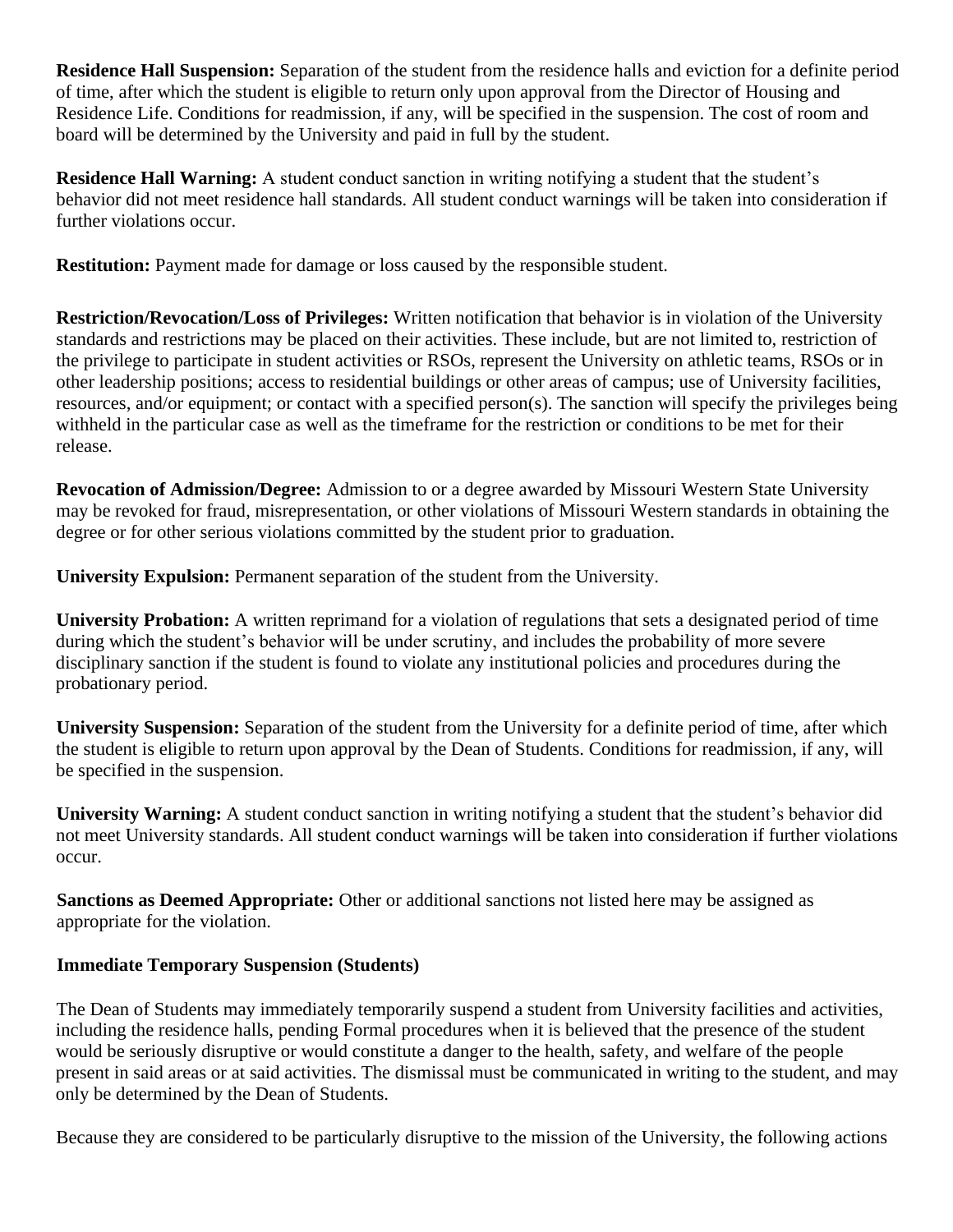and similar actions could result in immediate temporary suspension until review has occurred:

- Violating federal, state, or local laws resulting in the student being charged with or found guilty of a felony crime.
- Assaulting, striking, intimidating, threatening, or endangering the well-being of another, or sexual contact or sexual intercourse with a person without consent or when that person is incapacitated.
- The brandishing or use of anything that can reasonably be construed as a weapon.
- Efforts to intimidate individuals or groups of people.
- The abuse of property including grossly negligent or irresponsible use of property whether it belongs to other individuals or Missouri Western State University.
- Being in possession of enough illegal substances such as drugs including so-called party drugs or alcohol to warrant suspicions of intent to distribute.

The University assumes no responsibility for any of the potential ramifications resulting from temporary or permanent disciplinary sanctions, such as inability to participate in regularly scheduled academic activities including examinations, extracurricular activities such as athletic events, loss of financial aid or employment, how a student is perceived by peers or others on- and off-campus, or whether a student is able to continue his or her educational endeavors at other institutions of higher education.

## **Student Appeal Process**

An appeal of a disciplinary decision is limited to allegations that the decision violated the student's due process rights. Any hearing outcome may be appealed by the respondent or the complainant (known as the appellant), if their reason for the appeal meets at least one of the below criteria:

- Procedural error that resulted in material harm or prejudice to the student (i.e. by preventing a fair, impartial, or proper hearing). Deviations from the designated procedures will not be a basis for sustaining an appeal unless material harm or prejudice results;
- Discovery of substantial new evidence that was unavailable at the time of the hearing and which reasonably could have affected the decision of the hearing body; or
- Disciplinary sanction imposed is grossly disproportionate to the violation(s) committed, considering the relevant aggravating and/or mitigating factors. Mere dissatisfaction with a sanction is not grounds for overturning a sanction under this provision.

A student has three (3) business days after the letter date of the written notification of a disciplinary decision to file an appeal. Failure to do so waives the right to appeal.

An appeal is a review of the record of the original hearing (except as necessary to gain insight into any new information), not a new hearing. It is the responsibility of the person who initiated the appeal to show that one or more of the listed criteria for appeal has merit.

The appeal must be in writing and include:

1. The completed *Disciplinary Action Appeal Request* form (see appendix), which can be obtained from Student Affairs in Blum Union 228, and is provided to the student via the electronic mail hearing outcome letter.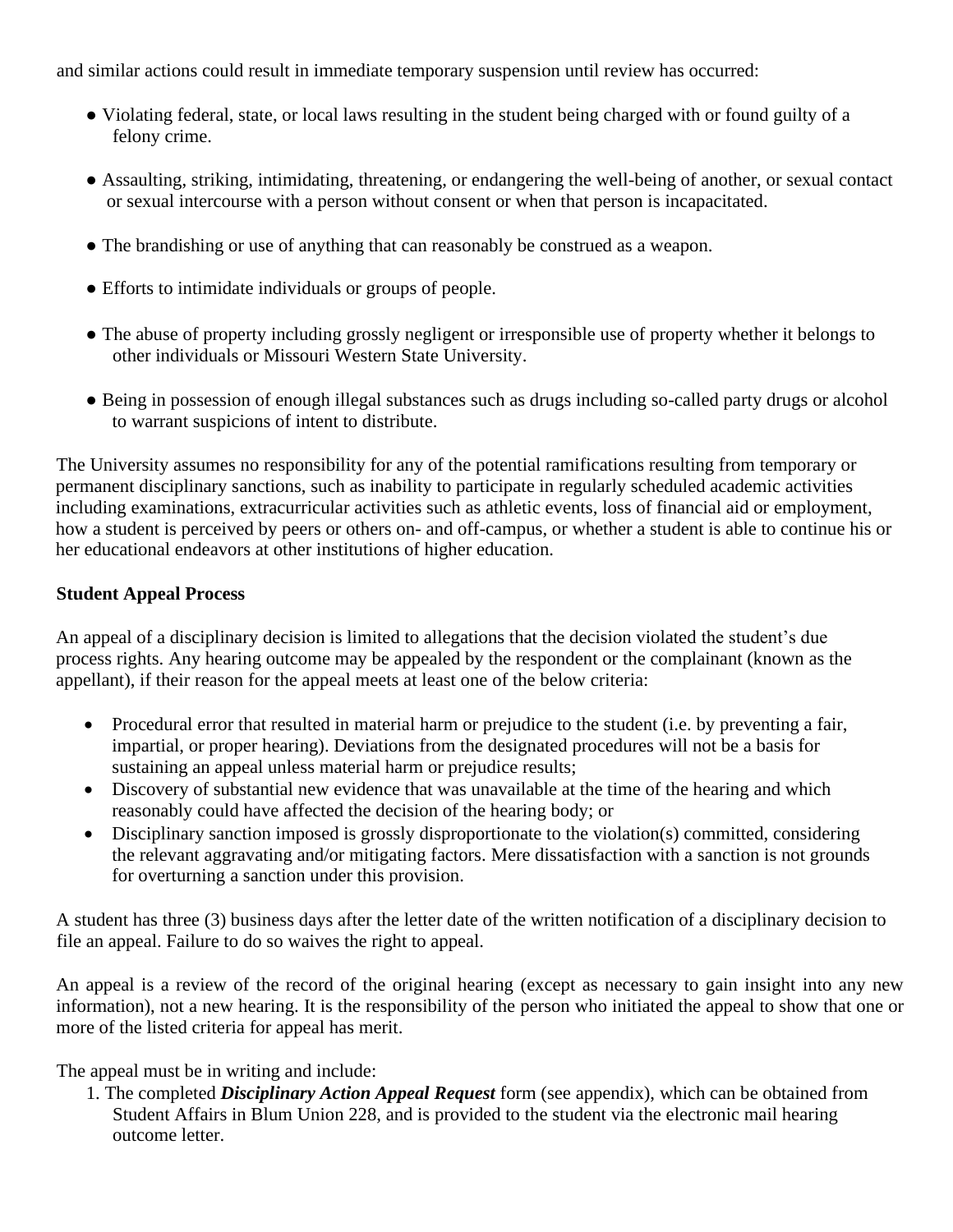- 2. A statement explaining in detail why the student is contesting the findings or the action(s).
- 3. Copies of any documents that will substantiate or clarify the appeal request.

The Dean of Students or designee will review the materials to determine if there are grounds to warrant an appeal. Those involved as Student Conduct Officers cannot be involved in this review.

Within five (5) business days of the receipt of the appeal, the Dean of Students or designee will notify the student of the decision to grant or deny the request for an appeal. If the Dean of Students or designee grants the appeal, the case will be referred to the Appellate Board. The decision by the Dean of Students or designee to deny the appeal shall be final. Sanctions will not be implemented while an appeal is under consideration, unless special circumstances apply.

# **Appellate Board**

Members of the Appellate Board are appointed by the Dean of Students or designee, and shall consist of three (3) members: one (1) faculty member, one (1) staff member, and one (1) student. The Dean of Students or designee shall designate the Appellate Board chairperson.

The appellant will be notified of the date and time of the board meeting; however, the appellant does not attend. The Appellate Board will review the record of the original hearing and related documents no later than five (5) business days after the appeal was granted. The appellant will be notified by the Dean of Students of any delay and provide the student with an anticipated date the decision will be finalized.

The Appellate Board, upon review of the case, may:

- 1. Affirm the decision and sanctions imposed by the Student Conduct Officer(s);
- 2. Recommend reversing the decision;
- 3. Recommend altering the sanctions imposed by the Student Conduct Officer(s).

Recommendations from the Appellate Board shall be returned to the Dean of Students within two (2) business days of the Appellate Board meeting. The Dean of Students will review the Appellate Board's recommendation and may consult with Appellate Board members in reaching a final decision.

The decision of the Dean of Students will be final and will be communicated via email by the Dean of Students to the appellant. Additional notifications may be made in situations related to the Sexual Harassment policy. The decision will be communicated within five (5) business days of the Dean of Students receiving the written recommendation.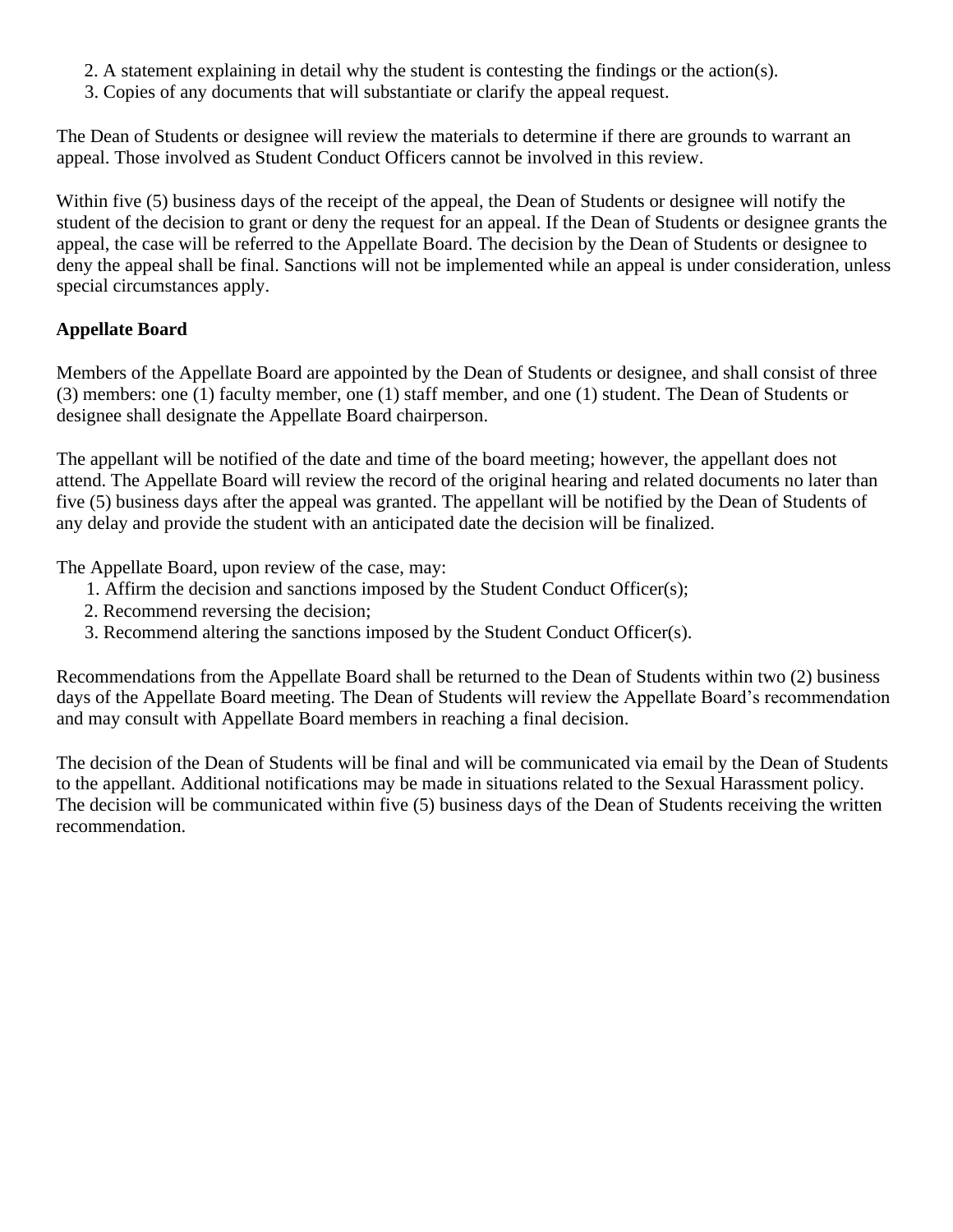## **Voluntary Assessment, Involuntary Assessment**

In cases in which a student's actions may be a disruption or a danger to others, the University may request a voluntary, or involuntary, assessment. Such an assessment may be requested in the following circumstances:

- 1. Instances where a student engages, or threatens to engage, in behavior which poses a danger of causing physical harm to others; or
- 2. Instances which could cause significant property damage, or would directly and substantially impede the lawful activities of others; or
- 3. Instances where a student's behavior is sufficiently disruptive to normal University operations, consumes an inordinate amount of University staff time and/or resources, or may interfere with the educational process of the University.

## **Direct Threat**

In determining whether an individual poses an imminent danger or a direct threat to the health or safety of others, the University's Campus Assessment Response and Evaluation (CARE) Team, will initially evaluate the threat and make a recommendation as to whether additional assessments should be made.

CARE will make a recommendation to the Dean of Students as to the need for the student to have an individualized assessment. This assessment would be based on reasonable judgment that relies on current medical knowledge or on the best available objective evidence, to ascertain: the nature, duration and severity of the risk; the probability that the potential injury will actually occur; and whether reasonable modifications of policies, practices, or procedures will mitigate the risk.

#### **Referral for Voluntary Assessment**

When a student is referred to the Dean of Students or designee based on behaviors listed previously, the student is required to meet with the Dean of Students or designee as requested. The Dean of Students or designee may include in this meeting staff from the University Counseling Center and the Esry Student Health Center or other units as appropriate. If, based on the content of the discussion, the student agrees to have an assessment, the Dean of Students or designee shall designate/refer the student to qualified professionals (licensed psychologist, counselor, psychiatrist, and/or physician) for an assessment. The licensed professional is empowered by these regulations to share general information and the outcome of the assessment with the Dean of Students and the CARE Team. The minimum necessary information will be disclosed and will be held by the Dean of Students and/or CARE Team in confidence and will be shared only with those University employees with a legitimate need to know.

The licensed psychologist, counselor, psychiatrist, and/or physician shall evaluate the student to determine if there are serious concerns associated with the student's behavior. The licensed psychologist, counselor, psychiatrist, and/or physician shall advise the Dean of Students and the CARE Team of the outcome of their evaluation as a result of the assessment. The Dean of Students and the CARE Team may consult with other internal/external advisors.

The Dean of Students or designee shall be the sole decision maker as to the composition of the CARE Team.

The student may be requested to appear before the CARE Team in which case the Dean of Students or designee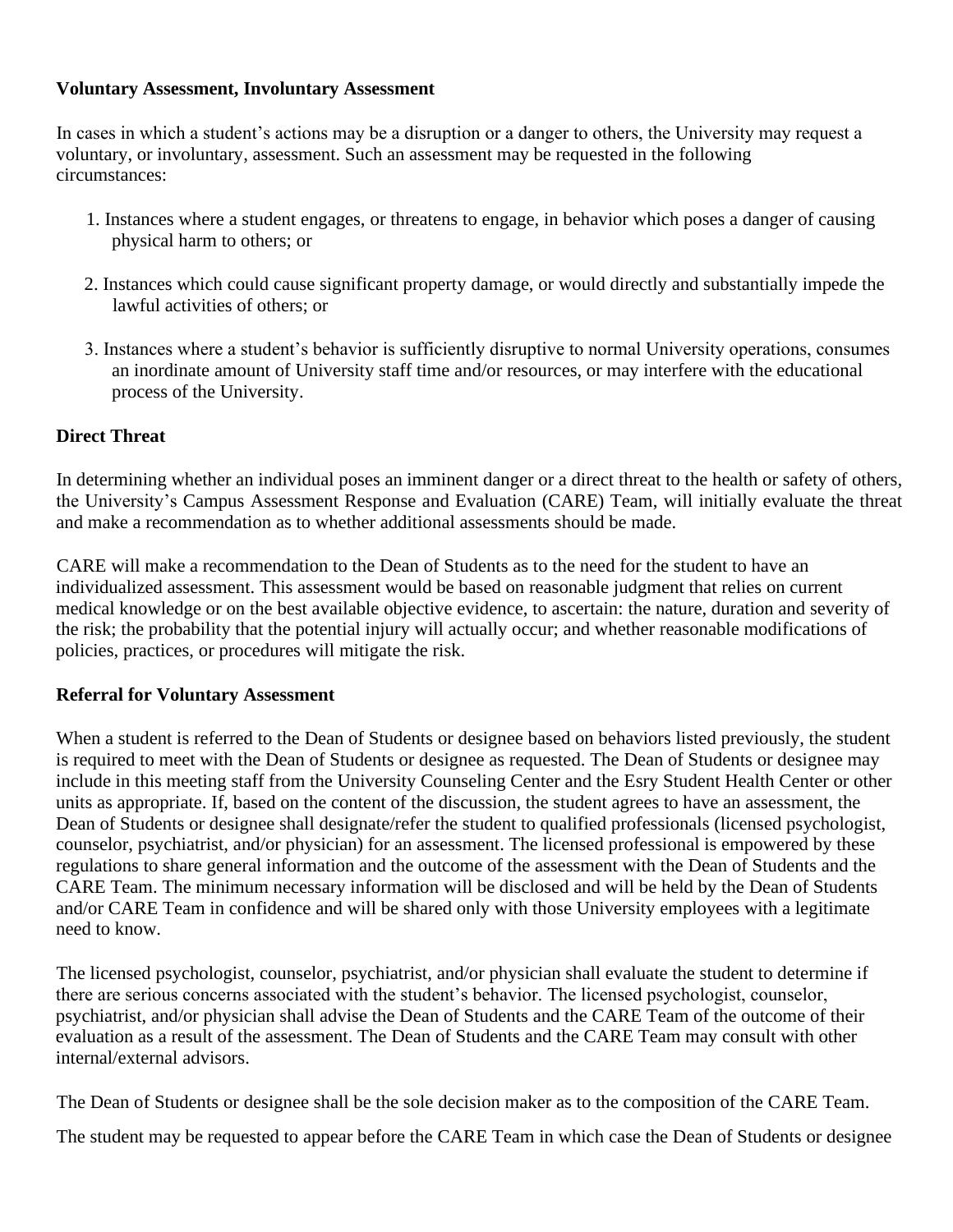will notify the student in writing. If the CARE Team determines that the student poses an imminent danger or a direct threat to the health or safety of others, the CARE Team may recommend an immediate temporary suspension.

If an immediate temporary suspension is not recommended, the Dean of Students or designee will determine (in consultation with the CARE Team) what, if any, follow up steps the student will be required to complete in order to remain at Missouri Western State University.

## **Referral for an Involuntary Assessment**

The Dean of Students or CARE Team shall be empowered to make referrals for an involuntary assessment when students engage in behaviors listed previously. Students referred for an involuntary assessment shall be informed in writing and the student shall also be given a copy of these procedures. Delivery of these documents will be either by personal delivery or by certified mail with return receipt requested and delivery restricted to the student only. Any cost for the assessment is the responsibility of the student.

The Dean of Students or designee shall designate/refer the student to qualified licensed professionals (licensed psychologist, counselor, psychiatrist, and/or physician). The licensed psychologist, counselor, psychiatrist, and/or physician is empowered by these regulations to share general information and the outcome of the assessment with the Dean of Students and the CARE Team. The minimum necessary information will be disclosed and will be held by the Dean of Students or CARE Team in confidence and will be shared only with those University employees with a legitimate need to know. The assessment of the student must be initiated according to the deadline stipulated in the letter and completed within three (3) business days unless an extension is granted by the Dean of Students or CARE Team.

#### **Return Requirements**

Following a determination that a student poses a direct threat to the health or safety of themselves or others, Missouri Western State University may require as a precondition to a student's return that the student provide documentation, such as a Licensed Provider Medical Update, demonstrating that the student has taken steps to mitigate the previous behavior (such as following a treatment plan, submitted periodic reports, granted permission for the institution to talk to the treating professional).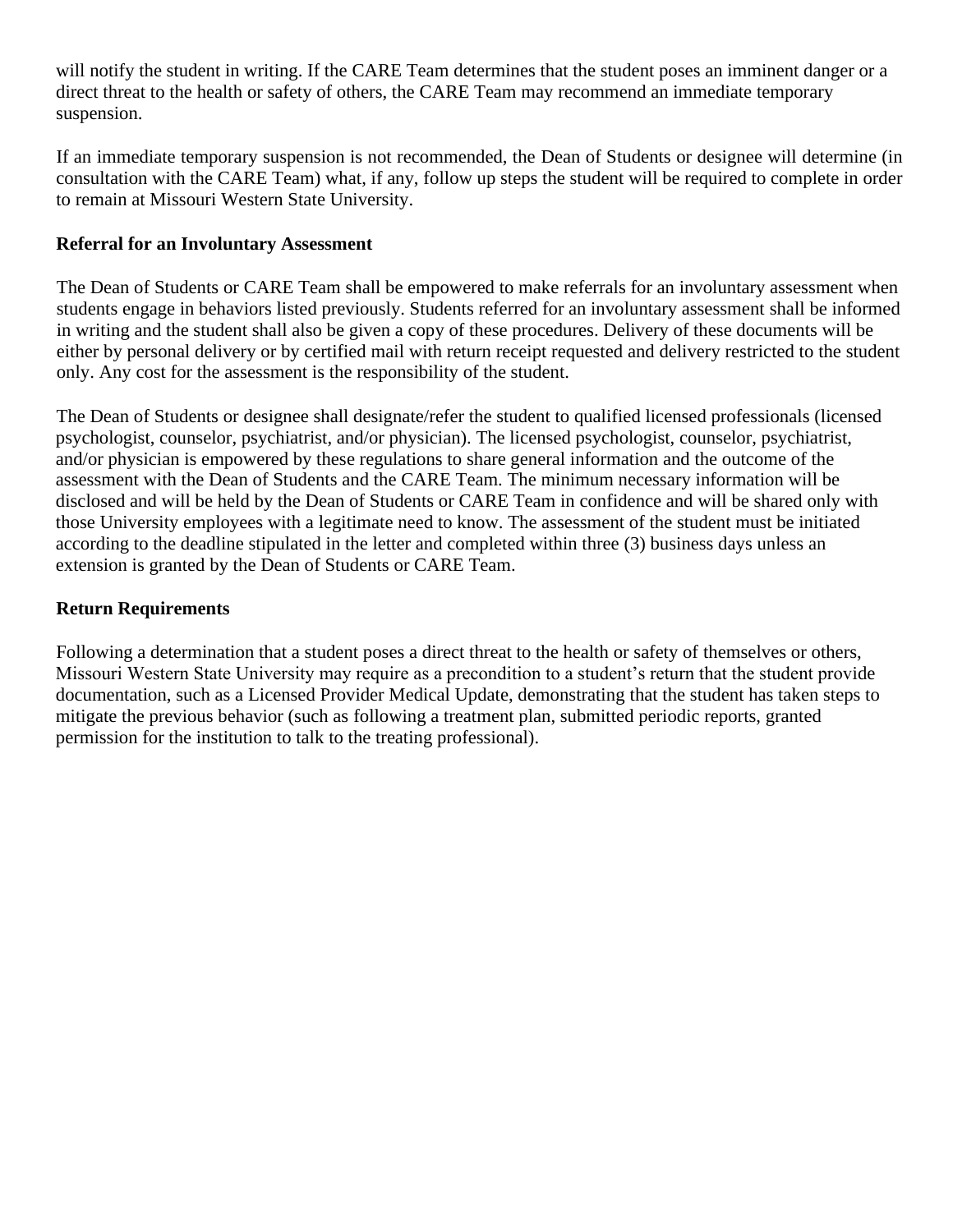## **Housing and Residence Life Policies**

- **Alcohol**: Alcohol is prohibited in our communities due to its contributions to the disruption of the academic environment. Housing and Residence Life supports alcohol-free environments to help ensure comfortable, safe, and successful communities. No student residents or their guests may use, distribute, or possess alcohol in the residence halls. Alcoholic paraphernalia (empty bottles, cans, cases, etc.) is not permitted on campus. Any person under the age of 21 years who purchases or attempts to purchase, or has in their possession, any intoxicating liquor or who is visibly intoxicated or has a detectable blood alcohol content is guilty of a misdemeanor and subject to discipline by the University.
- **Compliance & Civility**: To ensure safety at all times, residents and guests must follow the directions of University staff members, provide accurate information, and provide identification upon request. Interfering with staff while they are performing their duties, being uncooperative, uncivil, or verbally abusive to staff will not be tolerated. The Department of Housing and Residence Life may interpret the use of profanity, vulgar language, and derogatory comments as disorderly and disruptive conduct. It is expected that students and student residents communicate with civility in all circumstances.
- **Drug Abuse**: The use, possession, manufacture, dispensation or distribution of illicit drugs violates state and federal laws and University policies. Students found in possession or under the influence of illicit drugs will be subject to discipline and removal from the residence halls, and may be subject to criminal penalties under state and federal laws.

# ● **Fire Safety**

- **Fire Alarm Instructions and Recommendations**: In the event of a fire alarm during inclement weather, it is recommended to wear a coat and shoes and carry a towel (to avoid smoke inhalation). Close windows and leave lights on in the room. Take the room key, leave the door closed and walk to the nearest exit. If smoke is encountered, stay low. Do not use an elevator. For physical assistance for evacuation call 911. If unable to leave the room, place a towel under the door if smoke is visible or smelled.
- **Fire Drills:** For the protection and safety of our community, announced and unannounced fire drills will be held each semester during the academic year. To become familiar with evacuation routes, resident evacuation is mandatory anytime the alarm sounds. Participation in fire evacuations are required by state law.
- **Smoke Detector & Sprinkler System:** It is a violation of state law and Missouri Western Residence Life policy to tamper with any fire safety equipment. This includes, but is not limited to smoke detectors, sprinkler heads, fire alarms, and fire extinguishers. The first offense of tampering will result in the student(s) being assessed a fine of \$100 (if tampering occurred in a common area or double occupancy room, all occupants will receive the fine). The student(s) will also be placed on Residence Life Probation and receive an educational sanction. Second offenses will result in a \$250 fine for all violators, the student(s) may be removed from housing, and the contract(s) must be paid in full. Fire detection and suppression systems are inspected regularly by Residence Life staff. To make the sprinkler system are as effective as possible, nothing may be hung from the sprinkler piping or sprinkler heads. Sprinkler heads may never be obstructed or altered. Nothing may be stored within 18 inches from the sprinkler head. Smoke detectors may not be covered, removed, or disabled. Report any damages to the sprinkler system to the Housing and Residence Life main office immediately.
- **Guest Policy**: For the safety and security of our residents, Residence Life regulates access to residential buildings on campus. In support of privacy and the academic environment, it is important that members of the community feel comfortable with guests in their living space. **The hosting of guests is a privilege and by inviting a guest or visitor into their room or residence hall, the host accepts full responsibility for the actions of the guest.** Therefore, the host is responsible for ensuring that their guest(s) are informed of and adhere to all University policies. Failure to abide by University policy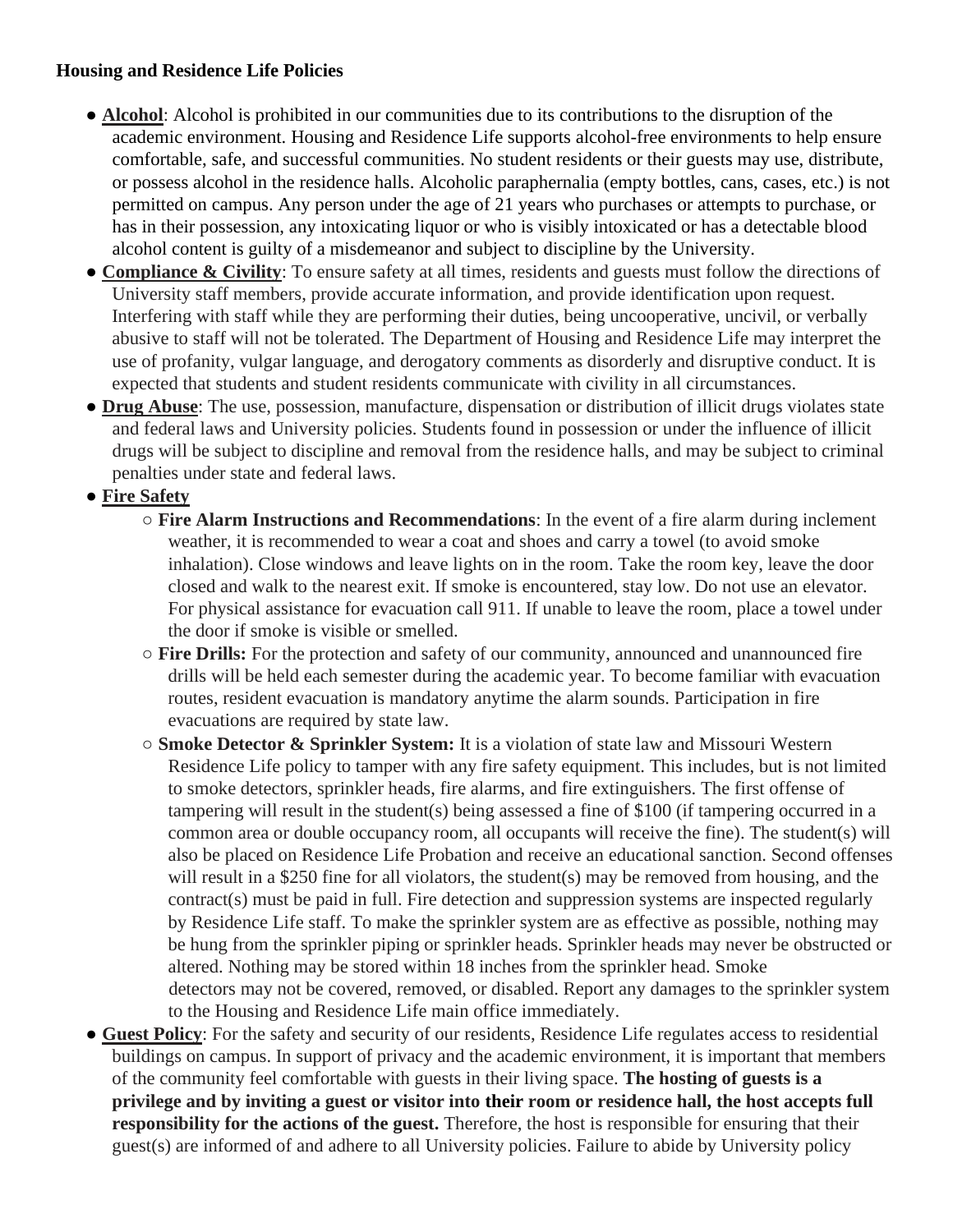may lead to loss of guest privileges. Guests not accompanied by their host, found in violation of policy and/or creating a disturbance in the residence hall community may be asked to leave the building by University staff. Residents found to be allowing a non-resident to reside with them could be subject to immediate housing contract termination and be responsible for paying the remainder of the contract balance.

- **Escort:** Guests must be escorted by their resident host at all times.
- **Registration:** If agreed upon by roommates/suitemates, residents are allowed to have overnight guests in Vartabedian, Juda, and Beshears Halls. All guests must register to remain in the halls from midnight to 8 AM. Guest registration can be completed through the Guest Registration form on My Housing Information. The resident host is responsible for registering their guest. A resident may not register another resident from the same hall as a guest.
- Guests who are found to be unregistered or violating campus policy may be asked to leave campus. A host may not have more than one guest registered at a time.
- Guests may not be registered more than two consecutive nights per week, nor may they stay more than a total of 4 nights per month.
- All guests 18 years of age or older may be required to provide an acceptable form of picture identification. No guests under the age of 18 will be allowed to register unless they are immediate family members and can provide signed written permission from a parent or legal guardian. Immediate family members under the age of 14 must receive prior permission from the Director of Housing and Residence Life to stay overnight.
- Acceptable forms of picture identification include Driver's License, State ID card, US Military ID Card, Passport, US Citizen's ID Card, and current School ID.
- **Room Capacity:** Due to fire code and noise considerations, no more than the number of assigned occupants plus one guest per the number of occupants present are allowed in the entire suite/apartment.
- **Visitation**: No guests are allowed to be present beyond 12 AM Sunday through Thursday, or 2 AM Friday and Saturday in a resident room or suite in Scanlon, Leaverton, and Vaselakos Halls. Overnight guests are allowed in Juda, Beshears, and Vartabedian Halls when registered and abiding by the per month maximums (2 consecutive nights per week; 4 nights per month).
- **Keys, Key Cards, and Student IDs:** For the safety of our community, keys and key cards are only issued to a resident for access to their assigned room/area only. Lending keys or key cards to another person is prohibited. Duplication of University keys or key cards is prohibited. Unauthorized use or possession of keys or key cards is prohibited. University students are assigned a Missouri Western identification card with a Griffon (G) number. For the safety of our community, lending ID cards to another person is prohibited. If an ID card is lost, contact the University Police Department (Blum Union 201) immediately.
	- **Hard Key/Key Cards/Core Change**: For the purposes of resident safety, lost keys or key cards should be reported to Housing and Residence Life staff immediately. A replacement key, key card, or core change can be requested by filling out a "Key Request and Lockout Form" at your residence hall front desk. The charge for a hard key core change is \$40. The charge for a key card replacement is \$10. If a resident believes their key or key card has been stolen, they should report it to Housing and Residence Life staff and University Police to provide a police report so a lock change can be ordered immediately.
	- **Lockout**: If a resident is locked out of their room/suite, they can contact their front desk or the Commons Building front desk when other desks are closed. Residents are allowed two lockouts without a charge. On the third lockout and every lockout thereafter, a \$10 lockout charge will be placed on the student's account. Residents requesting a lockout must be able to provide identification and show their key at the time of lockout or after entry into their room.
	- **Mail Key**: When a resident checks into their room they are issued a mailbox key. If a mailbox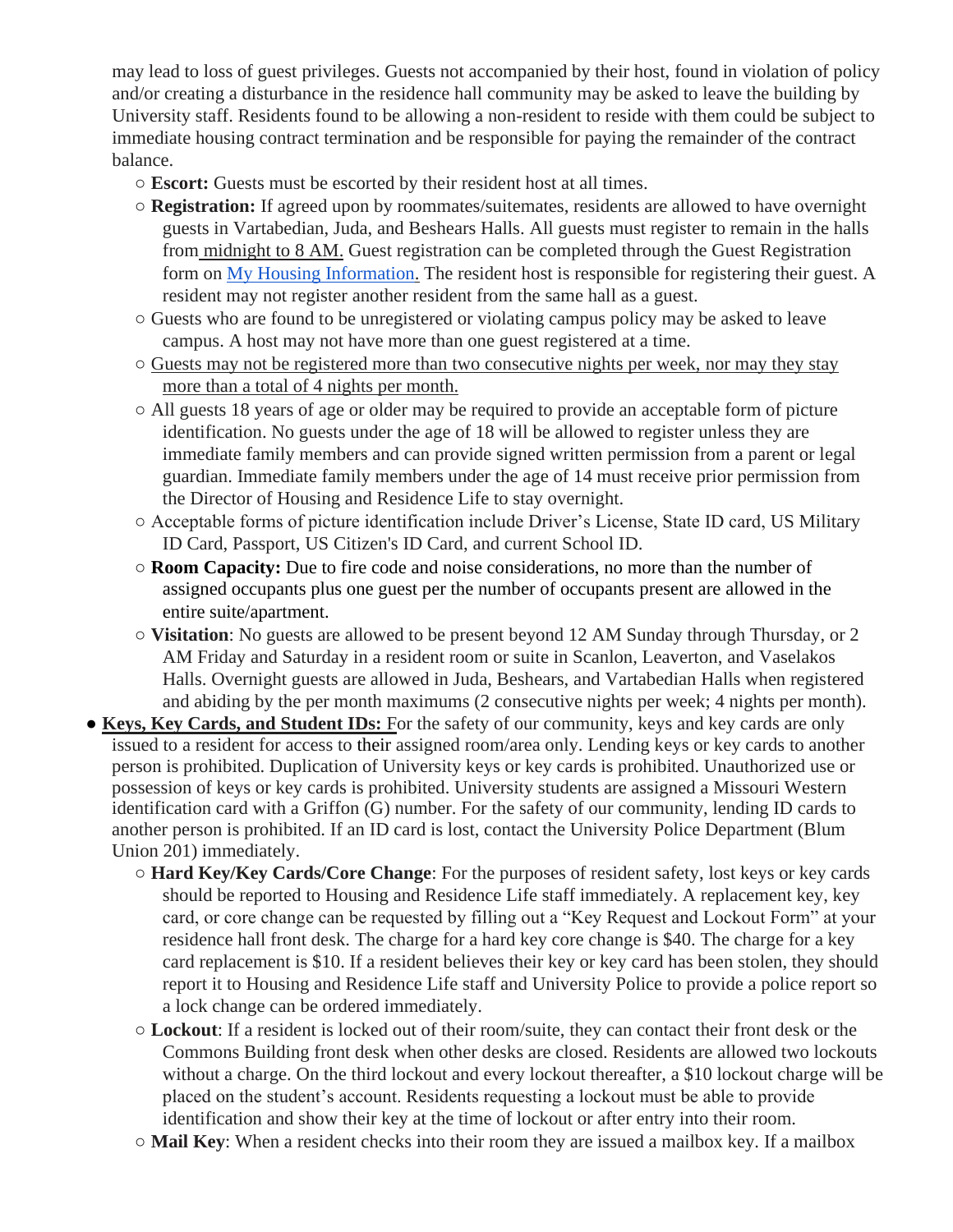key is misplaced, stolen, or lost, they may request a replacement mailbox key. Requests for replacement mailbox keys can be made at a front desk by filling out a "Key Request and Lockout Form". The resident's account will be billed \$10 for a key replacement. Desk staff and resident assistants cannot pull mail from the mailroom or mail boxes. Exceptions to this policy will only be granted to those residents who are waiting for a replacement mail key to arrive or other extenuating circumstances approved by the Director of Housing and Residence Life.

- **Limited Access Policy**: From 10 PM to 8 AM each evening, Scanlon, Leaverton, and Vaselakos Halls are limited access buildings (only accessible to residents of the building). During limited access hours all residents may be requested to show proof of their residency (i.e. valid university ID) in order to enter their hall. Hall staff have the right to ask anyone (resident or guest) entering the lobby and/or already in the hall to show proof of identification at any time. As the University ID cardholder agreement on the back of the ID card and the Student Code of Conduct expresses, IDs must be carried at all times and presented upon request by University staff. Residents who are not in possession of their ID when entering their building after limited access hours begin may be documented for violating the Limited Access Policy and must verify their residency to gain entry to the building. All individuals who do not reside in the hall in which entry is desired must follow the guest registration guidelines outlined in the Guest Policy section.
- **Noise**: At all times residence halls should be sufficiently quiet so students who wish to study or sleep may do so without interference. Residents asked to reduce noise have a responsibility to comply with the request and are expected to be courteous to others in their community at all times. Compliance is necessary to ensure an environment for academic success. The University reserves the right to relocate or remove students after continued violations of this policy.
	- **Courtesy Hours:** 24 hours a day, 7 days a week. Noise should not be disruptively audible inside and/or outside of the building, including speakers playing out of a residence hall window. During courtesy hours a resident or staff member may ask residents to reduce noise. 13
	- **Quiet Hours:** As a standard, noise from one room should not travel farther than two doors away in the hallway.
		- **Weekday Quiet Hours:** Sunday through Thursday, 10 PM 10 AM
		- **Weekend Quiet Hours:** Friday and Saturday, 11:59 PM-10 AM.
	- **Finals 24 Hours Quiet Hours:** Residence Life adheres to 24-hour quiet hours during finals for the benefit of those studying for exams. The 24-hour quiet hour period begins at 10 PM the night before finals and ends the last day of finals week at 5 PM.
- **Animals on Campus**: Animals and pets are not allowed on campus or in any Residence Life facility due to concerns for the health and safety of the campus community and due to issues related to sanitation, noise, and the humane treatment of the animals. Unapproved animals must be immediately removed and students may face disciplinary action as well as immediate cleaning fees, or cancellation of the housing contract. Visiting pets are also not allowed. Residents are not allowed to have pets in any Residence Life facility except fish in aquariums no larger than 10 gallons in size. Extra aquariums are permitted provided the total gallon per resident does not exceed 10 gallons. Residents are expected to ensure aquariums are clean and well maintained and do not negatively impact other residents.
	- o Assistance Animals are welcome on campus and in the Residence Life facilities once approved by the Accessibility Resource Center and University. Students with disabilities should visit the Accessibility Resource Center webpage or office for additional information on requesting an assistance animal on campus and information regarding required supporting documentation and owner responsibilities.
		- **Service Animals** A service animal is individually trained to do work or perform tasks for a person with a disability. Students with disabilities should register their Service Animal with the Accessibility Resource Center and Department of Housing and Residence Life (if the student being served lives on campus). Registration allows for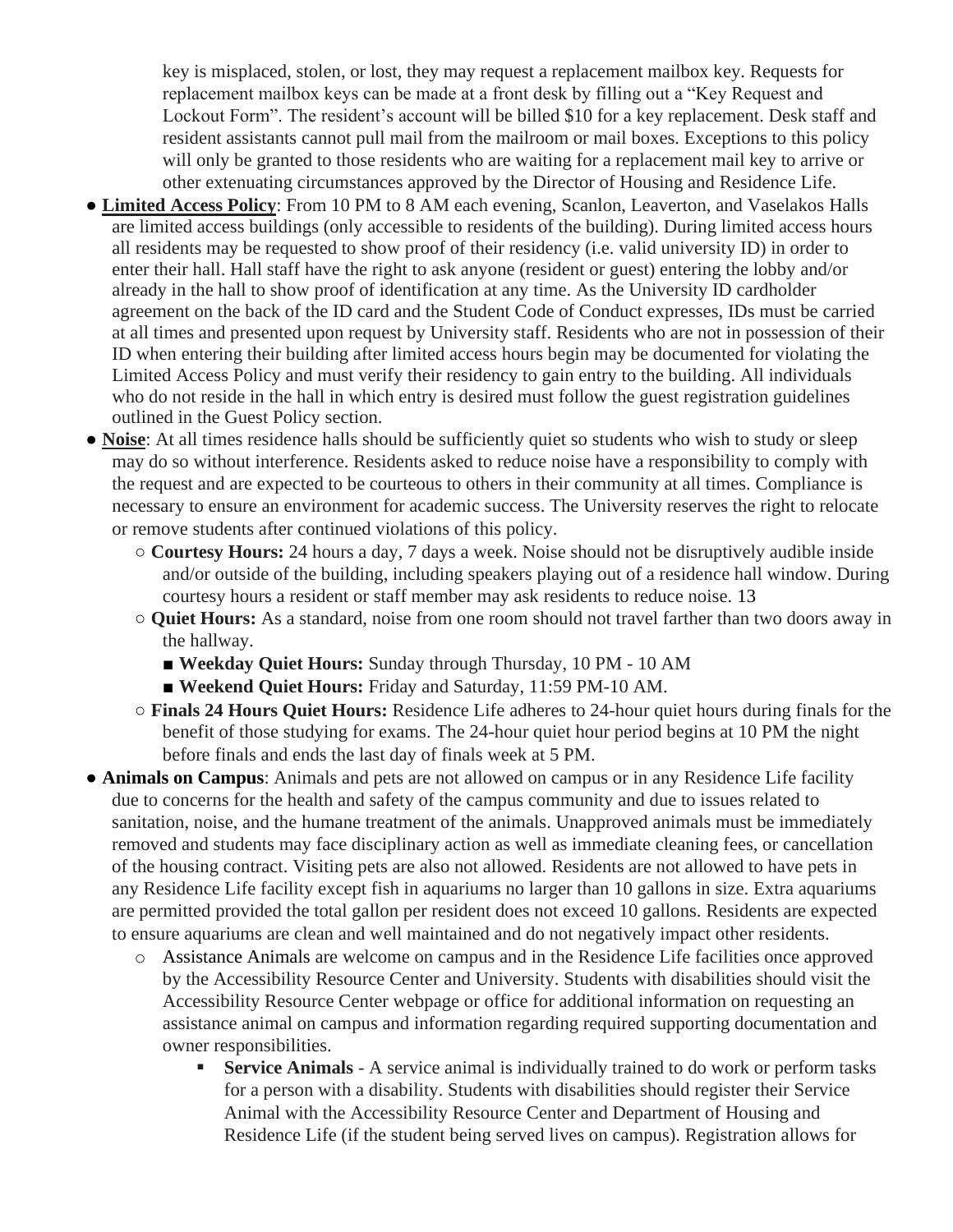additional support to the student and service animal in the event of emergencies.

- **Emotional Support Animals (ESA)** are also allowed in Residence Life facilities and designated areas after students with disabilities receive approval from the Accessibility Resource Center.
- **Prohibited Items & Appliance Regulations**: Some appliances, furnishings, and electronic devices have a higher likelihood of contributing to an unsafe or disruptive environment for community living. Residence Life regulates the use of these items to ensure the safety, security, and comfort of the community.
	- **Appliances:** Prohibited appliances include open coil cooking appliances, electric griddles, George Foreman type grills, hot plates, oil fryers, and skillet hot plates. A student residing in Vartabedian Hall may request other appliances to be approved by the Residence Life Coordinator.
	- **Candles & Incense:** Burning candles, incense, kerosene lamps, or other flammable liquid fueled devices, are prohibited in all Residence Life buildings. Decorative candles must have nonburned, clipped wicks, or be wickless. The number one cause of residence hall and apartment fires is an open flame. Incense, as well as being a fire hazard, can be an eye and respiratory irritant. To ensure the safety and comfort of our community, Residence Life prohibits these items.
	- **Extension Cords:** Any electrical extension cord that is used must be 14 gauge or heavier. Do not nail extension cords to walls, place them under rugs or beds, string them on pipes, etc. It is recommended to periodically inspect all cords and appliances for cracks or other defects. Please be aware that overloading an electric circuit with too many appliances can cause problems. UL approved power strips must be used for extending appliance cords.
	- **Fireworks and Explosives:** Under state and federal law, fireworks and explosives are prohibited in Residence Life buildings and areas.
	- **Flammable Liquids:** Flammable liquids including gasoline, propane, etc. are prohibited in Residence Life buildings and areas.
	- **Microwaves:** Students may have one microwave in any residence hall room. Microwaves must be rated 900 watts or less at the highest setting.
	- **Miscellaneous**: Prohibited items include portable heaters, air conditioners, sun lamps, large amplified electronics (public address systems, oversized stereos, subwoofers, and musical instruments), and halogen lamps.
	- **Motor Vehicles:** Motor vehicles, including recreational vehicles, are prohibited in Residence Life buildings. These items must be kept in the parking lots.
	- **Refrigerators:** Refrigerators are permitted with a limit of 5 cubic feet per room. The University is not responsible for loss of items due to power outages.
	- **Waterbeds:** Waterbeds are not allowed.
- **Severe Weather**: In the event of severe weather, residents should stay tuned to a local radio or TV station for the latest report on conditions. Weather sirens are tested on the first Monday of every month at 9:30 AM, weather permitting.
	- **Shelter Procedures:** Residents are responsible for finding shelter in the event of a tornado. When the sirens sound, residents should take cover. Immediately proceed to the shelter in place location described below or a room without windows, such as an interior hallway or personal bathroom on the lowest level of the building and follow further instructions if possible.
	- **Juda/Beshears:** Seek shelter in the bathroom of the suite with the door closed.
	- **Vartabedian:** Seek shelter in the middle of internal lower floor hallways or in the stairwell above the entrance landing.
	- **Leaverton/Vaselakos:** Move to an interior hallway (as far as possible from the end of the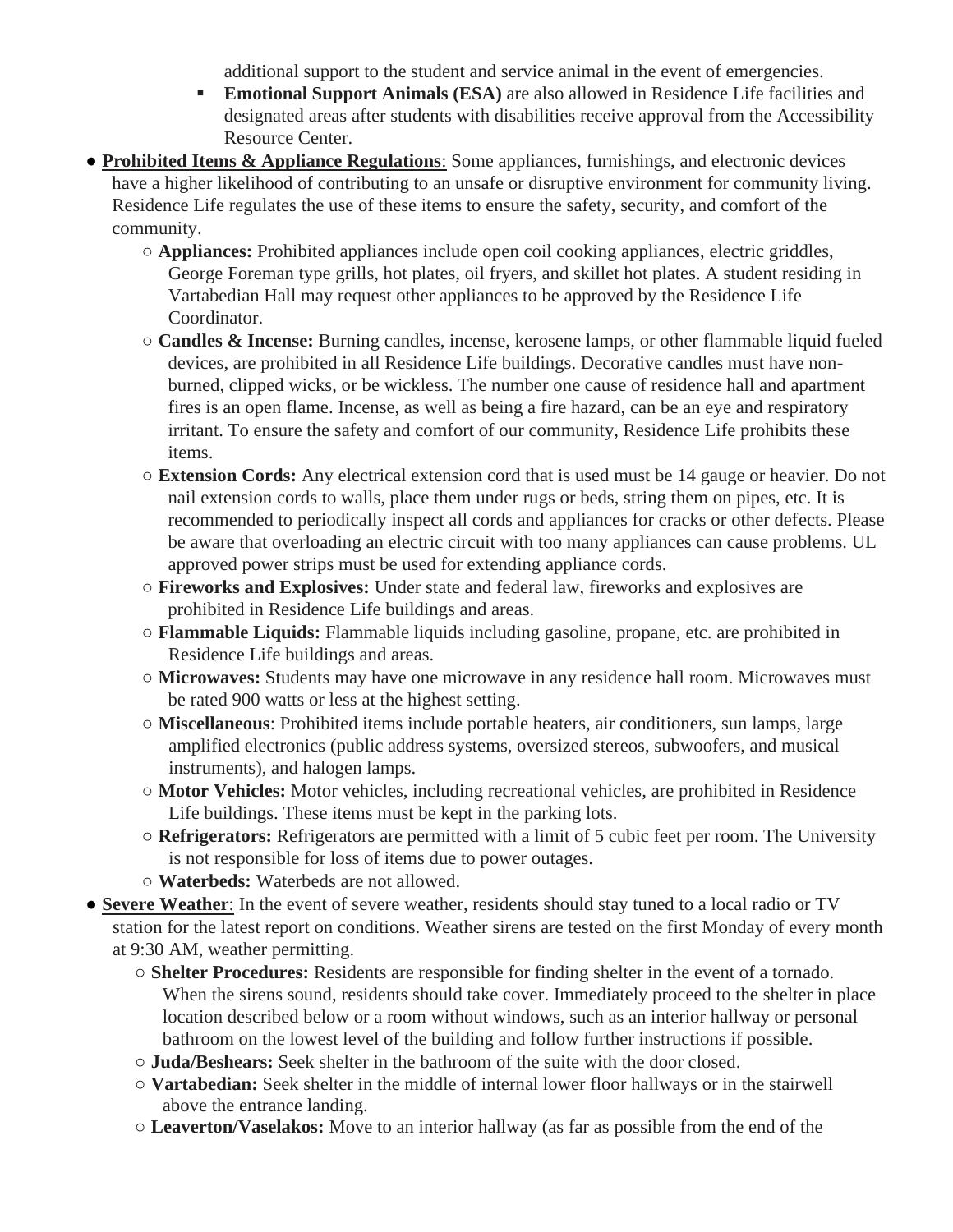hallway). If leaving your room is not possible, move into your unit's bathroom.

- **Scanlon:** Seek shelter in the middle of internal lower floor hallways or in the bathroom with doors closed.
- **Smoke Free Halls**: The Missouri Western State University campus is smoke and tobacco free. Any use or evidence of use in or around the residence halls is prohibited. For more information please see the campus policy at: [https://www.missouriwestern.edu/policy-guide/wp](https://www.missouriwestern.edu/policy-guide/wp-content/uploads/sites/173/2020/08/Tobacco_Use_Pol%20icy_468_1.pdf)[content/uploads/sites/173/2020/08/Tobacco\\_Use\\_Pol icy\\_468\\_1.pdf](https://www.missouriwestern.edu/policy-guide/wp-content/uploads/sites/173/2020/08/Tobacco_Use_Pol%20icy_468_1.pdf)
- **Sports & Horseplay**: Sports, throwing objects, roughhousing, shooting projectiles, water fights, and practical jokes are not allowed in Residence Life buildings and areas. Riding bicycles, roller blades, scooters, and skateboarding are not allowed in the halls, common areas, or breezeways. Housing and Residence Life prohibits these behaviors due to possible damage, injury, and disruption to members of the community.
- **Use of Grounds & Facilities**
	- **Balconies**: Balconies should be kept clean and clear of garbage and debris. Hanging of banners, signs or other marketing materials is prohibited unless participating in a scheduled University activity. Only personal furniture manufactured as indoor/outdoor furniture may be moved out on the balcony. Climbing on the rails is prohibited. Violation of this policy will result in restricted access to the balcony. Only approved signs/Greek letters/decorations are permitted on the balconies with the approval of Residence Life.
	- **Draperies**: Only curtains or draperies that are designed for windows may be used in student rooms and suite/apartment common areas. Blankets, towels, or other materials not classified as draperies are prohibited.
	- **Furniture:** All University owned furniture is designated for use in the space to which it is assigned. The removal of furniture from its designated location is prohibited. At no time may furniture be removed from the room/suite/apartment or left outside the unit on a balcony or porch. Residence Life strongly discourages residents from purchasing used furniture and placing it in a hall, suite, or apartment. Residents who bring to campus furniture that contains pests will pay remediation costs.
	- **Grills**: The use of grills is not allowed in the residence halls or on balconies. Grills are provided in each courtyard for residence hall student use only. Lighter fluid or combustible fluid is prohibited in student rooms, common areas, and balconies.
	- **Lofts and Bed Raisers:** Although not needed in Residential Life rooms due to adjustable height beds, lofts are permitted. Lofts must be constructed so that they are not permanently attached to the wall or floor (free standing), utilize the floor for support, allow 36 inches of clearance from the ceiling to the top of the loft, and do not cause damage to the room. Wood lofts must be made from fire resistant wood. Lofts must be inspected by the Residence Life Coordinator and a Physical Plant staff member after they are built. All occupants of the room must agree to the presence of a loft. Residential Life assumes no responsibility for damage or injury from lofts. Bed raisers that elevate a bed frame no more than 6 inches may be used without approval.
	- **Screens:** Screens are not to be removed from the window due to potential pest control issues and resident safety.
	- **Trash:** It is the responsibility of residents to keep the living space in the community clean and free from waste. Trash, food containers, and unsanitary bathrooms can attract pests as well as create unpleasant living situations for the community. Residents and their guests are required to keep trash inside their apartments, suites, or rooms. Any trash in the breezeway, stairwells, hallway, or thrown out windows is prohibited. Residents are required to regularly transport personal trash to the nearest dumpster. Students found in violation of creating an unsafe or unsanitary living environment, or littering, could be adjudicated through the Student Conduct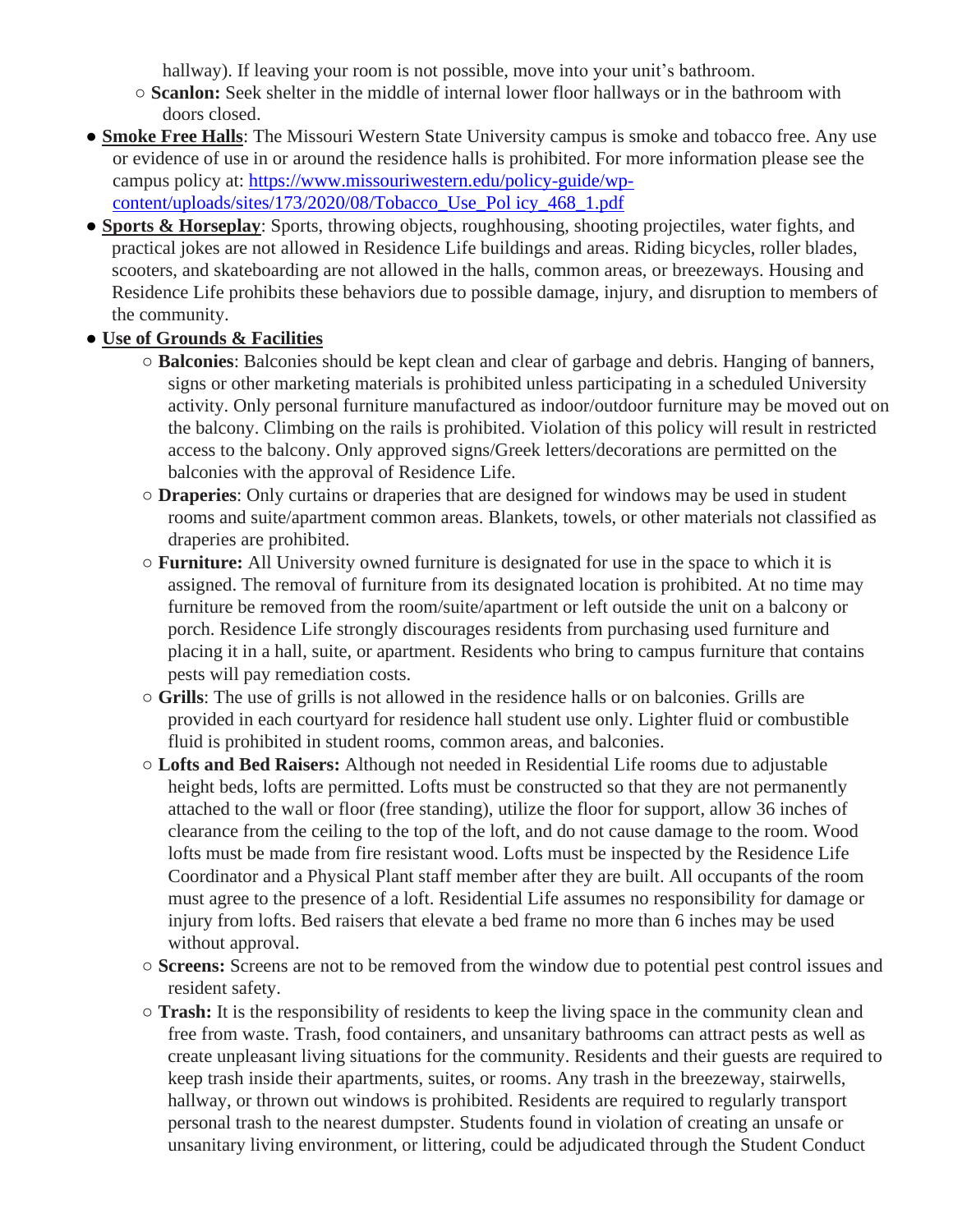process. Payment of restitution or common area cleaning charges could be assessed to residents in the building.

- **Windows:** Climbing in or out of room or suite windows is prohibited. In order to protect those individuals who may be walking outside the residence hall, no object of any kind may be thrown, dropped, pushed out of, placed outside of, and/or allowed to fall from any residence hall window. Due to fire safety considerations and the significant amount of damage done to residence hall room/suite windows, Residence Life prohibits the posting or hanging of material on either side of residence hall windows. Drawing, painting, and or writing on windows is prohibited except for approved University celebrations (i.e., Homecoming).
- **Health & Safety Checks:** Periodic inspections will be conducted by members of the Housing and Residence Life staff to ensure the safety and sanitation of each room. Inspections will be announced, and it is not necessary for residents to be present during the inspection. Additional inspections may occur based on resident complaints or safety concerns observed or reported to the Department of Housing and Residence Life. (See Room Entry). Areas found to be in unacceptable condition must be addressed to correct the deficiency within 48 hours or face conduct sanctions and cleaning charges. When performing Health and Safety checks, staff will:
	- Notify the community at least 24-hours in advance, knock and announce themselves before entering, and enter rooms in pairs and wear nametags; and
	- Look for unsafe cord placement (over doors, across door jams), unclean environment (rotting food, mold, offensive odor), doorway or egress obstruction, overloading of electrical outlets, maintenance concerns, pests/vermin, and document any policy violations.
	- The outcome of health & safety checks may result in confiscated items, a conduct meeting, and/or sanctions to address the health & safety environment of the room.
		- **Confiscation**: Housing and Residence Life staff may confiscate items that are deemed illegal, in violation of Housing and Residence Life or Missouri Western State University policy, or deemed unsafe. In instances when items have been confiscated, a notice will be left in the room and the residents of that room should expect to receive further notification from their Residence Life Coordinator.
		- **Room/Suite/Common Area Cleanliness**: All students are responsible for the cleanliness of their assigned bedrooms and bathrooms and are collectively responsible for the cleanliness of the common area of the suite/apartment and balcony, where applicable. Failure to maintain cleanliness may result in the assessment of a cleaning fee. Cleaning fees can vary based on assessment by the Housing and Residence Life, Custodial, and Maintenance staff. Should there be a bug and/or rodent infestation because of uncleanliness, residents may be charged for pest control service.
		- **Room Entry**: It is sometimes necessary for a Housing and Residence Life staff member to enter a student's room. Staff are required to show ID or wear a University issued nametag when entering a room. This may occur under one of the following circumstances:
			- In the interest of the welfare, health, and safety of the resident;
			- **To conduct periodic general room inspection for health and safety** reasons;
			- **To provide maintenance or other related activities; and/or**
			- **To address a policy violation or law that has or is being broken; and emergency events.**

○ **Room Searches**: As is stated in the Terms and Conditions of the housing contract, the University reserves the right to search student rooms and property for reasons of health, safety, or potential violation of campus policy. When possible, but not required, the student will be present for the search of their room.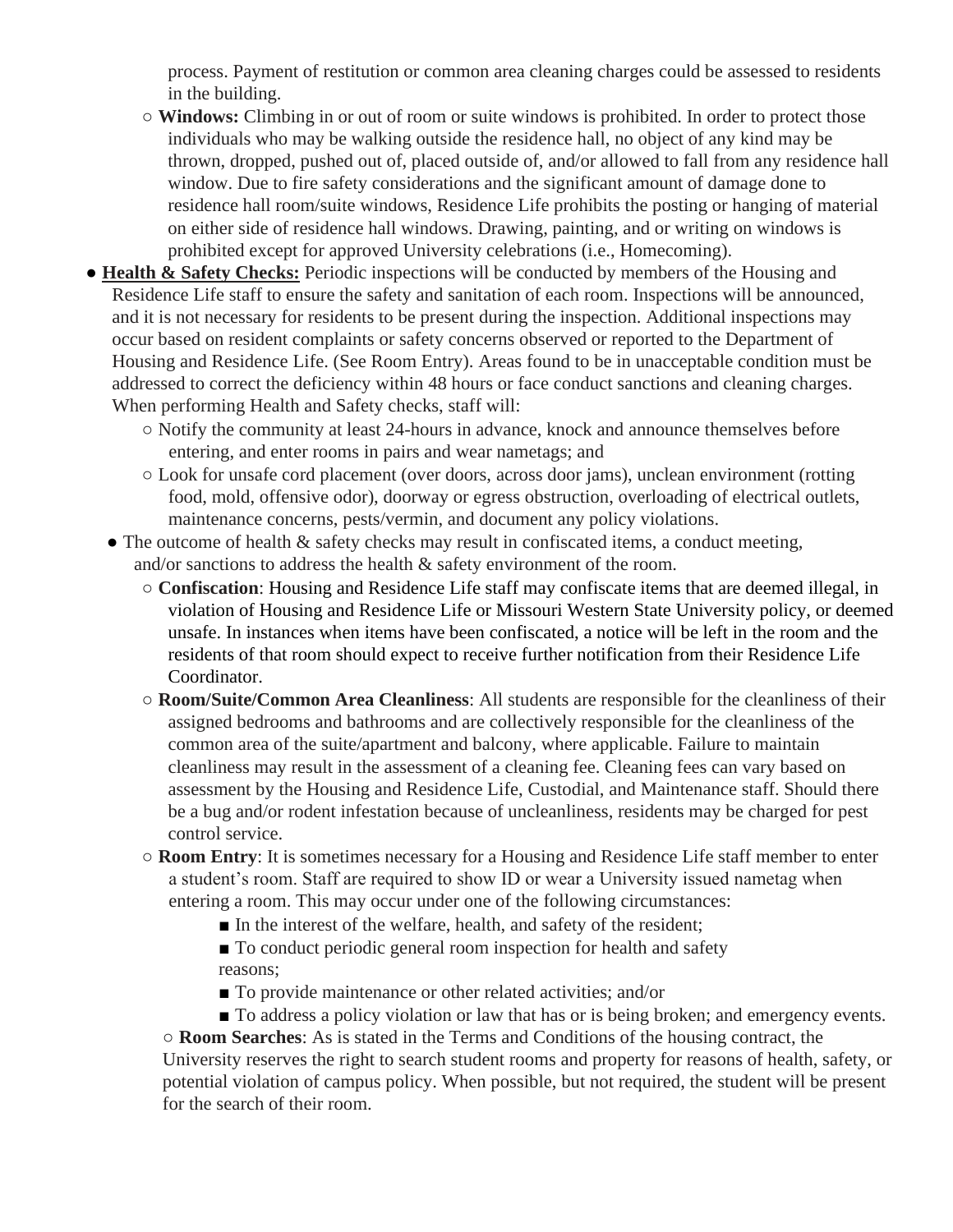## **Registered Student Organization (RSO) Procedures**

## **Organizational Hearings**

Registered Student Organizations (RSOs) are held to the same University standards and policies as individual students. Organizational hearings serve as conduct hearings for RSOs. This type of hearing is conducted when there is a violation of the Student Code of Conduct on University property or the premises owned, rented, or operated by the RSO; during an RSO or University event or activity; in any situation sponsored or endorsed by the RSO or University; or in any event or action an observer would associate with the RSO.

Members of the RSO serve as representatives of the RSO membership and if the RSO is found In Violation, sanctions are applied to the RSO as a whole. Individual members are not sanctioned through this process. Individual members may be held accountable for their actions through a separate student hearing with a Student Conduct Officer(s).

## **Organizational Hearing Procedures**

An organizational hearing is a hearing conducted by the Dean of Students or designee and one additional Student Conduct Officer.

- 1. The RSO representatives will be notified via email of the date/time/location, alleged violation(s), and identification of the Student Conduct Officers with whom they will meet.
	- a. The RSO will be asked to submit a written statement about the incident and its members' involvement that will be used during the hearing. This statement should be submitted to the Student Conduct Officers at least 48 hours prior to the hearing.
- 2. The RSO's president and/or executive officers will usually officially represent the RSO at the hearing, although additional officers and/or members of the RSO may be invited to the hearing. a. The RSO may have one (1) advisor present at the hearing. Typically, this is the RSO's stated campus RSO advisor. The RSO advisor serves as a support person and is intended to be of direct assistance to the RSO before and during the hearing. The RSO advisor may not speak for the RSO nor address the Student Conduct Officers. If the RSO advisor is an attorney serving in a legal capacity, the Student Conduct Officers may reschedule the time and/or date of the hearing so that Missouri Western State University legal counsel may be present.
- 3. An electronic or other verbatim record will be made of the hearing and will be retained with the RSO conduct file. At the beginning of the hearing, the recorder will be turned on.
- 4. All those present will identify themselves for the record. The RSO respondent will be informed of the Code of Conduct and will be advised of the RSO's rights.
- 5. The RSO respondent will be asked if they received notice of the hearing and the list of alleged violations of the Student Code of Conduct. If the RSO respondent did not receive the letter, the Student Conduct Officers will provide a copy. The list of RSO conduct violations will be read for the record.
	- a. The Student Conduct Officer(s) will read the incident report(s) and ask the RSO respondent to respond. Any additional statements given in the report may be entered into the record, with the RSO respondent having the opportunity to respond.
- 6. Complainant testimony may be held at a separate time/place arranged by the Student Conduct Officers. Written testimony from the complainant will be presented to the RSO respondent during their hearing and the RSO respondent will have the opportunity to respond.
- 7. Witnesses will be asked to describe what happened in written statements, and the RSO respondent will have a chance to respond. All communication between the RSO respondent, complainant, and witnesses will be directed to the Student Conduct Officers. The Student Conduct Officers will decide the order of witnesses and when the complainant and witnesses will be in the hearing room.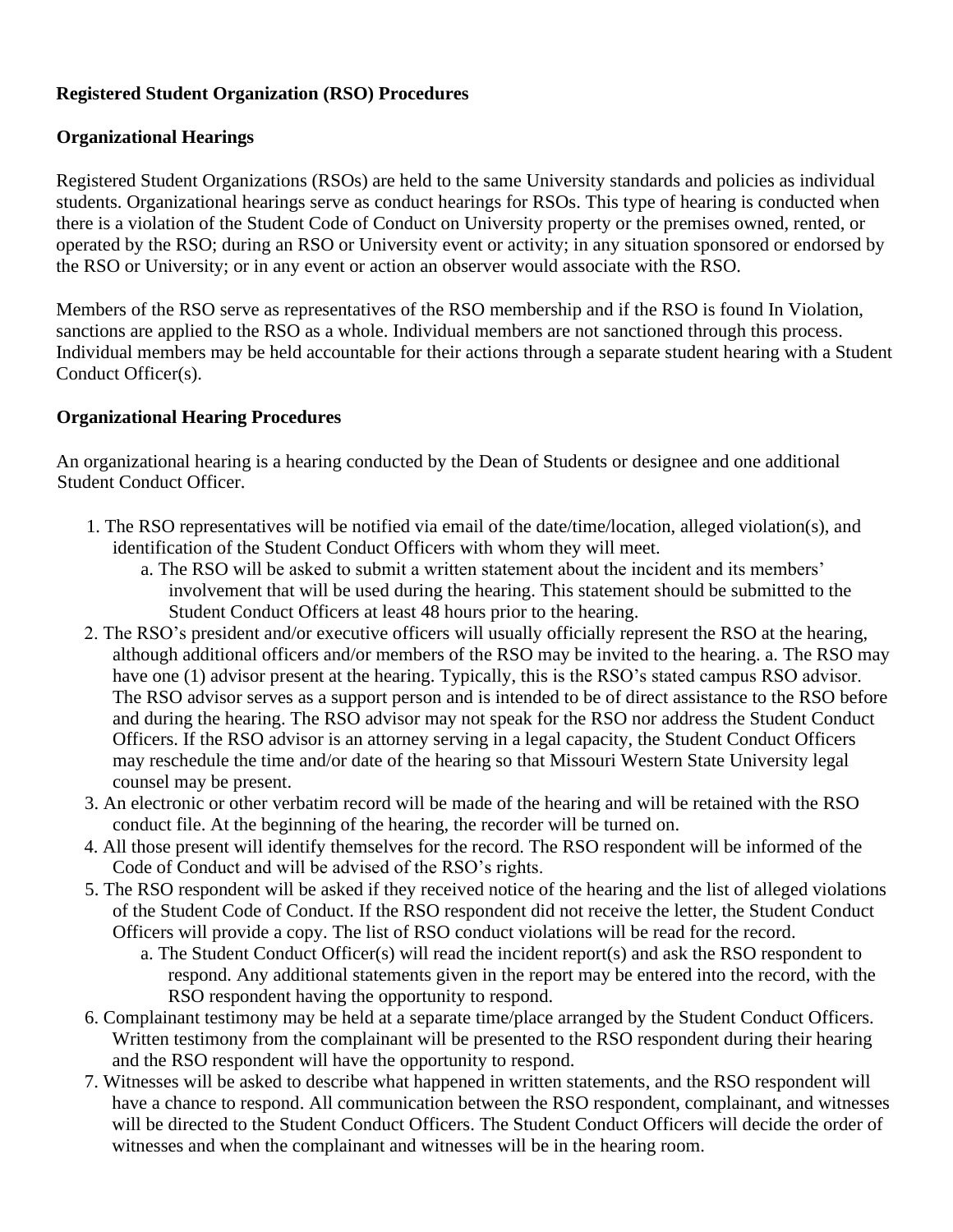- a. The RSO respondent is responsible for arranging for witnesses testifying on the RSO's behalf to appear at the hearing. Complainants and the Student Conduct Officers may also invite witnesses to present testimony, but the organization of this will be left to the discretion of the Student Conduct Officers. If a witness is unable to attend the hearing, the witness may write or record a statement and discuss the statement with the Student Conduct Officers before the scheduled hearing.
- b. The Student Conduct Officers are to be notified by the RSO respondent and complainants no less than one (1) day before the hearing of those persons intending to provide testimony, whether in person or writing.
- c. The Student Conduct Officers may reasonably limit the scope and time devoted to witness statements. Witnesses are typically asked to comment only on the event(s) pertinent to the charges.
- 8. The Student Conduct Officers may ask questions of any RSO respondent, complainant, or witness during the hearing.
	- a. Evidence will consist of oral and written testimony, incident reports and any other material directly related to the incident. The Student Conduct Officers may reasonably limit the scope of evidence considered in the hearing.
- 9. The RSO hearing will conclude with a review of the outcome notification and appeal processes. At the conclusion of the hearing, the RSO respondent, RSO advisor, complainant, and witnesses will be asked to leave the room. These individuals will not be present during the deliberations of the Student Conduct Officers.
- 10. The Student Conduct Officers will determine if there was a Code of Conduct violation based upon a preponderance of evidence.
- 11. The respondent will be informed of the outcome of the hearing, by email, within five (5) business days of the conclusion of the final meeting of the hearing, including any sanctions that may have been assigned.
- 12. An RSO respondent has three (3) business days after the letter date of the written notification of a disciplinary decision to file an appeal. Failure to appeal within the three (3) day period waives the right to appeal. Sanctions will not be implemented while an appeal is under consideration unless special circumstances apply.

# **Rights of the Organization**

- 1. The right to be presumed not to be in violation until a preponderance of evidence indicates otherwise.
- 3. The right to have the case processed without prejudicial delay.
- 4. The right to written notice of the charges no less than three (3) business days before the hearing.
- 5. The right to written notice of the time, date, and place of the hearing.
- 6. The right to provide testimony on their behalf.
- 7. The right to be represented at the hearing.

8. The right to rebut any witness statements or evidence presented, to produce eyewitnesses on their behalf, and to present evidence.

9. The right to have an advisor of their choosing present at the hearing. Typically for RSOs, the advisor is the RSO's campus RSO advisor. The advisor may not participate in the hearing but may only provide advice to the respondent.

10. The right to written notice of the decision.

11. The right to file an appeal for reasons outlined in the Student Code of Conduct.

## **Organizational Findings and Sanctioning**

Sanctions for RSOs may be imposed when the Student Code of Conduct has been violated. More than one sanction may be imposed for any single violation. Examples of potential RSO sanctions are: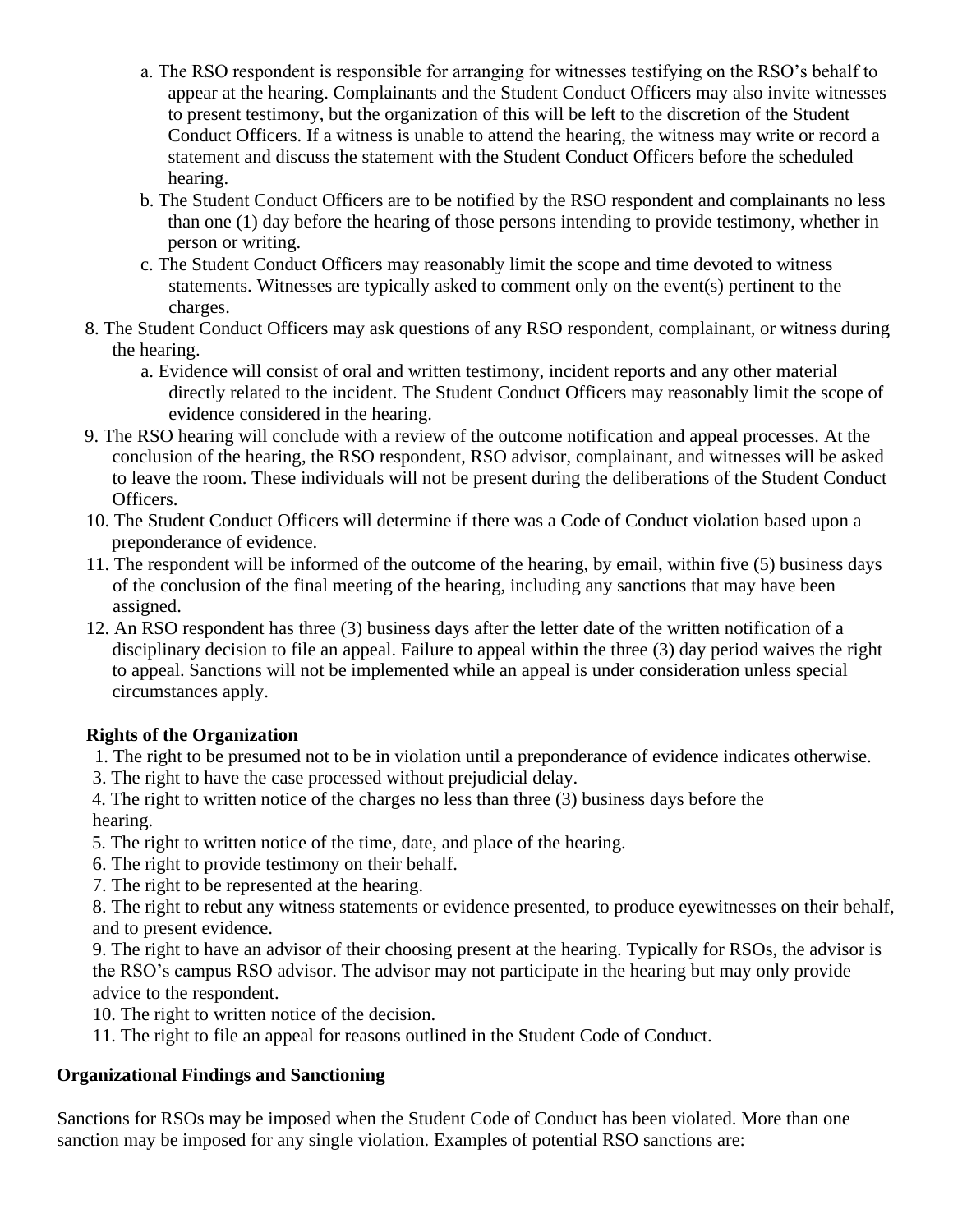**Deactivation/Suspension:** Loss of privileges, including University recognition, for a specified time period.

**Community/University Service:** Required completion of a specified number of hours of service to campus or general community.

**Educational Activities:** Required attendance at educational programs, meetings with appropriate officials, written research, online program completion, or other educational activities at the RSO's expense.

**Fines:** Violations that may result in loss of life or limb may result in a financial penalty.

**Restitution:** Compensation for loss, damage, or injury. This may take the form of appropriate service and/or monetary or material replacement.

**Restriction/Revocation/Loss of Privileges:** Temporary or permanent loss of privileges, including, but not limited to: the use of a particular University facility, resource, or equipment; restriction of participation in specified University activities; or other privileges.

**University Probation:** A written reprimand for a violation of regulations that sets a designated period of time during which the RSO will be under scrutiny and includes the probability of more severe disciplinary sanction if the RSO is found to be violating any institutional policies or procedures during the probationary period. Failure to comply with any and all components of the probation may be considered cause for immediate suspension or deactivation from the University pending a hearing.

**University Warning:** A notice in writing to the RSO that it has been found to have violated institutional policies or procedures. All RSO conduct warnings will be taken into consideration if the RSO is found In Violation for additional incidents.

**Sanctions as Deemed Appropriate:** Other or additional sanctions not listed here may be assigned as appropriate for the violation.

## **Immediate Temporary Suspension (Organizations)**

The Dean of Students may immediately temporarily suspend an RSO from University facilities or activities, including the residence halls, pending an Organizational hearing when it is believed that the presence of the RSO would be seriously disruptive or would constitute a danger to the health, safety, and welfare of the people present in said areas or at said activities. This suspension would temporarily revoke all campus membership privileges and the RSO may not operate as an RSO while under suspension. The suspension must be communicated in writing to the RSO representatives, and may only be determined by the Dean of Students.

Because they are considered to be particularly disruptive to the mission of the University, the following actions and similar actions could result in an RSO's immediate temporary suspension until review has occurred:

- Violating federal, state, or local laws resulting in multiple members of the RSO being charged with or found guilty of a felony crime.
- As a group, assaulting, striking, intimidating, threatening, or endangering, the well-being of another, or sexual contact or sexual intercourse with a person without consent or when that person is incapacitated.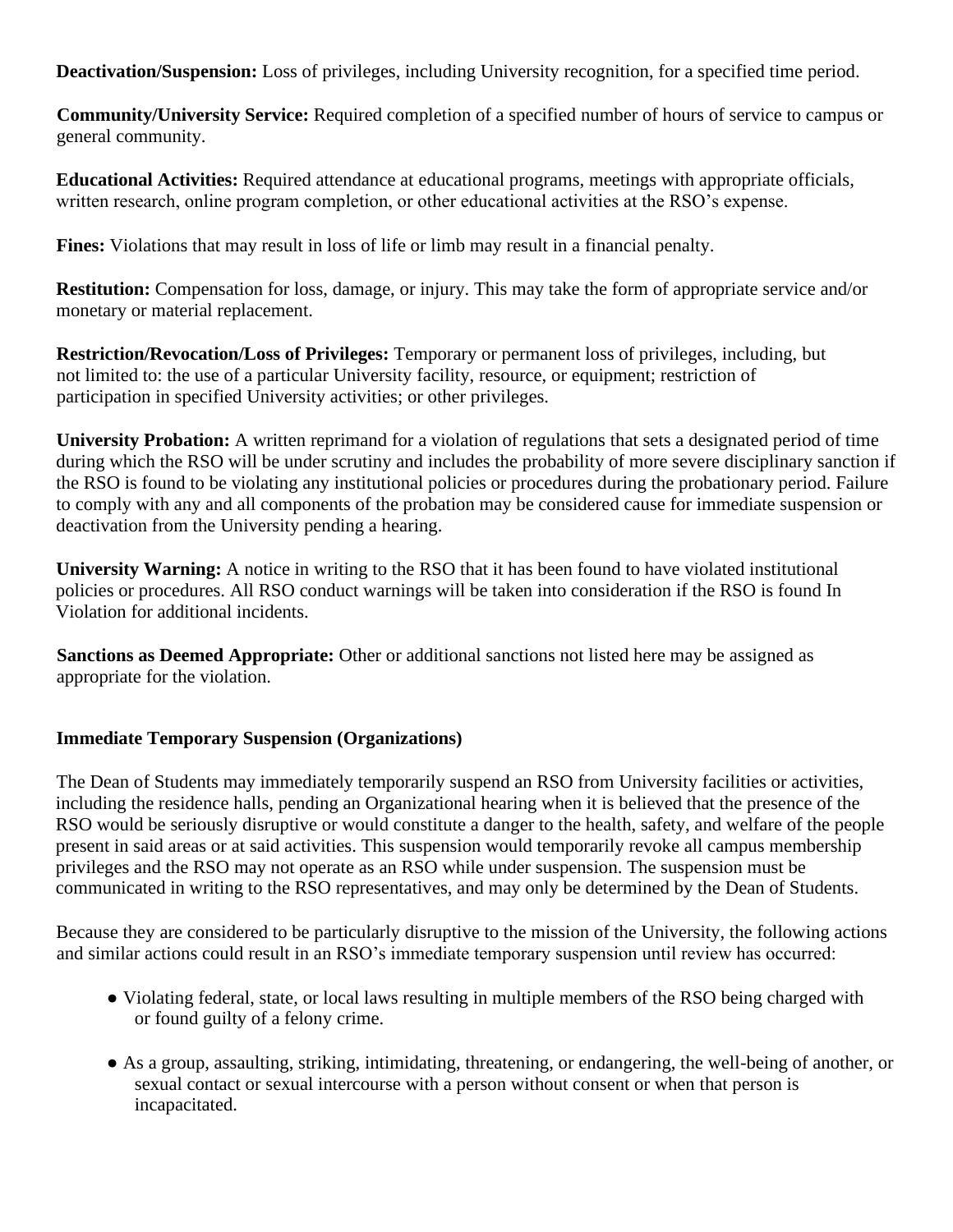- The brandishing or use of anything that can reasonably be construed as a weapon, such as paddling or other means of hazing.
- Efforts by the RSO to intimidate individuals or groups of people.
- The abuse of property including grossly negligent or irresponsible use of property whether it belongs to other individuals or Missouri Western State University.
- Being in possession of enough illegal substances such as drugs or alcohol to warrant suspicions of intent to distribute.

The University assumes no responsibility for any of the potential ramifications resulting from temporary or permanent disciplinary sanctions for the RSO, such as inability to participate in regularly scheduled cocurricular activities such as fundraisers, recruitment, or athletic events; loss of RSO opportunities or finances; how an RSO is perceived by peers or others on- and off-campus; or whether members are able to continue their membership in the RSO. If appropriate, national organizations will be notified of RSO actions and findings.

## **Organizational Appeal Process**

Any hearing outcome may be appealed by the RSO respondent or the complainant, if their reason for the appeal meets at least one of four criteria:

- Procedural error that resulted in material harm or prejudice to the RSO (i.e. by preventing a fair, impartial, or proper hearing). Deviations from the designated procedures will not be a basis for sustaining an appeal unless material harm or prejudice results;
- Discovery of substantial new evidence that was unavailable at the time of the hearing and which reasonably could have affected the decision of the hearing body; or
- Disciplinary sanction imposed is grossly disproportionate to the violation(s) committed, considering the relevant aggravating and/or mitigating factors. Mere dissatisfaction with a sanction is not grounds for overturning a sanction under this provision.

An RSO respondent has three (3) business days after the letter date of the written notification of a disciplinary decision to file an appeal. Failure to do so waives the right to appeal.

An appeal is a review of the record of the original hearing (except as necessary to gain insight into any new information), not a new hearing. It is the responsibility of the person who initiated the appeal to show that one or more of the listed grounds for appeal has merit.

The appeal must be in writing and include:

- 1. The completed *Disciplinary Action Appeal Request* form (see appendix), which can be obtained from Student Affairs in Blum Union 228, and is provided to the RSO respondent via the electronic mail hearing outcome letter.
- 2. A statement explaining in detail why the RSO respondent is contesting the findings or the action(s).
- 3. Copies of any documents that will substantiate or clarify the appeal request.

The Dean of Students or designee will review the materials to determine if there are grounds to warrant an appeal. Those involved as Student Conduct Officers cannot be involved in this review.

Within five (5) business days of the receipt of the appeal, the Dean of Students or designee will notify the RSO respondent of the decision to grant or deny the request for an appeal. If the Dean of Students or designee grants the appeal, the case will be referred to the Appellate Board. The decision by the Dean of Students or designee to deny the appeal shall be final. Sanctions will not be implemented while an appeal is under consideration, unless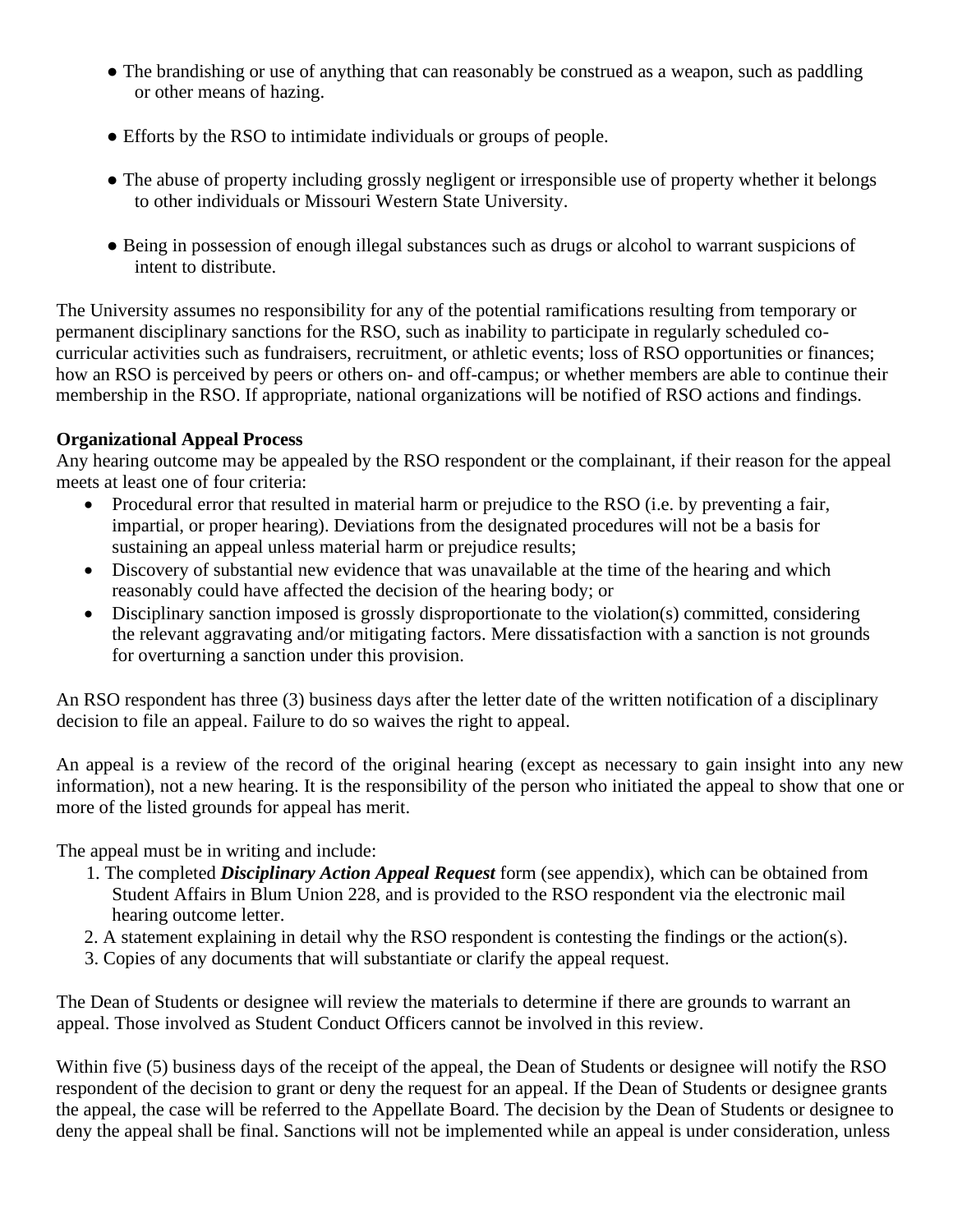special circumstances apply.

## **Appellate Board**

Members of the Appellate Board are appointed by the Dean of Students or designee, and shall consist of three (3) members: one (1) faculty member, one (1) staff member, and one (1) student. The Dean of Students or designee shall designate the Appellate Board chairperson.

The appellant will be notified of the date and time of the board meeting; however, the appellant does not attend. The Appellate Board will review the record of the original hearing and related documents no later than five (5) business days after the appeal was granted. The appellant will be notified by the Dean of Students of any delay and provide the student with an anticipated date the decision will be finalized.

The Appellate Board, upon review of the case, may:

- 1. Affirm the decision and sanctions imposed by the Student Conduct Officers;
- 2. Recommend reversing the decision;
- 3. Recommend altering the sanctions imposed by the Student Conduct Officers.

Recommendations from the Appellate Board shall be returned to the Dean of Students within two (2) business days. The Dean of Students will review the Appellate Board's recommendation and may consult with Appellate Board members in reaching a final decision.

The decision of the Dean of Students will be final and will be communicated via email by the Dean of Students to the appellant. The decision will be communicated within five (5) business days of the Dean of Students receiving the written recommendation.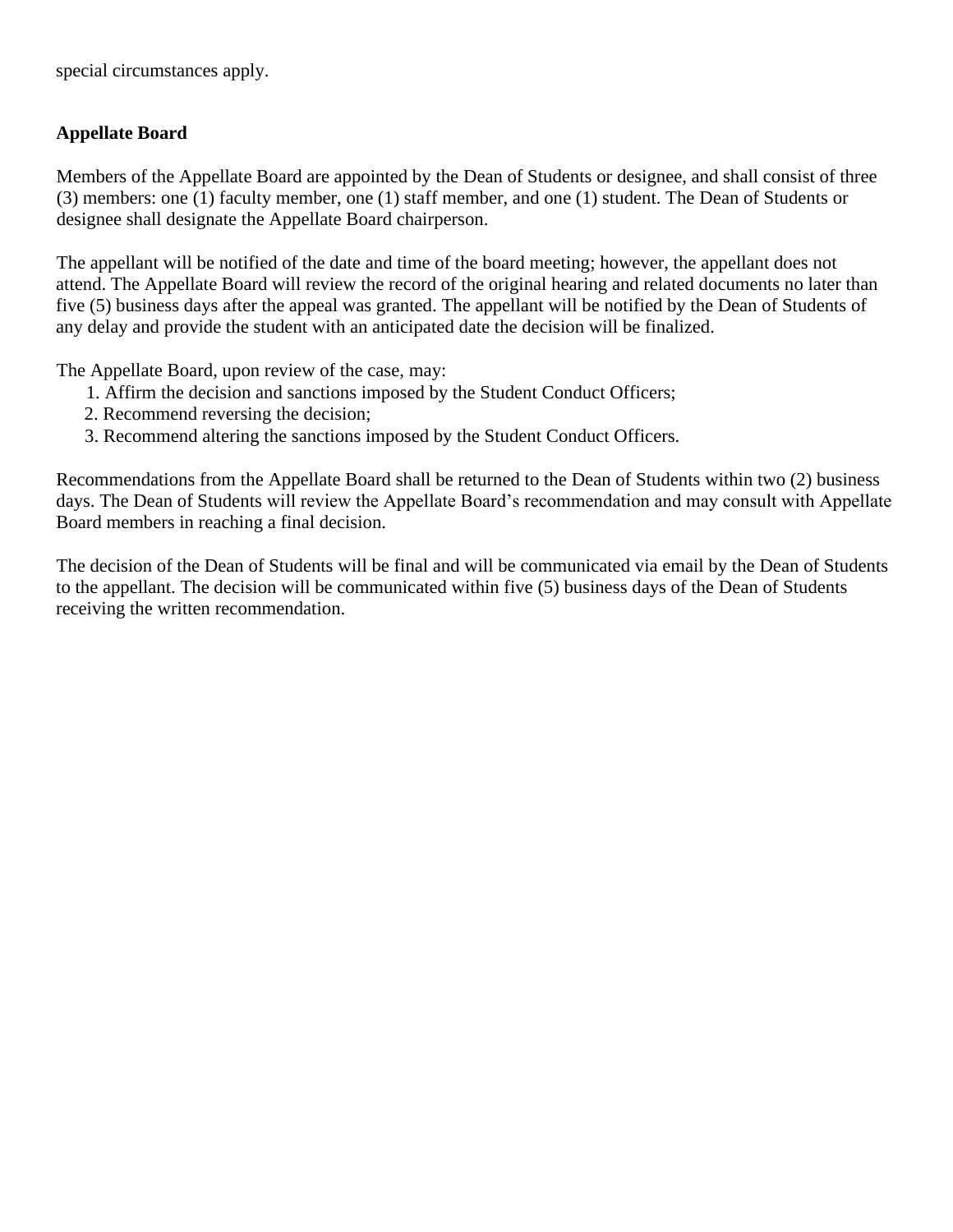#### **Missouri Western State University Division of Student Affairs**

#### **DISCIPLINARY ACTION APPEAL REQUEST FORM**

Any outcome decided in a hearing may be appealed to the Dean of Students by the respondent or the complainant if their reason for the appeal meets at least one of three (3) criteria (below). A student/RSO has three (3) business days after the date of the written notification of a disciplinary decision to file an appeal. Failure to do so waives the right to appeal. Sanctions will not be implemented while an appeal is under consideration, unless special circumstances apply. **Please check your reason for appeal (check all that apply):** 

❏ Procedural error that resulted in material harm or prejudice to the RSO (i.e. by preventing a fair, impartial, or proper hearing). Deviations from the designated procedures will not be a basis for sustaining an appeal unless material harm or prejudice results;

❏ Discovery of substantial new evidence that was unavailable at the time of the hearing and which reasonably could have affected the decision of the hearing body; or

❏ Disciplinary sanction imposed is grossly disproportionate to the violation(s) committed, considering the relevant aggravating and/or mitigating factors. Mere dissatisfaction with a sanction is not grounds for overturning a sanction under this provision.

#### **The information you provide and your case file will be used as the basis for all appeal action, including the decision whether to grant this appeal. Please include the following with your appeal:**

❏ On a separate page, please provide a justification for your appeal, including the alleged violations and/or disciplinary actions you are appealing. You must address each of the points you checked above as specifically and comprehensively as possible.

❏ You may also include copies of any documents that will substantiate or clarify the appeal request.

| RSO Name (if        |       |  |                     |                                                                                                                                                                                                                                         |  |
|---------------------|-------|--|---------------------|-----------------------------------------------------------------------------------------------------------------------------------------------------------------------------------------------------------------------------------------|--|
|                     |       |  |                     |                                                                                                                                                                                                                                         |  |
| Campus/Local        |       |  |                     |                                                                                                                                                                                                                                         |  |
|                     |       |  |                     |                                                                                                                                                                                                                                         |  |
|                     |       |  |                     |                                                                                                                                                                                                                                         |  |
|                     |       |  |                     |                                                                                                                                                                                                                                         |  |
|                     |       |  |                     | Please complete and return to: Student Affairs, Blum Student Union, Room 228. Your appeal MUST be received<br>within three (3) business days after receipt of the written notification of a disciplinary decision in order to be heard. |  |
| FOR OFFICE USE ONLY |       |  |                     |                                                                                                                                                                                                                                         |  |
| Date Received       |       |  | By: Appeal Granted: | Appeal Denied:                                                                                                                                                                                                                          |  |
| Signature:          | Date: |  |                     |                                                                                                                                                                                                                                         |  |
|                     |       |  |                     |                                                                                                                                                                                                                                         |  |